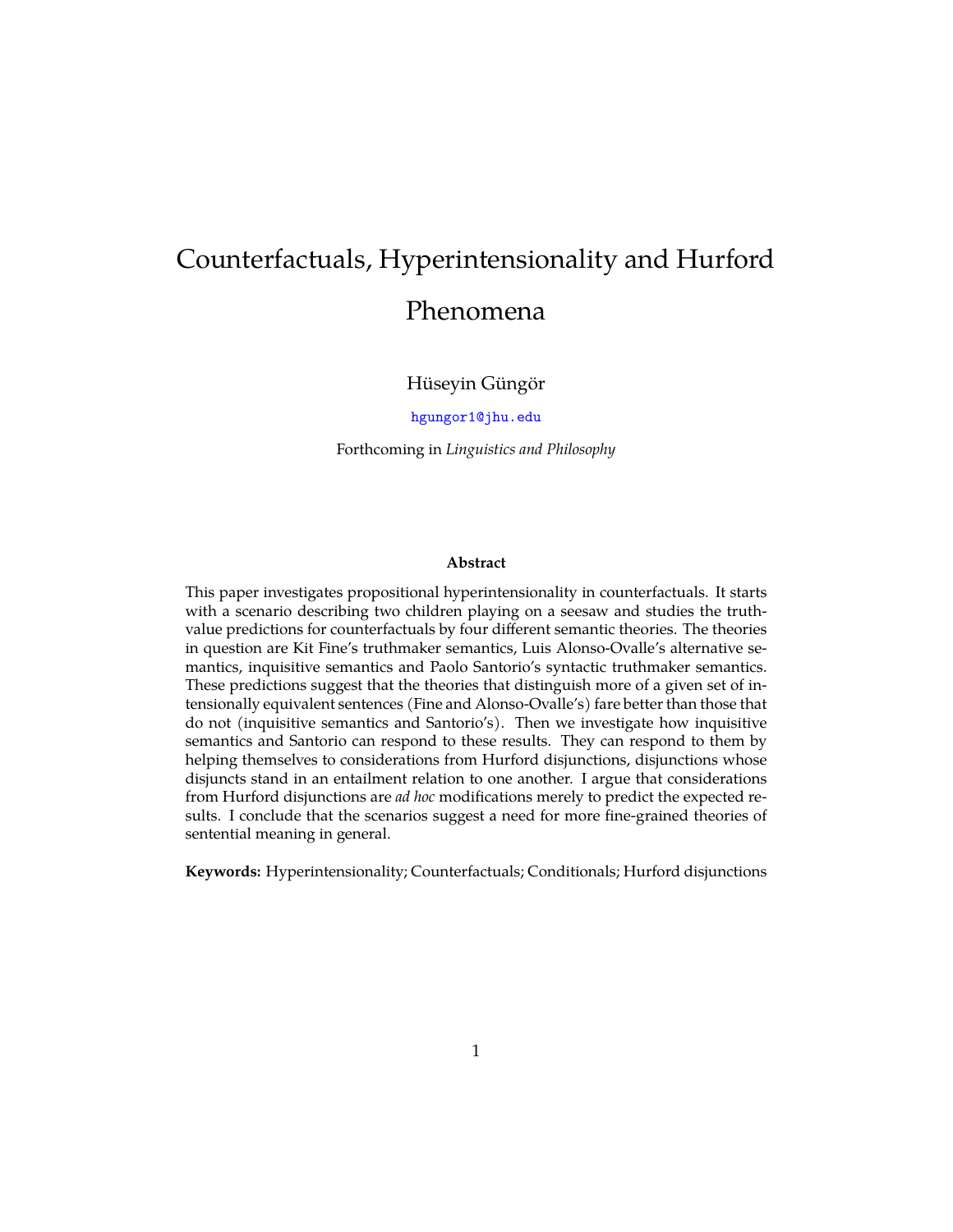## **1 Introduction**

There has recently been a surge of arguments in the literature that put pressure on what is sometimes called *intensional* semantic theories such as Stalnaker [\(1968\)](#page-40-0) and Lewis [\(1973\)](#page-39-0).[1](#page-1-0) For instance, Ciardelli et al. [\(2018\)](#page-38-0) have recently argued that intensional theories of counterfactuals are inadequate, because they cannot distinguish the meanings of antecedents that are De Morgan equivalents, e.g.  $\neg(\varphi \land \psi)$  and  $\neg \varphi \lor \neg \psi$ . It has also been argued by many that a seemingly-valid inference pattern known as **Simplification of Disjunctive Antecedents (SDA)** seems to support semantic theories that can distinguish the meanings of intensionally equivalent sentences.[2](#page-1-1) Such theories are generally called *hyperintensional*. Yet not all hyperintensional theories are created equal. They can be distinguished among themselves according to which intensionally equivalent sentences they accept and reject to be equivalent in their theories. In this paper, instead of providing more cases that make a case in favor of hyperintensional theories over intensional ones as in Ciardelli et al. [\(2018\)](#page-38-0), I aim to provide a couple cases that speak in favor of some hyperintensional theories over others.

I aim to do this by relying on two observations from two versions of a scenario discussed by Romoli et al.  $(2022)$ . It is best to start with these observations.<sup>[3](#page-1-2)</sup> The first scenario goes as follows [N.B. for black-and-white version: the slightly darker t-shirt is Blue and the lighter one is Red]:

Two children, Blue and Red according to their t-shirt colors, are playing on a seesaw. Their weights are exactly the same, so when they are sitting on the opposite sides of the seesaw, the seesaw is balanced and if they are sitting on

<span id="page-1-0"></span> $<sup>1</sup>$ As I will use it, an intensional semantic theory is one that takes the meaning of sentences to be sets of</sup> possible worlds where the proposition expressed by the sentence in question is true.

<span id="page-1-1"></span><sup>2</sup>**SDA** lets one infer *if it had rained, the picnic would have been cancelled* and *if it had snowed, the picnic would have been cancelled* from *if it had rained or snowed, the picnic would have been cancelled*. See Alonso-Ovalle [\(2009\)](#page-38-1); Fine [\(2012\)](#page-38-2); Santorio [\(2018\)](#page-39-2) and Ciardelli et al. [\(2018\)](#page-38-0) for defense of **SDA**. Also for a partial defense, see Khoo [\(2018\)](#page-39-3).

<span id="page-1-2"></span> $3$ Origins of this scenario go back to Ciardelli et al. [\(2018\)](#page-38-0). Similar arguments can be made using their scenario, but I find Romoli et al. [\(2022\)](#page-39-1) scenario more intuitive.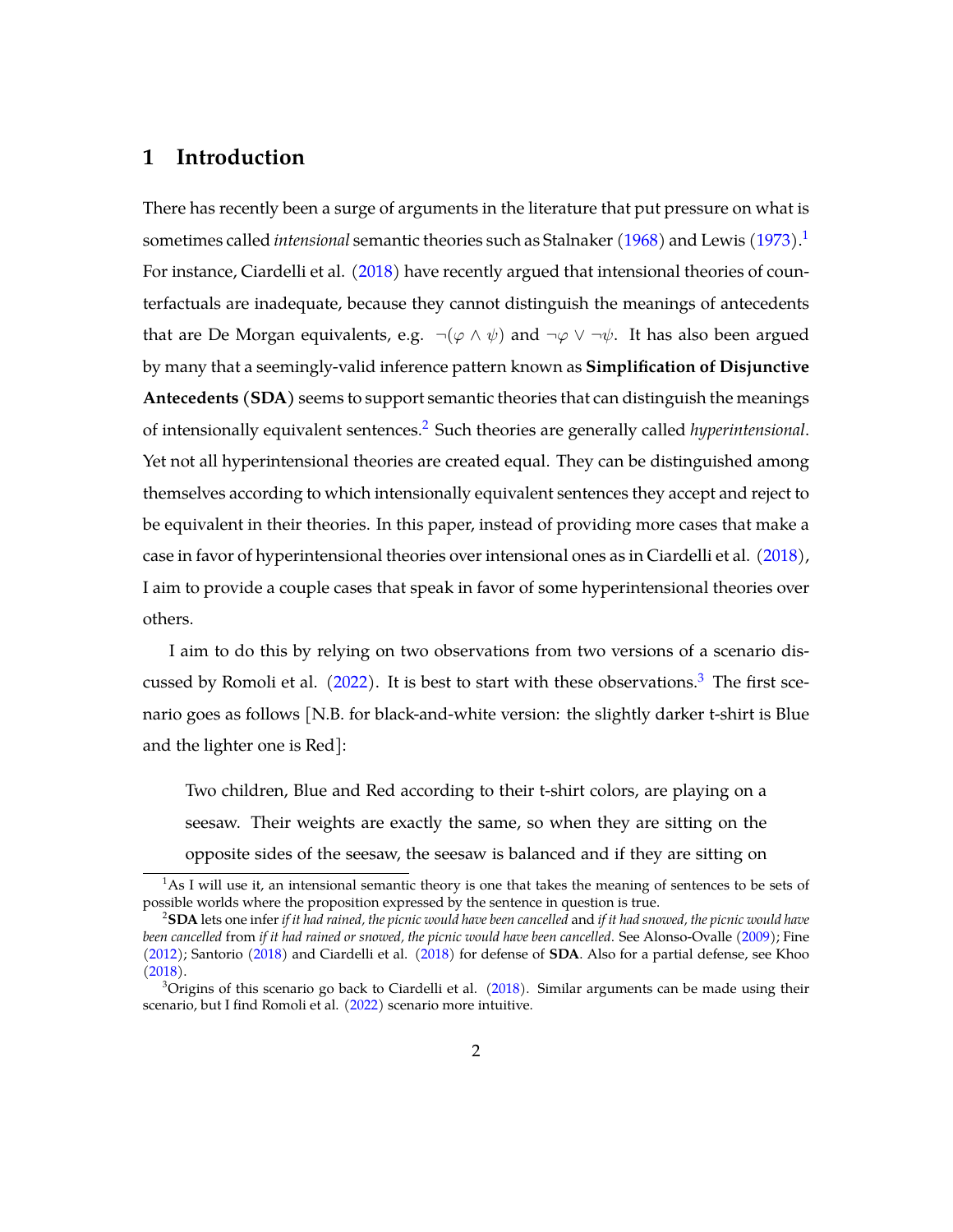the same side, the seesaw is unbalanced. The only places children can be are either the left or right of the seesaw. Right now both Blue and Red are on the right side and the seesaw is unbalanced as displayed in the figure below. But things could be otherwise...



**Figure 1.** Scenario 1 describing two children sitting on the right side of a seesaw.

<span id="page-2-0"></span>Given this scenario, consider whether  $(1)$  sounds true or not:

(1) If Blue or both of them were on the left, the seesaw would be balanced.

Now take a different iteration of this scenario where the initial setup describes Blue on the left and Red on the right (as displayed in the figure below).



**Figure 2.** Scenario 2 describing children sitting on opposite sides of a seesaw.

<span id="page-2-1"></span>Consider whether [\(2\)](#page-2-1) sounds true or not: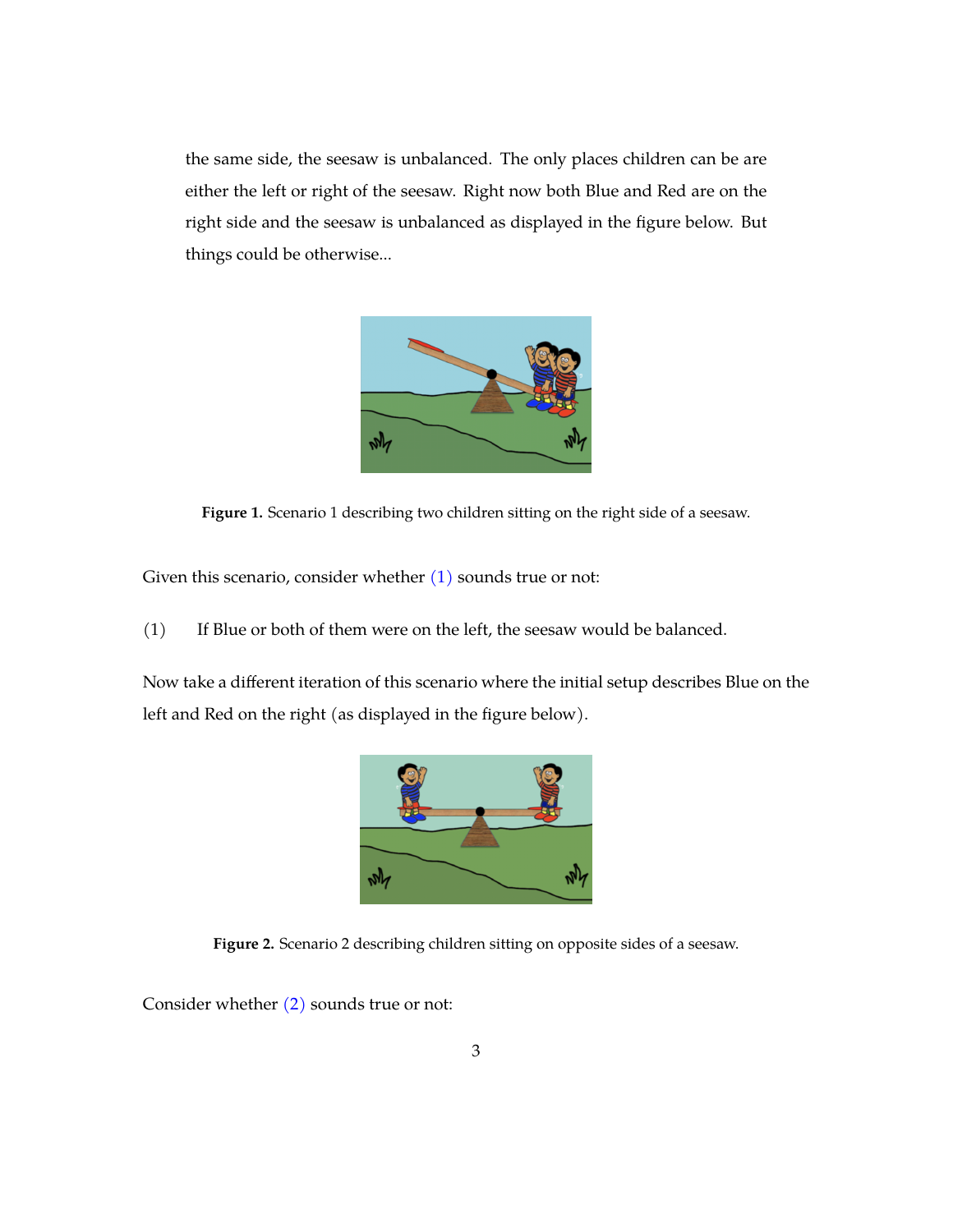#### (2) If Blue or both of them were on the right, the seesaw would be unbalanced.

If  $(1)$  sounds false, but  $(2)$  sounds true to the reader, then there arises a puzzle of sentential meaning affecting a number of semantic theories.

The goal of this paper is to investigate this puzzle. I aim to do this by comparing two classes of semantic theories and their predictions for  $(1)$  and  $(2)$ . In [§2](#page-4-0) I will repeat Scenario 1 and consider two more counterfactuals in addition to  $(1)$  so that we get a better feeling of how intensional equivalents behave in antecedents. In [§3](#page-5-0) I look at the predictions by various semantic theories for these counterfactuals. These theories fit into two distinct classes for our purposes: given three intensionally equivalent sentences, those that distinguish the meaning of each of them (Alonso-Ovalle [2009;](#page-38-1) Fine [2012,](#page-38-2) [2017\)](#page-38-3), which I call *more fine-grained theories*, and those that distinguish the meaning of some, but not all of them (Ciardelli et al. [2018;](#page-38-4) Santorio [2018\)](#page-39-2), which I call *less fine-grained theories*. It turns out that less fine-grained theories predict the wrong truth-value for [\(1\)](#page-2-0) whereas more fine-grained theories predict the right one. In [§4](#page-14-0) I discuss a way out of this result for less fine-grained theories. $4$  The proposal stresses that the counterfactuals under investigation involve *Hurford disjunctions* and the covert logical form (LF) of these disjunctions allow less fine-grained theories to make the right predictions. In [§5](#page-18-0) I repeat Scenario 2 and show that less fine-grained theories with the adjustments from [§4](#page-14-0) predict the wrong truth-value for [\(2\).](#page-2-1) These two results pose a dilemma for less fine-grained theories: either (i) accept that they cannot accommodate  $(1)$  and  $(2)$  together or  $(ii)$  face arbitrariness in applying the solution from [§4.](#page-14-0) In [§6](#page-22-0) I discuss a proposal that relies on exploiting questions under discussion (QUD's) to avoid this dilemma.<sup>[5](#page-3-1)</sup> I articulate this proposal and how a certain implementation of this proposal seems to accommodate both  $(1)$  and  $(2)$ . In [§7](#page-26-0) I discuss two issues which together suggest that this solution is unstable and *ad hoc*. In [§8](#page-33-0) I address why  $(2)$  sounds odd despite being true and how this bears on the general conclusion of

<span id="page-3-0"></span><sup>&</sup>lt;sup>4</sup>This route is suggested to me by Paolo Santorio  $(p.c.).$ 

<span id="page-3-1"></span><sup>&</sup>lt;sup>5</sup>This suggestion is made by Ivano Ciardelli and Floris Roelofsen (p.c.).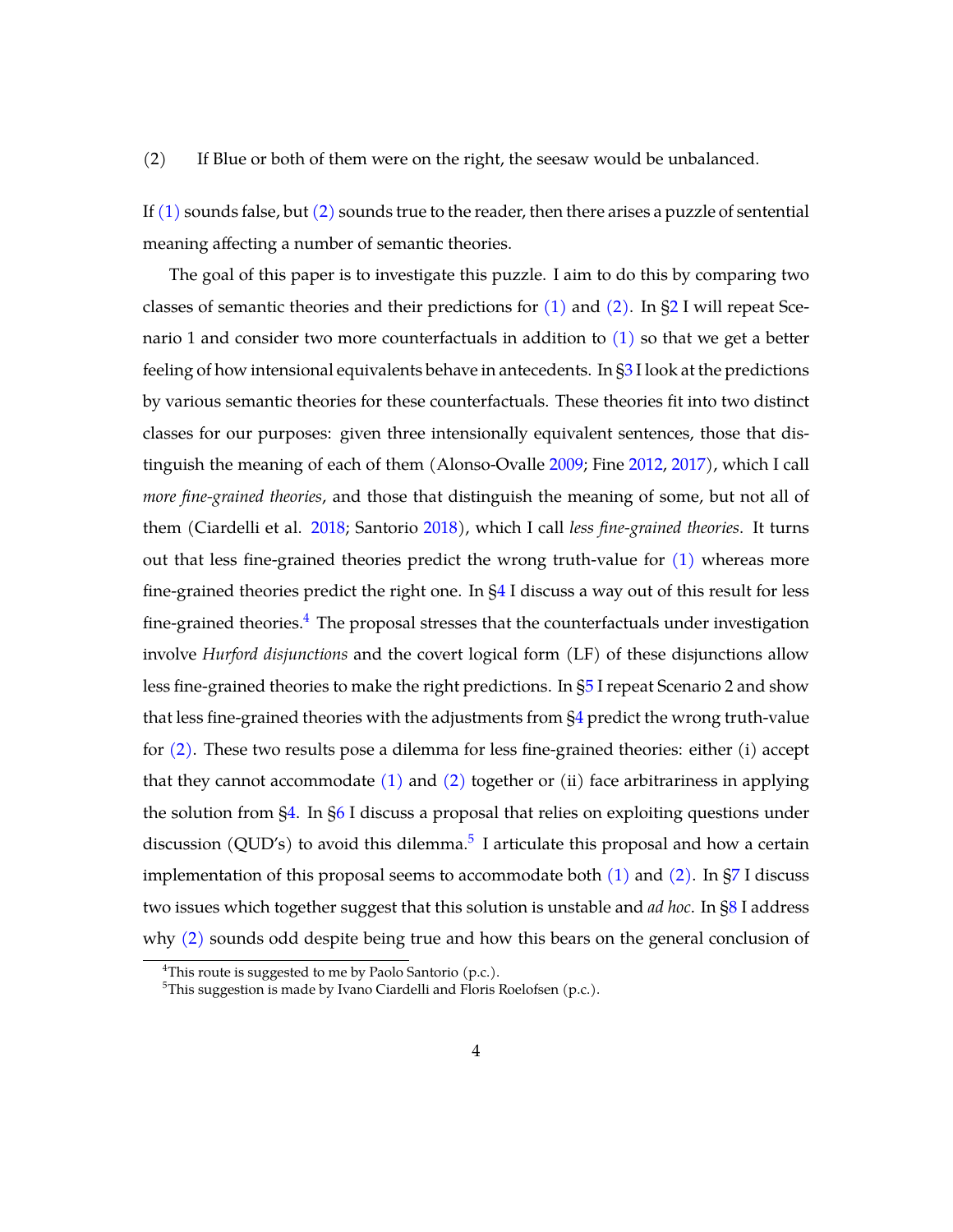the paper. In [§9](#page-37-0) I conclude that the truth-value judgments for the cases are more easily accommodated by more fine-grained theories and less so by less fine-grained theories and this may suggest for a more fine-grained treatment of sentential meaning in general on account of unification.

# <span id="page-4-0"></span>**2 Children on a Seesaw**

First, I repeat Scenario 1 from Romoli et al. [\(2022\)](#page-39-1).



**Figure 1.** Scenario 1 describing two children sitting on the right side of a seesaw.

Two children, Blue and Red according to their t-shirt colors, are playing on a seesaw. Their weights are exactly the same, so when they are sitting on the opposite sides of the seesaw, the seesaw is balanced and when they sit on the same side, the seesaw is not balanced. Right now both Blue and Red are on the right side and the seesaw is unbalanced. But things could be otherwise...

Consider again  $(3-a)$   $((1)$  above) given Scenario 1:<sup>[6](#page-4-2)</sup>

<span id="page-4-1"></span>(3) a. If Blue or both of them were on the left, the seesaw would be balanced.  $[Blue_{left} \vee (Blue_{left} \wedge Red_{left})] > Balance$ 

Then consider  $(4-a)$  and  $(4-b)$ :

<span id="page-4-2"></span> $<sup>6</sup>I$  will add the surface logical forms of the examples right after the example to keep track of equivalence</sup> among them.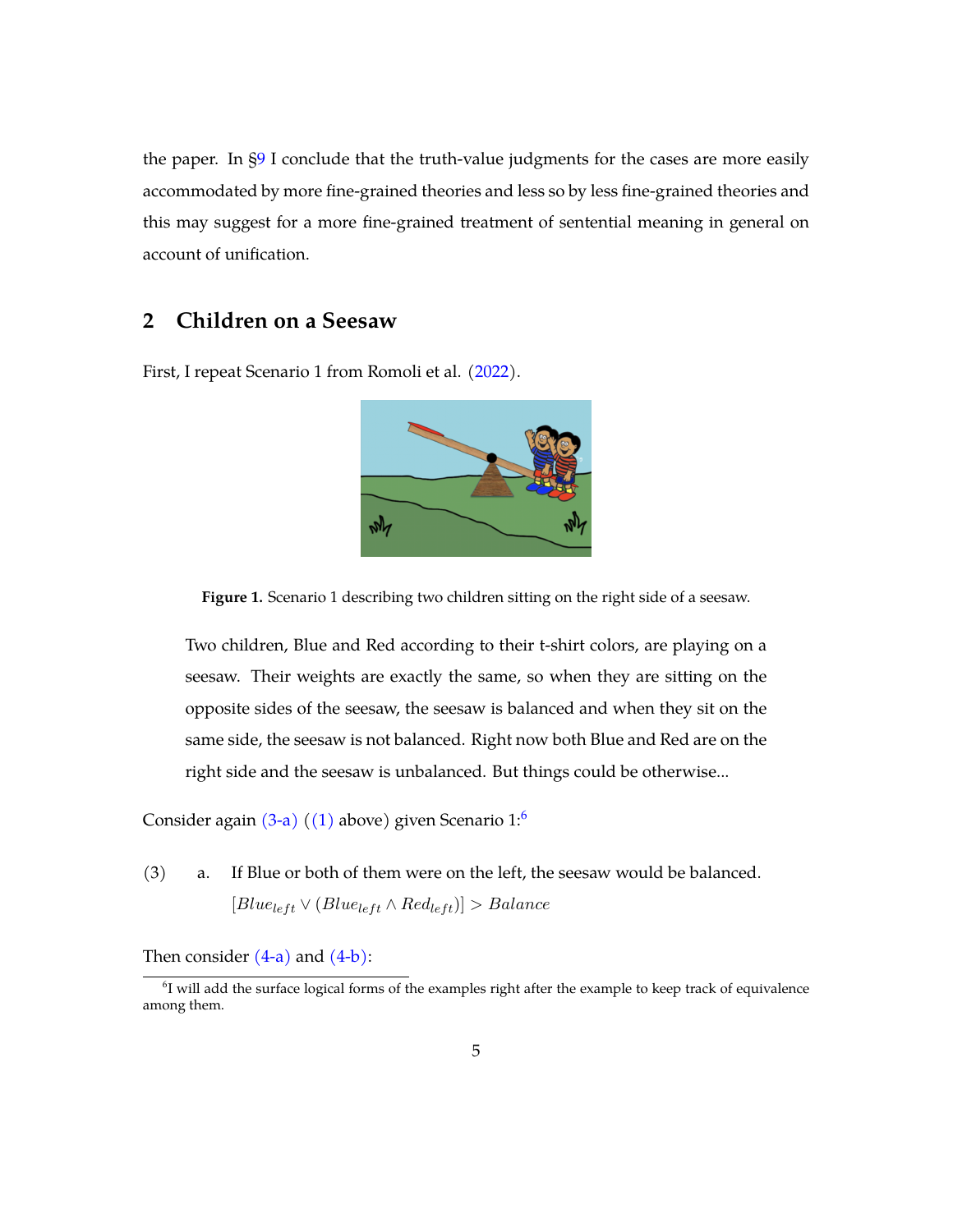- <span id="page-5-2"></span><span id="page-5-1"></span>(4) a. If Blue was on the left, the seesaw would be balanced.  $Blue_{left} > Balance$ 
	- b. If Blue was on the left and Red was on the right, or both of them were on the left, the seesaw would be balanced.

 $[(Blue_{left} \wedge Red_{right}) \vee (Blue_{left} \wedge Red_{left})] > Balance$ 

Given Scenario 1,  $(4-a)$  sounds true, whereas  $(3-a)$  and  $(4-b)$  do not (I summarize these judgments below in a table for ease of access).<sup>[7](#page-5-3)</sup>

|         | True | Not true |
|---------|------|----------|
| $(3-a)$ |      |          |
| $(4-a)$ |      |          |
| $(4-b)$ |      |          |

**Table 1.** Expected truth-values in Scenario 1.

## <span id="page-5-0"></span>**3 Hyperintensionality**

Note that antecedents of  $(3-a)$ ,  $(4-a)$  and  $(4-b)$  are all intensional equivalents of each other, that is, these antecedents are all true in the same possible worlds. So it seems unlikely for an intensional theory of counterfactuals such as Stalnaker's [\(1968\)](#page-40-0) or Lewis's [\(1973\)](#page-39-0) to account for diverging truth-values for these counterfactuals, since the closest possible worlds where these antecedents are true will be the same set of closest possible worlds.<sup>[8](#page-5-4)</sup>

We need hyperintensional theories—that is, theories that can distinguish the meanings of intensionally equivalent sentences—such as Alonso-Ovalle's [\(2009\)](#page-38-1), Fine's [\(2012;](#page-38-2)

<span id="page-5-3"></span> $<sup>7</sup>$ The intuitive truth-value judgments throughout the paper are confirmed by the audiences at various pre-</sup> sentations of this material as well as my editor and two reviewers for this journal. Furthermore, my editor reports that he ran the cases by some of his interlocutors and they also confirmed the intuitive judgments reported here.

<span id="page-5-4"></span> ${}^{8}$ A reviewer helpfully notes that the fate of these theories might not be decided as fast as I make it sound here. See footnote 28 for further discussion.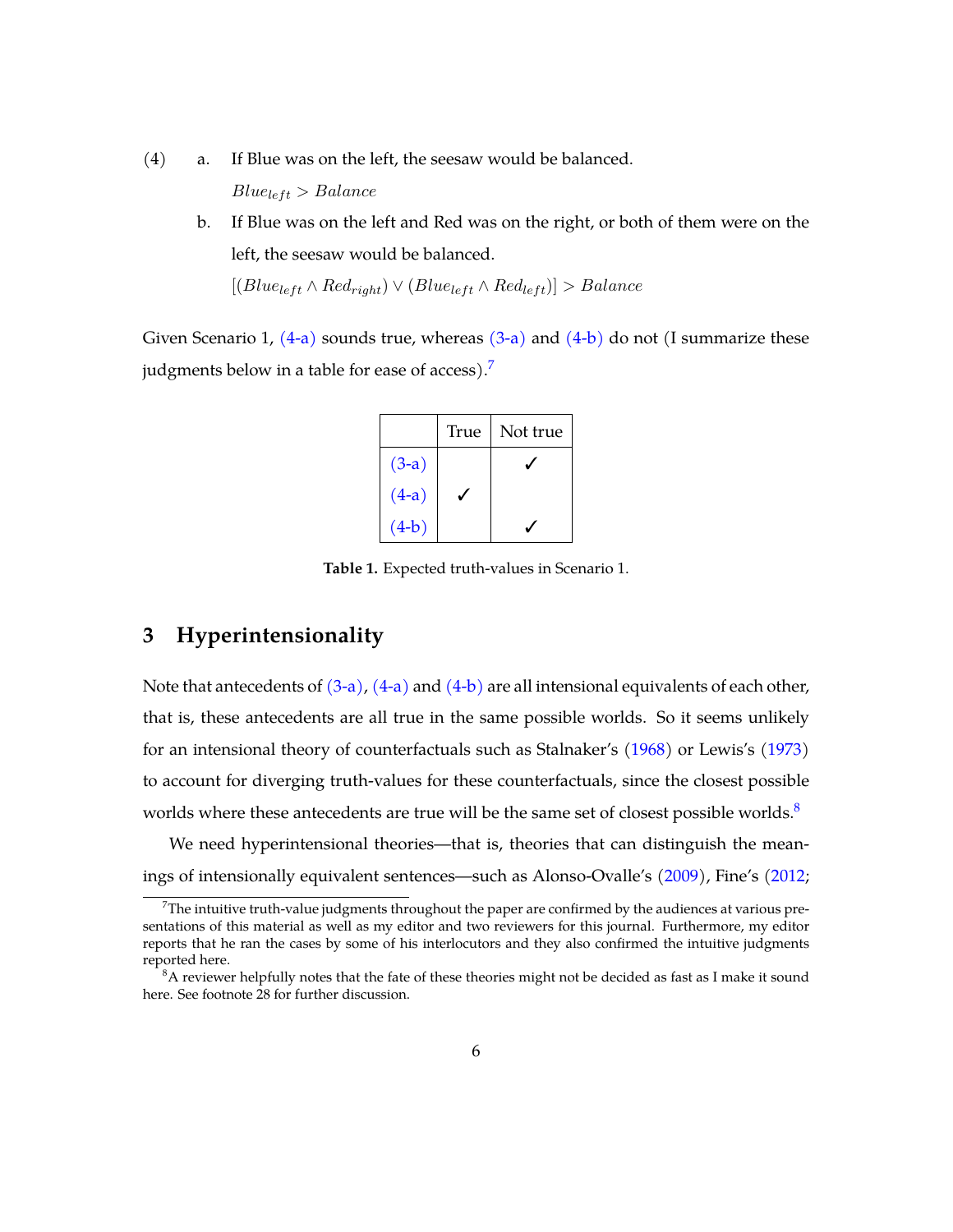[2017\)](#page-38-3), Santorio's [\(2018\)](#page-39-2) and inquisitive semantics (Ciardelli et al. [2018\)](#page-38-4). However, these theories do not predict the same set of intensional equivalents to be equivalent in their theories. For our purposes, these theories fit into two families that distinguish the meaning of  $(3-a)$ ,  $(4-a)$  and  $(4-b)$ 's antecedents to different extents. I will call the family to which Alonso-Ovalle's and Fine's theories belong, *more fine-grained theories*, and the family to which Ciardelli et al. and Santorio's theories belong *less fine-grained theories*. Our naming convention will make sense after we study these theories a bit more.

#### **3.1 More fine-grained theories**

Given Scenario 1, more fine-grained theories predict different semantic values for antecedents of  $(3-a)$ ,  $(4-a)$  and  $(4-b)$ :<sup>[9](#page-6-0)</sup>

$$
[Blue_{left}]_{MFG}
$$
  
\n
$$
\neq
$$
  
\n
$$
[Blue_{left} \vee (Blue_{left} \wedge Red_{left})]_{MFG}
$$
  
\n
$$
\neq
$$
  
\n
$$
[(Blue_{left} \wedge Red_{right}) \vee (Blue_{left} \wedge Red_{left})]_{MFG}
$$

We briefly explain how these predictions come about. For Fine, sentence meanings are sets of exact truthmakers and falsemakers. An exact truthmaker for a sentence is a state that not only makes the sentence true, but it is also *wholly relevant* to the sentence (Fine [2017,](#page-38-3) p. 558). The semantics is given relative to a partially ordered set of states that play the role of truthmakers and falsemakers for sentences. The states in Scenario 1 can be represented as  $blue_{left}/blue_{right}$ ,  $red_{left}/red_{right}$  and  $see saw_{balance}/see saw_{unbalance}$  for the state

<span id="page-6-0"></span><sup>&</sup>lt;sup>9</sup>I use the conventional double-bracket notation  $\llbracket \cdot \rrbracket_X$  for the semantic value function with a subscript denoting the semantic framework; italic uppercase letters for sentences. I will suppress indices of evaluation for the semantic value function. In the course of the discussion, I will sometimes use sentences to stand for the things they mean, but the context should not cause any confusion about this.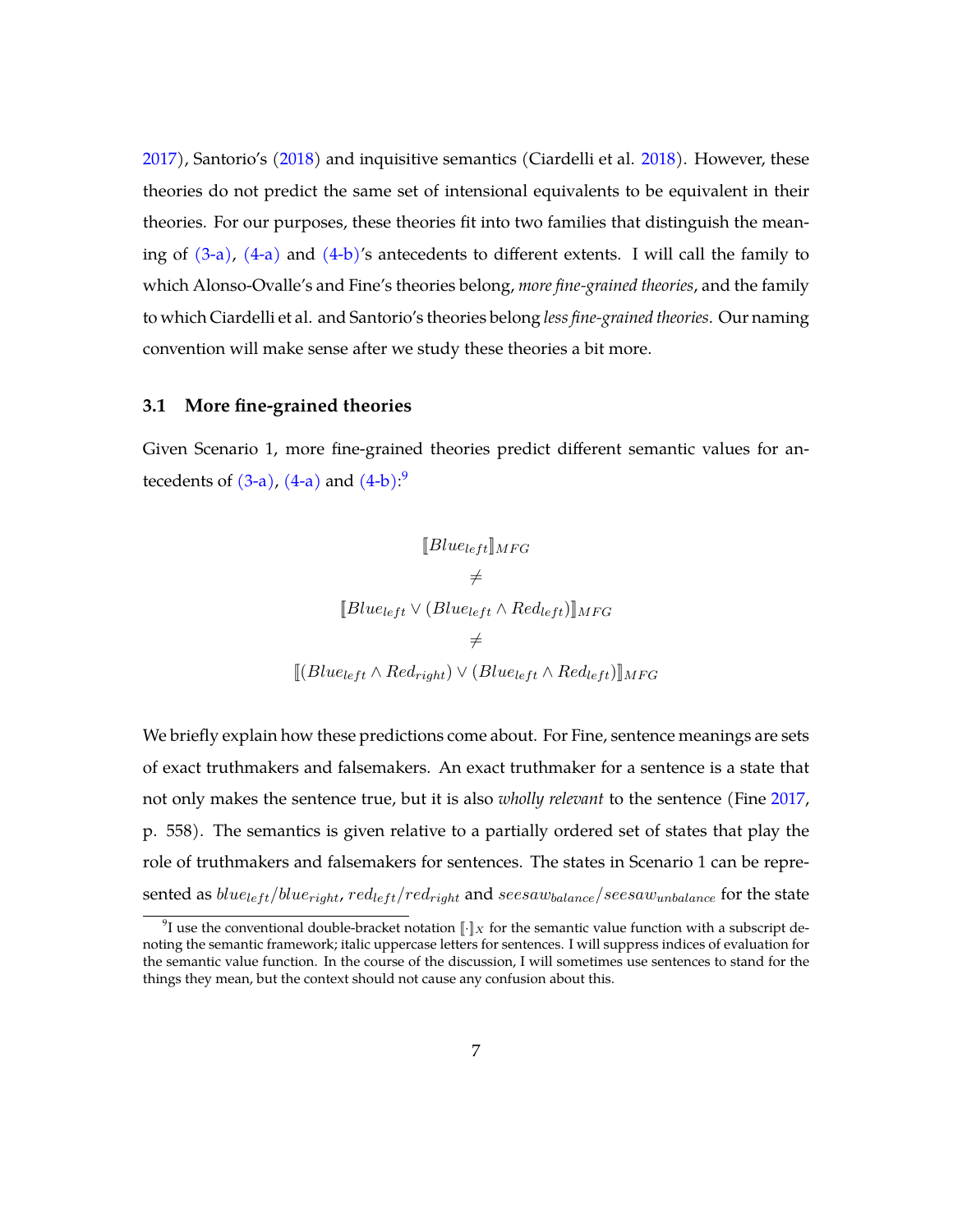of Blue/Red being on the left/right and the seesaw being balanced/unbalanced respectively. These states are the exact truthmakers for  $Blue_{left}/Blue_{right}$ ,  $Red_{left}/Red_{right}$  and Balance/Unbalance.

The truthmakers for negation, conjunction and disjunction are given recursively. Exact truthmakers for  $\neg Blue_{left}$  are the exact falsemakers for  $Blue_{left}$ . Given the possible sides the children can be on in Scenario 1, this is the state of Blue being on the right, i.e.  $blue_{right}.$ <sup>[10](#page-7-0)</sup> The exact truthmaker for the conjunction  $Blue_{left} \wedge Red_{left}$  is the mereological *sum* of the exact truthmakers for  $Blue_{left}$  and  $Red_{left}$ , denoted  $blue_{left} \sqcup red_{left}$ .<sup>[11](#page-7-1)</sup> Exact truthmakers for the disjunction  $Blue_{left} \vee Red_{left}$  is the set of exact truthmakers for each disjunct, i.e.  $\{blue_{left}, red_{left}\}$ . Given these clauses, the semantic values of  $(3-a)$ ,  $(4-a)$  and [\(4-b\)'](#page-5-2)s antecedents are as follows in Finean truthmaker semantics:

$$
[Blue_{left}]_F = \{blue_{left}\}\
$$

$$
\neq
$$

$$
[Blue_{left} \vee (Blue_{left} \wedge Red_{left})]_F = \{blue_{left}, blue_{left}\cup red_{left}\}\
$$

$$
\neq
$$

$$
\neq
$$

 $[[Blue_{left} \wedge Red_{right}) \vee (Blue_{left} \wedge Red_{left})]_F = \{blue_{left} \cup red_{right}, blue_{left} \cup red_{left} \}$ 

For Alonso-Ovalle [\(2009,](#page-38-1) §2.2.2), sentence meanings are sets of alternatives for a given sentence. Alternatives are interpreted to be intensional propositions, that is, sets of possible worlds. Meanings of non-disjunctive sentences are singleton sets of propositions, since non-disjunctive sentences have only themselves as alternatives, i.e.  $[Blue_{left}]_{AO} =$  ${|\textit{Blue}_{\textit{left}}|\}$ .<sup>[12](#page-7-2)</sup> Meanings of disjunctive sentences are sets of alternatives corresponding to each disjunct:

<span id="page-7-0"></span><sup>10</sup>I will assume for the rest of the paper is that *Blue is on the right* is the negation of *Blue is on the left* (similarly for Red) and ignore the possibility that one of the children might not be sitting on either side.

<span id="page-7-1"></span><sup>&</sup>lt;sup>11</sup>Formally, this would correspond to the least upper bound of the subset of truthmakers for  $Blue_{left}$  and  $Red_{left}$ .

<span id="page-7-2"></span><sup>&</sup>lt;sup>12</sup>I write  $|\alpha|$  to denote the intensional proposition expressed by  $\alpha$ .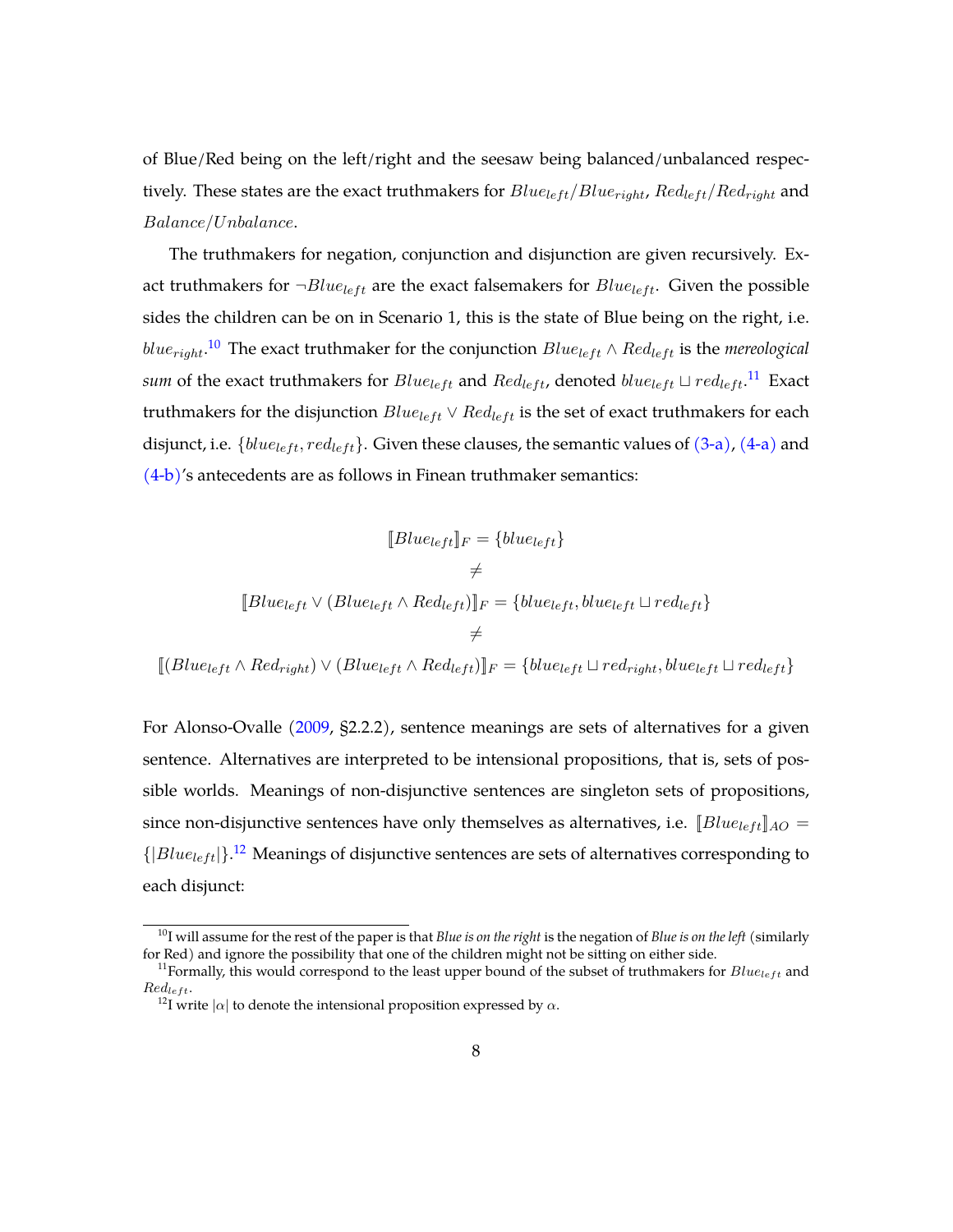$$
[Blue_{left} \vee (Blue_{left} \wedge Red_{left})]_{AO} = \{ |Blue_{left}|, |Blue_{left} \wedge Red_{left}| \}
$$

 $[[(Blue_{left} \wedge Red_{right}) \vee (Blue_{left} \wedge Red_{left})]_{AO} = \{[Blue_{left} \wedge Red_{right}|, |Blue_{left} \wedge Red_{left}| \}$ 

We summarize the semantic values predicted by Alonso-Ovalle's framework as follows:

$$
[Blue_{left}]\_{AO} = \{|Blue_{left}|\}
$$
\n
$$
\neq
$$
\n
$$
[Blue_{left} \vee (Blue_{left} \wedge Red_{left})]\_{AO} = \{|Blue_{left}|, |Blue_{left} \wedge Red_{left}|\}
$$
\n
$$
\neq
$$
\n
$$
[(Blue_{left} \wedge Red_{right}) \vee (Blue_{left} \wedge Red_{left})]\_{AO} = \{|Blue_{left} \wedge Red_{right}|, |Blue_{left} \wedge Red_{left}|\}
$$

Thus we see that more fine-grained theories predict different semantic values for each antecedent in  $(3-a)$ ,  $(4-a)$  and  $(4-b)$ .

## **3.2 Less fine-grained theories**

There are hyperintensional theories that distinguish fewer of these intensional equivalents due to further restrictions on the range of semantic values they allow (Santorio [2018;](#page-39-2) Cia-rdelli et al. [2018;](#page-38-4) Ciardelli et al. [2018\)](#page-38-0). In these theories, some of the intensional equivalents are still equivalent:

$$
[Blue_{left}]_{LFG} = [Blue_{left} \vee (Blue_{left} \wedge Red_{left})]_{LFG}
$$

But some of them are not:

$$
[Blue_{left}]\text{LFG} \neq [(Blue_{left} \land Red_{right}) \lor (Blue_{left} \land Red_{left})]\text{LFG}
$$
  

$$
[Blue_{left} \lor (Blue_{left} \land Red_{left})]\text{LFG} \neq [(Blue_{left} \land Red_{right}) \lor (Blue_{left} \land Red_{left})]\text{LFG}
$$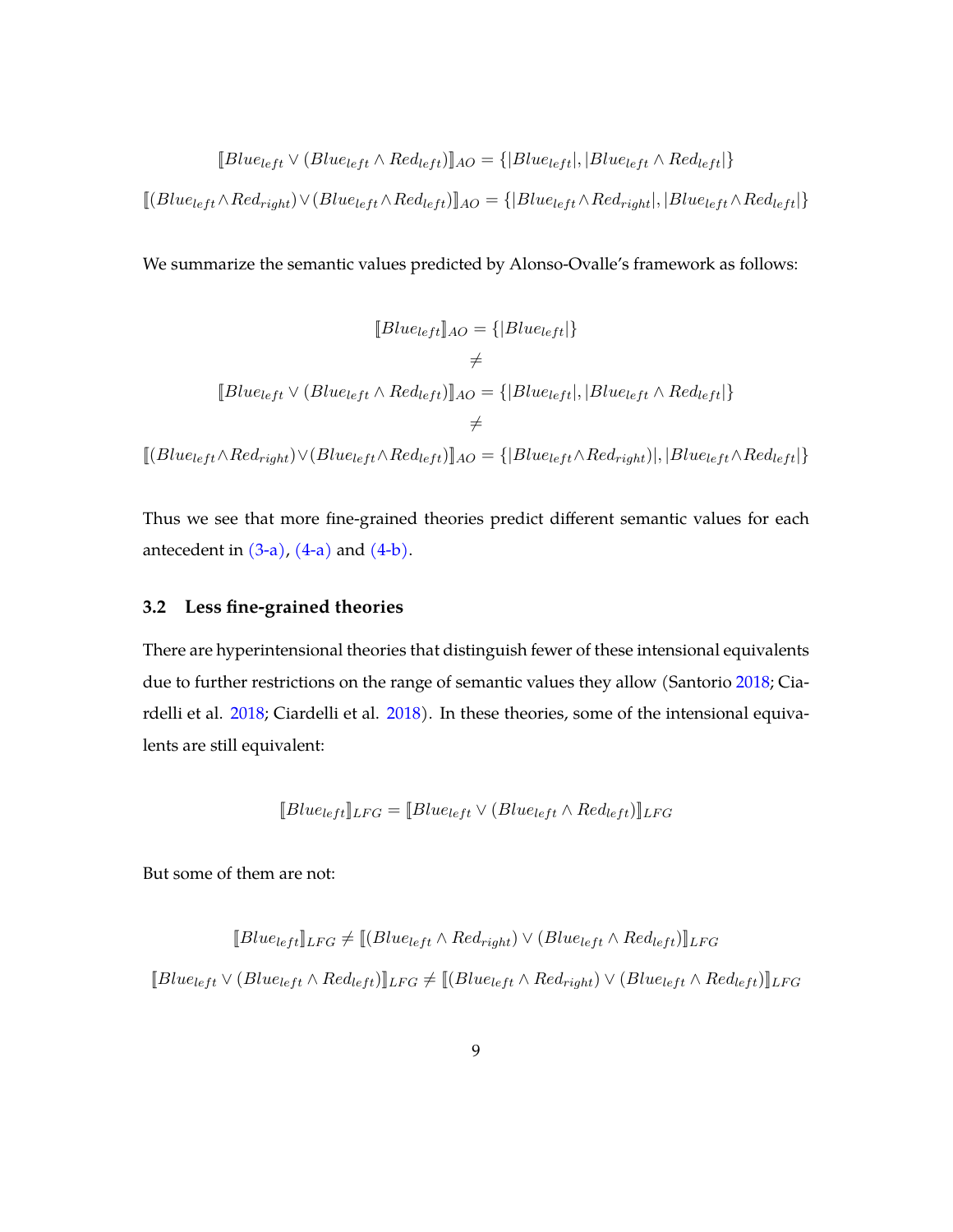For inquisitive semantics, the meaning of a sentence is the set of *weakest information states* (with respect to entailment) that *support* the proposition expressed by the sentence (Ciardelli et al.  $2018$ ,  $\S2.3$ ).<sup>[13](#page-9-0)</sup> Information states are sets of possible worlds. An information state supports a proposition expressed by a sentence, if it contains enough information to entail the proposition. We compute sentential meanings in two steps. First, we find the set of information states that support a proposition and then find the set containing the weakest of these information states. For example, we compute the meaning of an atomic sentence  $Blue_{left}$  as follows. Writing s for information states, we designate  $\{s : s \subseteq \{Blue_{left}\}\}.$  Since the weakest s is just  $|Blue_{left}|$ , we end up with the singleton  $\{ |Blue_{left}| \}$ . The meaning of a disjunction  $Blue_{left} \vee Red_{left}$  is given by the union of propositions expressed by each disjunct, i.e.  $\{ | Red_{left}|, |Red_{left}| \}$ . However, if one of the disjuncts entails the other as in  $Blue_{left} \vee (Blue_{left} \wedge Red_{left})$ , then the proposition expressed is the set containing the weakest information state that supports the proposition expressed by the weaker disjunct,  $Blue_{left}$ . We can show this by computing the meaning of  $(3-a)$ 's antecedent:

$$
[Blue_{left} \lor (Blue_{left} \land Red_{left})]_{IS}
$$
\n
$$
=
$$
\n
$$
\{s : s \subseteq |Blue_{left}| \} \cup \{s : s \subseteq |Blue_{left} \land Red_{left}| \}
$$
\n
$$
=
$$
\n
$$
\{s : s \subseteq |Blue_{left}| \text{ or } s \subseteq |Blue_{left} \land Red_{left}| \}
$$
\n
$$
=
$$
\n
$$
\{s : s \subseteq |Blue_{left}| \}
$$
\n
$$
=
$$
\n
$$
\{s : s \subseteq |Blue_{left}| \}
$$
\n
$$
=
$$

<span id="page-9-0"></span> $13$ This presentation slightly distorts the formulation of inquisitive semantics, but not in a way that matters for the issues under investigation in this paper. What I call *sentential meaning* here is actually the set of alternatives associated with a sentence or the *inquisitive proposition* expressed by the sentence in inquisitive semantics (Ciardelli et al. [2018,](#page-38-4) §2.4.2). I take this set of alternatives to be the meaning of a sentence. This assumption is harmless in this paper, because we will be working with antecedents of conditionals and these are alternative-sensitive environments (Ciardelli et al. [2018,](#page-38-0) §3.1).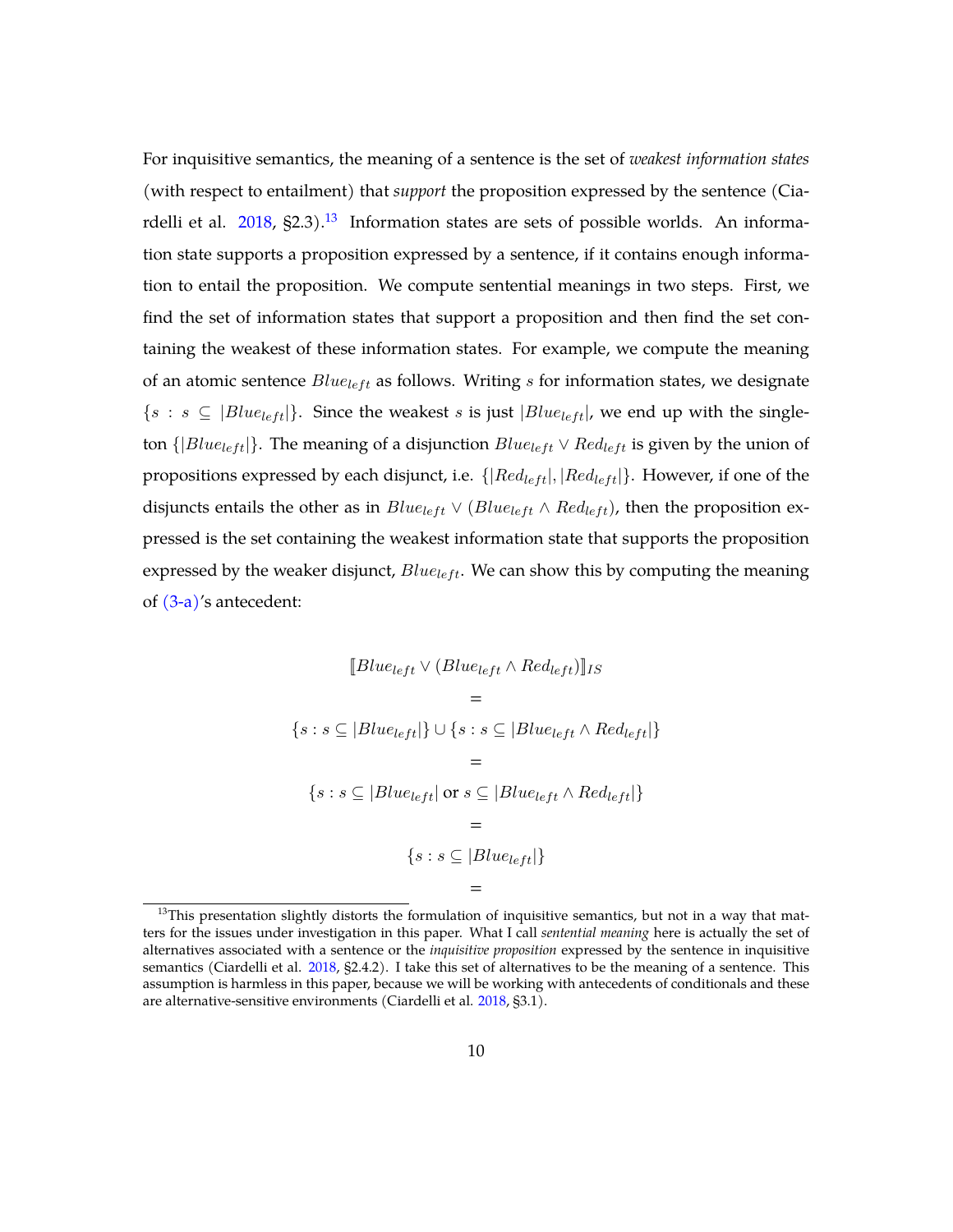$$
\{|Blue_{left}|\}
$$

For [\(4-b\)'](#page-5-2)s antecedent: since there neither  $Blue_{left} \wedge Red_{right}$  entails  $Blue_{left} \wedge Red_{left}$  nor vice versa, the inquisitive recipe yields the following:

$$
\{ |Blue_{left} \wedge Red_{right}|, |Blue_{left} \wedge Red_{left}| \}
$$

We sum up the semantic values predicted by inquisitive semantics as follows:

$$
[Blue_{left}]_{IS} = \{|Blue_{left}|\} = [Blue_{left} \vee (Blue_{left} \wedge Red_{left})]_{IS}
$$

$$
\neq
$$

$$
[(Blue_{left} \wedge Red_{right}) \vee (Blue_{left} \wedge Red_{left})]_{IS} = \{|Blue_{left} \wedge Red_{right}|, |Blue_{left} \wedge Red_{left}| \}
$$

For Santorio, the meaning of sentences are sets of syntactic truthmakers, that is, sets of sentences. These syntactic truthmakers are computed from Katzir's complexity-based theory of alternatives [\(2007\)](#page-39-4). Santorio proposes a recipe that generates *stable* and *minimal* subsets of Katzir alternatives. Truthmakers are the conjunctions of sentences in each of these minimal stable subsets. For our purposes, all we need to know about Katzir's theory of alternatives is that the alternatives for a disjunction is the set containing both disjuncts, the disjunction itself and the conjunction of these two disjuncts:

$$
ALT_{Katzir}(P \lor Q) = \{ P \lor Q, P, Q, P \land Q \}
$$

A stable subset  $A \subseteq ALT_{Katzir}$  for a sentence means that the sentences in A are consistent with the negations of the rest of the alternatives in  $ALT_{Katzir}$ . Computing the truthmakers for  $(3-a)$ ,  $(4-a)$  and  $(4-b)$ 's antecedents, we find that  $Blue_{left}$  is the only truthmaker for both  $Blue_{left}$  and  $Blue_{left} \vee (Blue_{left} \wedge Red_{left})$ . The latter might not be obvious, so I give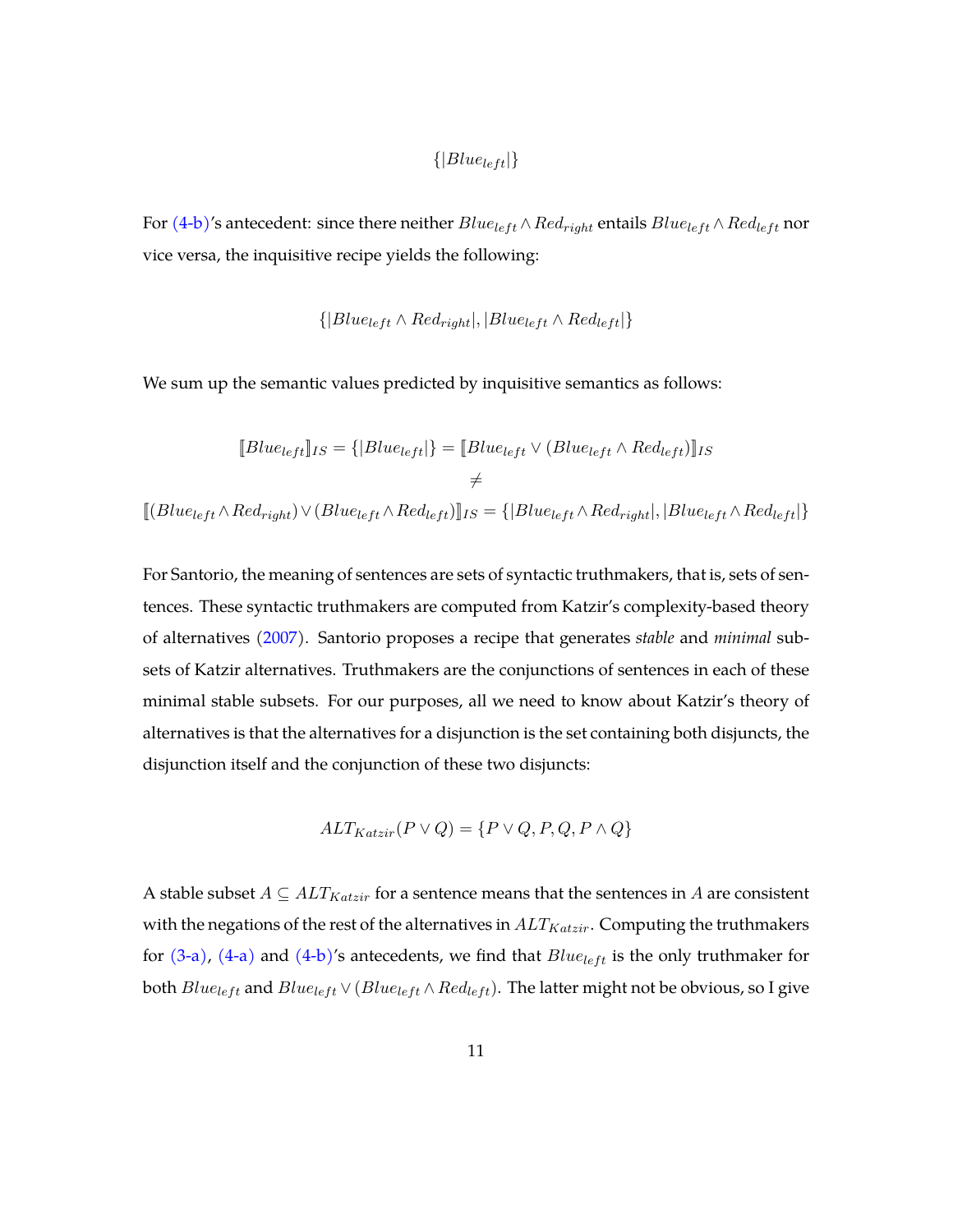a brief derivation. Let us write the Katzir alternatives for  $Blue_{left} \vee (Blue_{left} \wedge Red_{left})$  as follows:

$$
ALT_{Katzir}([Blue_{left} \vee (Blue_{left} \wedge Red_{left})]) = \left\{ \begin{aligned} Blue_{left} \vee (Blue_{left} \wedge Red_{left}), \\ Blue_{left}, \\ Blue_{left} \wedge Red_{left} \end{aligned} \right\} \right\} \right\}
$$

The subset  $\{[Blue_{left} \vee (Blue_{left} \wedge Red_{left})], Blue_{left}\}$  is a stable subset, because the conjunction of these sentences is consistent with the leftover alternative  $\neg(Blue_{left} \wedge Red_{left})$ . This implies  $Blue_{left}$  is a truthmaker. However, the subset  $\{[Blue_{left} \vee (Blue_{left} \wedge Red_{left})], Blue_{left} \wedge$  $Red_{left}$  is not a stable subset, because the conjunction of  $Blue_{left} \wedge Red_{left}$  and  $\neg Blue_{left}$ is not consistent. This implies that  $Blue_{left} \wedge Red_{left}$  is not a truthmaker for Santorio. Checking all other possible stable subsets, we find that  $Blue_{left}$  is the only truthmaker for  $Blue_{left} \vee (Blue_{left} \wedge Red_{left}).$ 

Going through the same procedure for  $(4-b)$ , we find that  $Blue_{left} \wedge Red_{right}$  and  $Blue_{left} \wedge Red_{left}$  are the truthmakers for  $(Blue_{left} \wedge Red_{right}) \vee (Blue_{left} \wedge Red_{left}).$  We sum up the semantic values for Santorio as follows:

$$
[Blue_{left}]_S = \{Blue_{left}\} = [Blue_{left} \vee (Blue_{left} \wedge Red_{left})]
$$

 $\neq$ 

 $[[(Blue_{left} \wedge Red_{right}) \vee (Blue_{left} \wedge Red_{left})]_{S} = \{Blue_{left} \wedge Red_{right}, Blue_{left} \wedge Red_{left}\}$ 

For an interim summary: what we have done so far is to observe that Fine's and Alonso-Ovalle's theories predict different semantic values for the antecedents of  $(3-a)$ ,  $(4-a)$  and [\(4-b\),](#page-5-2) whereas inquisitive semantics and Santorio's theory predict the same semantic value for the antecedents of  $(3-a)$  and  $(4-b)$ , while they assign a distinct semantic value for  $(4-b)$ .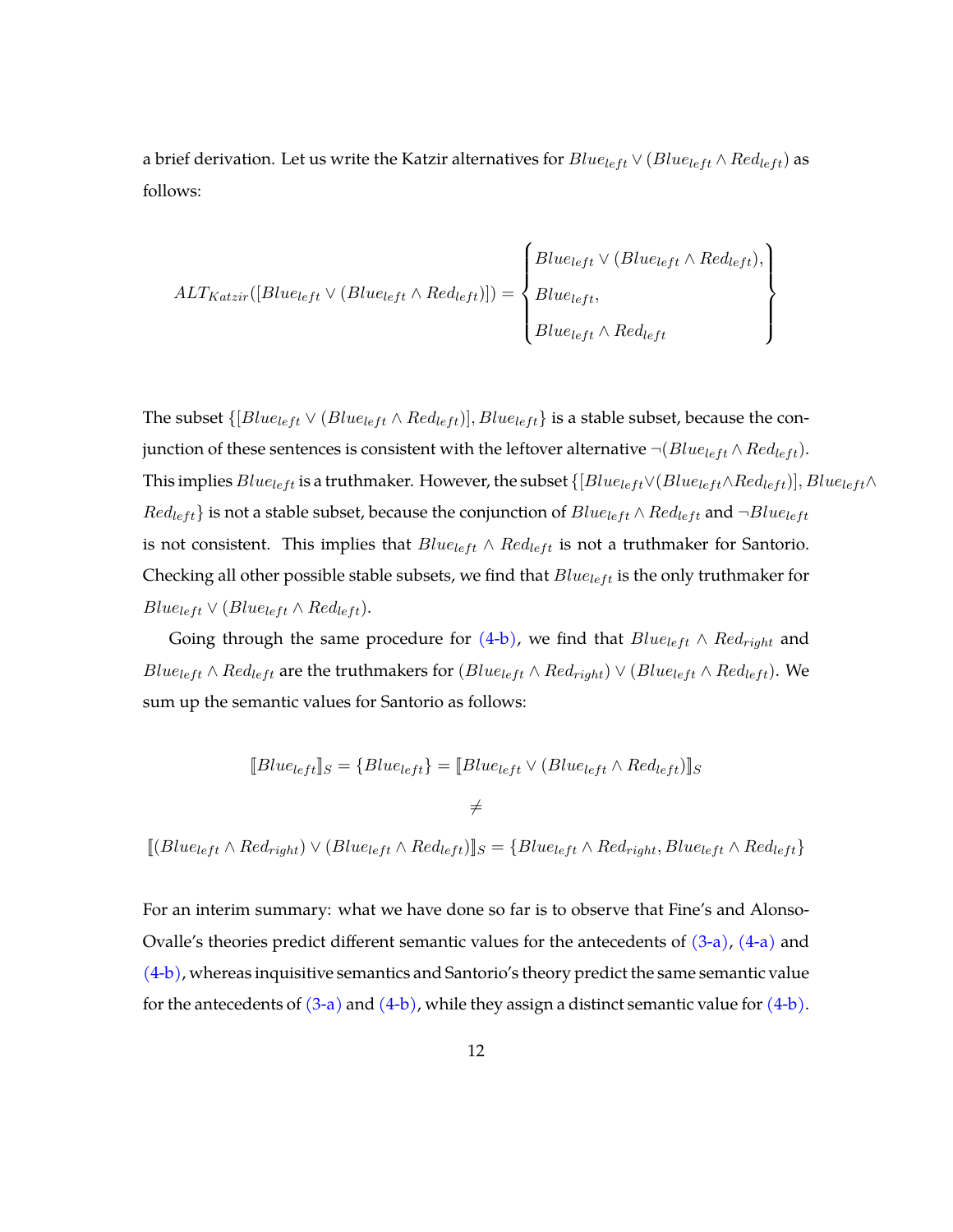The reason why we called the former theories *more fine-grained* and the latter*less fine-grained* should be clear—the former make more distinctions among intensionally equivalent sentences, whereas the latter make fewer distinctions. Now we move on to analyze the verdicts by these theories for  $(3-a)$ ,  $(4-a)$  and  $(4-b)$ .

#### **3.3 Predictions**

We do not yet have a semantic entry for the counterfactual connective  $>$  for these theories. Fortunately, in various writings both more and less fine-grained theories subscribe to slightly different versions of the essentially same semantic clause for  $>^{14}$  $>^{14}$  $>^{14}$ 

(>)  $\varphi > \psi$  is true in a world w iff all the closest-to-w *P*-worlds for each  $P \in [\varphi]$  are worlds where some  $Q \in \llbracket \psi \rrbracket$  *holds*. $^{15}$  $^{15}$  $^{15}$ 

This clause is general enough to apply to both more and less fine-grained theories. Intuitively,  $(>)$  is asking us to consider all the closest worlds where each element in the semantic content of the antecedent holds. A counterfactual is not true if there exists a closest world for some  $P \in \llbracket \varphi \rrbracket$  such that the consequent is not true there. Why are we saying *not true* instead of *false*? This is because such an assumption is controversial and unnecessarily strong for our purposes. Some might want to say that when only some of the closest

<span id="page-12-0"></span><sup>&</sup>lt;sup>14</sup>See Santorio [\(2018,](#page-38-0) §4); Ciardelli et al. (2018, §3.2); Alonso-Ovalle [\(2009,](#page-38-1) §2); and Fine [\(2012,](#page-38-2) p. 237). The differences between these theories do not matter for our purposes. Ciardelli et al. use *background semantics*, which makes different predictions for cases involving narrow-scope negation, but our cases do not fall into that category. Fine employs a *transition relation* that represents *causal outcomes* of imposing changes as demanded by counterfactual antecedents. Here this relation can be interpreted as putting out the closest worlds where the truthmakers for the antecedent hold (Fine [2012,](#page-38-2) p. 241). What matters for our purposes is the double universal quantification in (>) that requires universal quantification not only on all the closest worlds for one of the semantic values for the antecedents, but also over all of the semantic values for the antecedent. This allows these theories to validate the inference pattern called **Simplification of Disjunctive Antecedents (SDA)**, which lets one infer *if it had rained, the party would have been ruined* and *if it had snowed, the party would have been ruined* from *if it had rained or snowed, the party would have been ruined*. The validation of this inference pattern is essential for the expected judgments for the counterfactuals in question here.

<span id="page-12-1"></span><sup>&</sup>lt;sup>15</sup>I use *hold* to mean either that some  $P \in \llbracket \varphi \rrbracket$  is a part of that world or that it is true in that world. The former clause is for Fine's truthmaker semantics  $(2012, p. 236)$  $(2012, p. 236)$ , whereas the latter is for the rest of frameworks under discussion.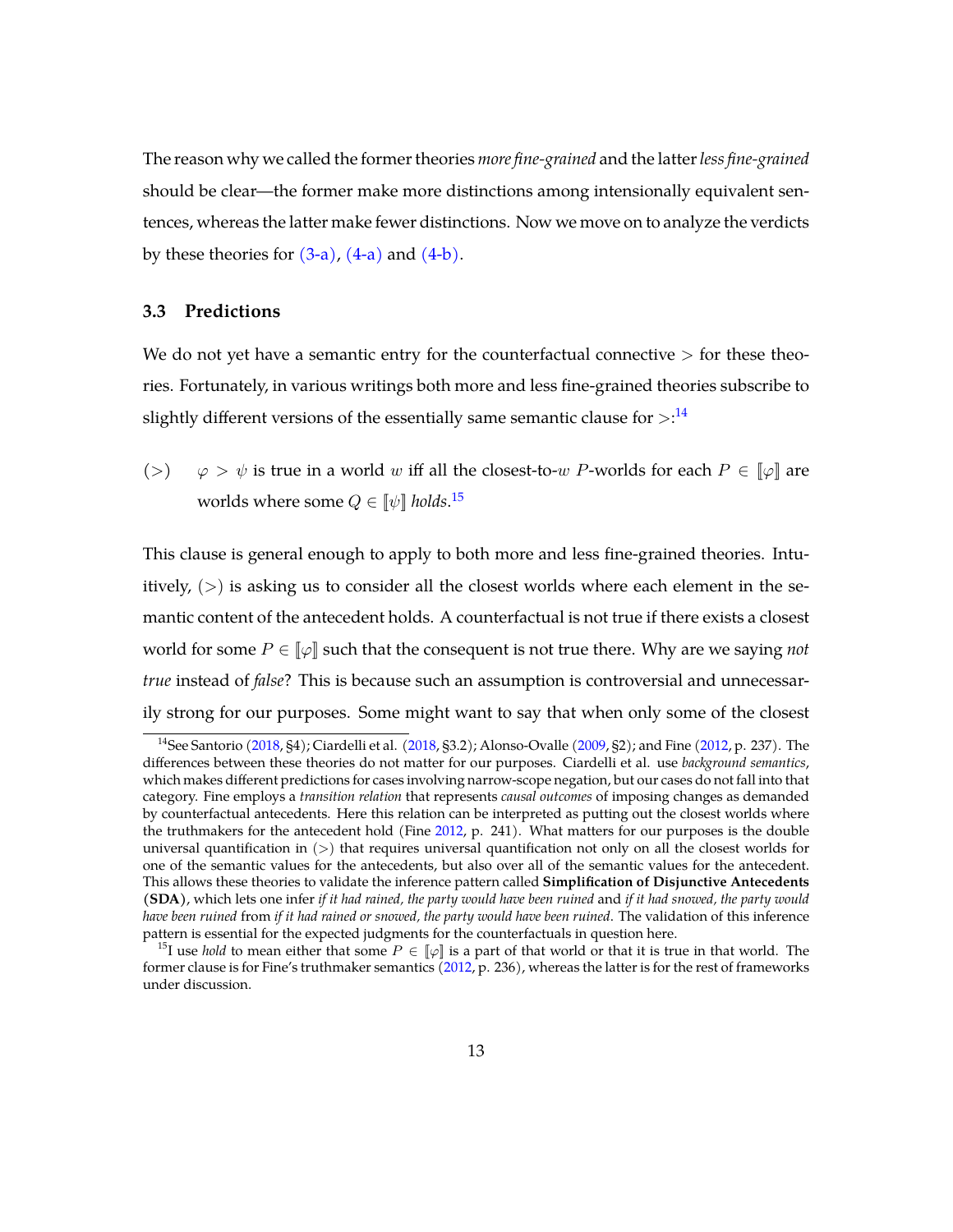worlds are where the consequent is true, the counterfactual is indeterminate rather than false.<sup>[16](#page-13-0)</sup> The weaker result is sufficient for the conclusions of the paper to go through.

Given  $(>)$ , the truth-value of  $(3-a)$  is a problem for less fine-grained theories. This is because less fine-grained theories have a single alternative for  $(3-a)$ 's antecedent, i.e.  $[Blue_{left} \vee (Blue_{left} \wedge Red_{left})]_{LFG} = \{Blue_{left}\}$ , and all the closest worlds where this alternative holds are worlds where the seesaw is balanced. This means that  $(>)$  coupled to less fine-grained theories predicts  $(3-a)$  to be true contrary to expectations. As a result, less fine-grained theories cannot predict the truth-value divergence of [\(3-a\)](#page-4-1) and [\(4-a\).](#page-5-1) Still they predict  $(4-b)$  to be not true in line with the expectations. This is because one of the alternatives for  $(4-b)$ 's antecedent corresponds to both of the children being on the left and the closest worlds where this is the case are worlds where the seesaw is unbalanced. Since the consequent is not true in all the antecedent-worlds,  $(4-b)$  is not true (Results are summed up in the table below.).

| <b>LFG</b> | True | Not true |
|------------|------|----------|
| $(3-a)$    | X    |          |
| $(4-a)$    |      |          |
| $(4-b)$    |      |          |

**Table 2.** Truth-value predictions of less fine-grained theories for Scenario 1.

On the other hand, more fine-grained theories coupled with  $(>)$  will predict  $(3-a)$  and  $(4-a)$  to have different truth-values. In particular, more fine-grained theories predict  $(4-a)$ to be true, while [\(3-a\)](#page-4-1) and [\(4-b\)](#page-5-2) to be *not* true as expected. Importantly, [\(3-a\)](#page-4-1) is predicted not true, because more fine-grained theories predicts the existence of an alternative corresponding to both children being on the left of the seesaw for  $(3-a)'$ s antecedent. The closest worlds where this alternative is true are worlds where the consequent of  $(3-a)$  is not true.

<span id="page-13-0"></span><sup>&</sup>lt;sup>16</sup>For instance, von Fintel [\(1997,](#page-40-1) §7.2.2); Schlenker [\(2004\)](#page-39-5) and Križ, [\(2015,](#page-39-6) §7).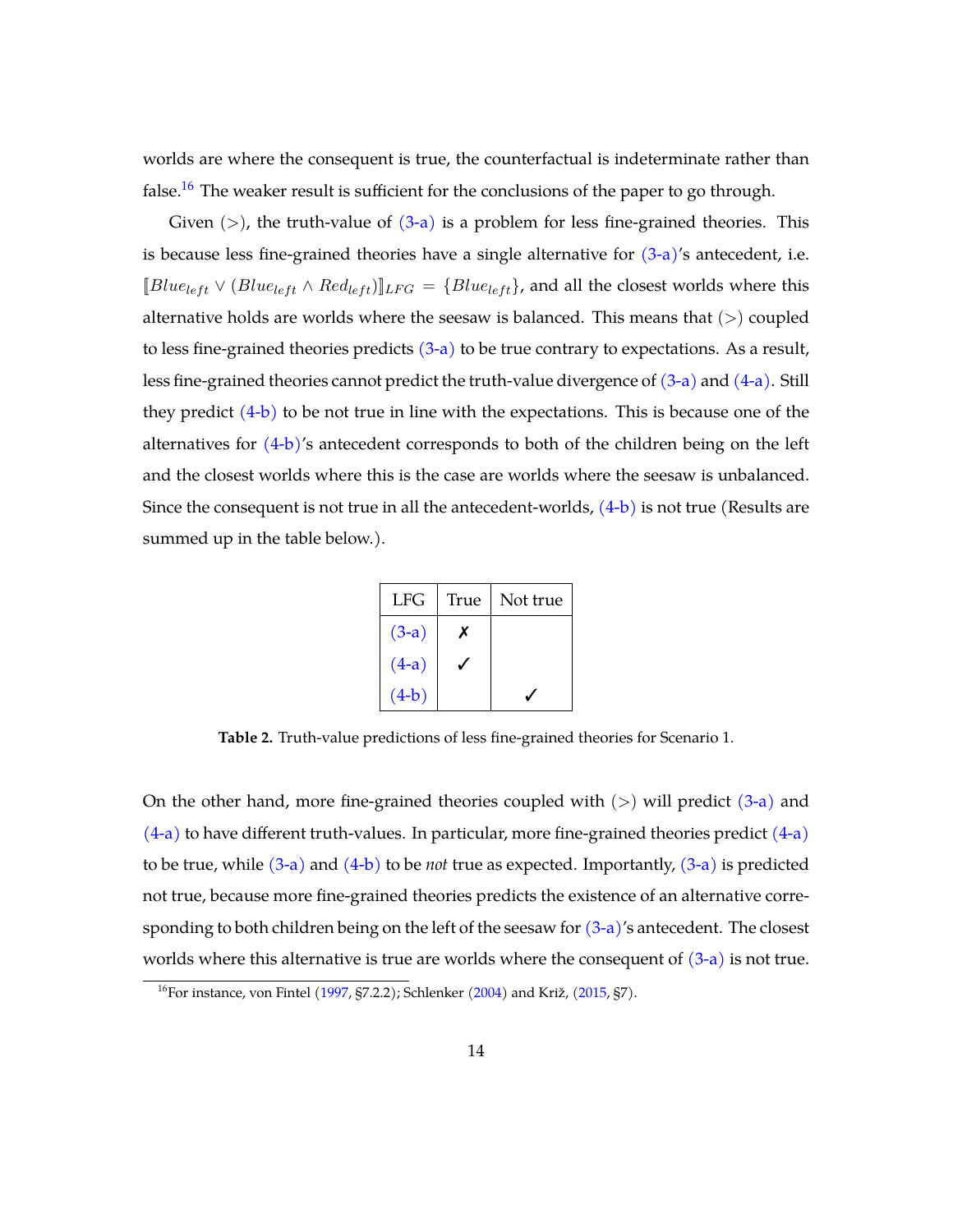So it seems that the extra grain that more fine-grained theories bring to the table is needed to predict the right result for [\(3-a\)](#page-4-1) (Results again summed up in the table below.).

| MFG     | True | Not true |
|---------|------|----------|
| $(3-a)$ |      |          |
| $(4-a)$ |      |          |
| $(4-b)$ |      |          |

**Table 3.** Truth-value predictions of more fine-grained theories for Scenario 1.

# <span id="page-14-0"></span>**4 Hurford Disjunctions and Exhaustification**

As matters stand in [§3,](#page-5-0) less fine-grained theories underpredict for [\(3-a\).](#page-4-1) Is there a way to accommodate  $(3-a)$  in less fine-grained theories? In this section I will discuss one proposal to do so.<sup>[17](#page-14-1)</sup> We have briefly mentioned that one of the disjuncts in the antecedent of  $(3-a)$ entails the other. This is essentially why less fine-grained theories made identical predictions for [\(3-a\)](#page-4-1) and [\(4-a\).](#page-5-1) Such disjunctions are called *Hurford disjunctions*. They received a lot of attention in the linguistics literature.<sup>[18](#page-14-2)</sup>

Hurford disjunctions are of the type  $P \vee Q$  where one of disjuncts entails the other. Hurford observed that such disjunctions are infelicitous:

- <span id="page-14-4"></span><span id="page-14-3"></span>(5) a. # Sonya is either American or Californian.
	- b. # Bogazici is either in Turkey or in İstanbul.

However, as observed by Gazdar [\(1979\)](#page-38-5), some Hurford disjunctions are perfectly fine:

<span id="page-14-5"></span><sup>(6)</sup> a. Either Blue or both children are on the left.

<span id="page-14-2"></span><span id="page-14-1"></span> $17$ Thanks to Paolo Santorio for suggesting this (p.c.).

<sup>&</sup>lt;sup>18</sup>For more on Hurford disjunctions, see Hurford [\(1974\)](#page-39-7), Gazdar [\(1979\)](#page-38-5), Simons [\(2001\)](#page-39-8), Fox and Spector [\(2018\)](#page-38-6), Ciardelli and Roelofsen [\(2017\)](#page-38-7).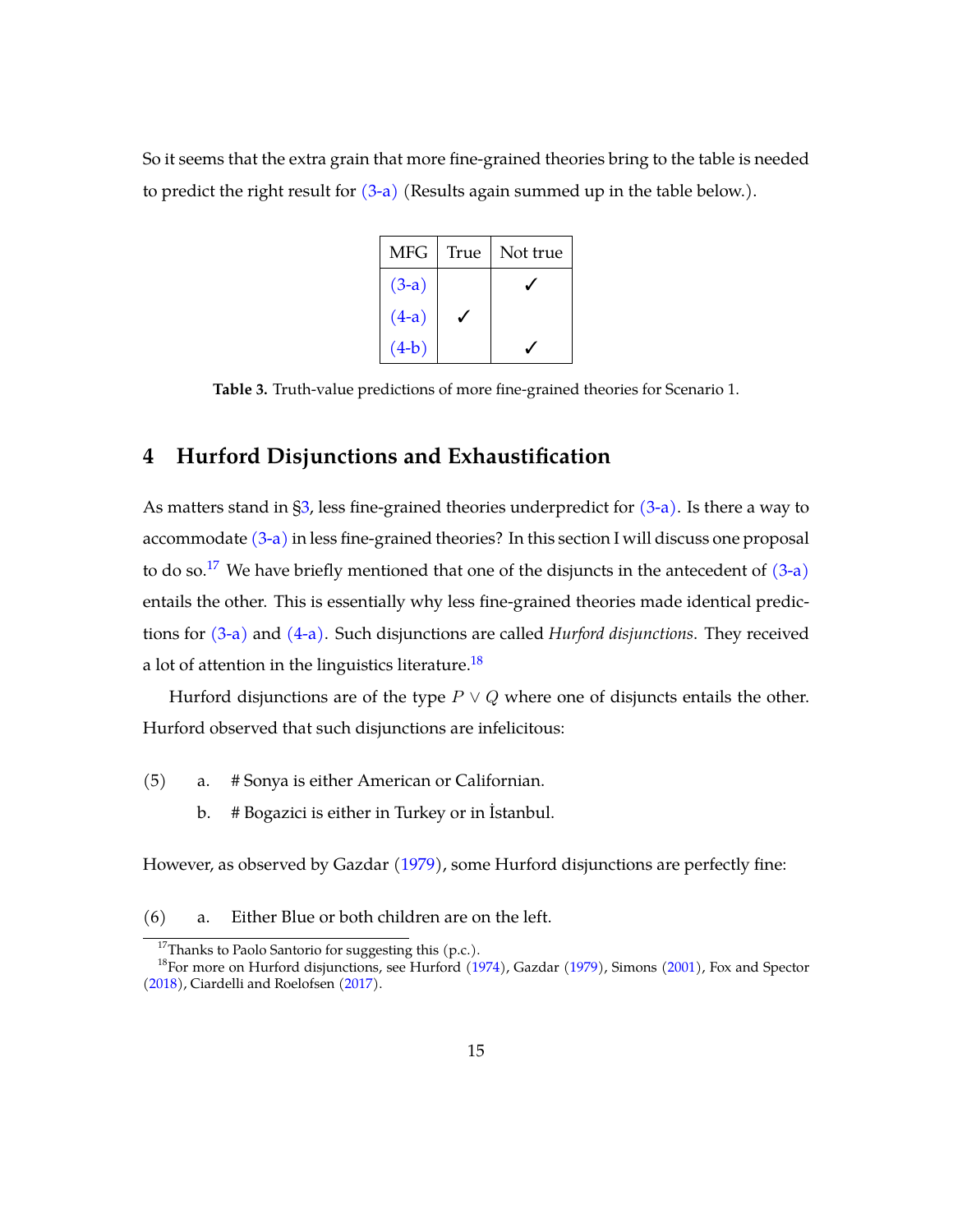#### <span id="page-15-0"></span>b. John has three or four children.

Although their disjuncts stand in an entailment relation, there is an asymmetry between  $(5-a)-(5-b)$  $(5-a)-(5-b)$  and  $(6-a)-(6-b)$  $(6-a)-(6-b)$ . Recent work on Hurford disjunctions explains the infelicity of  $(5-a)$  and  $(5-b)$  by appealing to redundancy.<sup>[19](#page-15-1)</sup> Redundancy here means that the whole disjunction is equivalent to one of its disjuncts. Given the classical treatment of disjunction, [\(5-a\)](#page-14-3) is equivalent to its weaker disjunct, i.e. *Sonya is American*. This renders the whole disjunction redundant, since the weaker disjunct would have conveyed the exact same meaning as the whole disjunction.

There are two prominent approaches to explaining the asymmetry between  $(5-a)-(5-b)$  $(5-a)-(5-b)$ and [\(6-a\)](#page-14-5)[-\(6-b\):](#page-15-0) *global-pragmatic approach* and *local-grammatical approach*. Here I assume the local-grammatical approach.<sup>[20](#page-15-2)</sup> Local approach explains the felicity of  $(6-a)-(6-b)$  $(6-a)-(6-b)$  by postulating covert *exhaustification operators* at the grammatical level (denoted henceforth as exh). Exhaustification operators work essentially like sticking an *only* to weaker disjuncts in Hurford disjunctions. For instance, *Blue or both of them are on the left* is interpreted as *Only Blue or both of them are on the left*. Applying such an operator to the weaker disjunct breaks the entailment and in consequence the redundancy. Formally, exh is defined with respect to a set of alternatives  $ALT$  for a given sentence. The exhaustification operator exh acts on a sentence  $\alpha$  and yields a stronger sentence  $\alpha'$  by conjoining  $\alpha$  with the denial of  $\alpha$ 's alternatives other than itself.

Two questions need answering here: (i) what is the procedure for determining alternatives? and (ii) which alternatives are denied? Answering (i): it is generally agreed that

<span id="page-15-1"></span><sup>&</sup>lt;sup>19</sup>What kind of redundancy? The literature splits into two: some argue it is grammatical redundancy (Chierchia [2006;](#page-38-8) Fox [2007;](#page-38-9) Ciardelli and Roelofsen [2017;](#page-38-7) Katzir and Singh [2014\)](#page-39-9) and some argue it is pragmatic redundancy (Simons [2001\)](#page-39-8).

<span id="page-15-2"></span><sup>&</sup>lt;sup>20</sup>See Horn [\(1972\)](#page-39-10), Simons [\(2001\)](#page-39-8) and Sauerland [\(2004\)](#page-39-11) for global-pragmatic approach. Global approach does not impose any LF change on the sentence in question. One reason why I prefer the local approach is because the change in LF seems required to get the desired truth-value predictions for our cases. Another reason is because there is independent evidence that global approach may not be able to explain embedded exhaustification operators (Chierchia [2009\)](#page-38-10). Ultimately, exhaustification operators required for our purposes have to be doubly embedded. Not only they are embedded in a disjunction, but the disjunction itself is embedded in the antecedent of a conditional.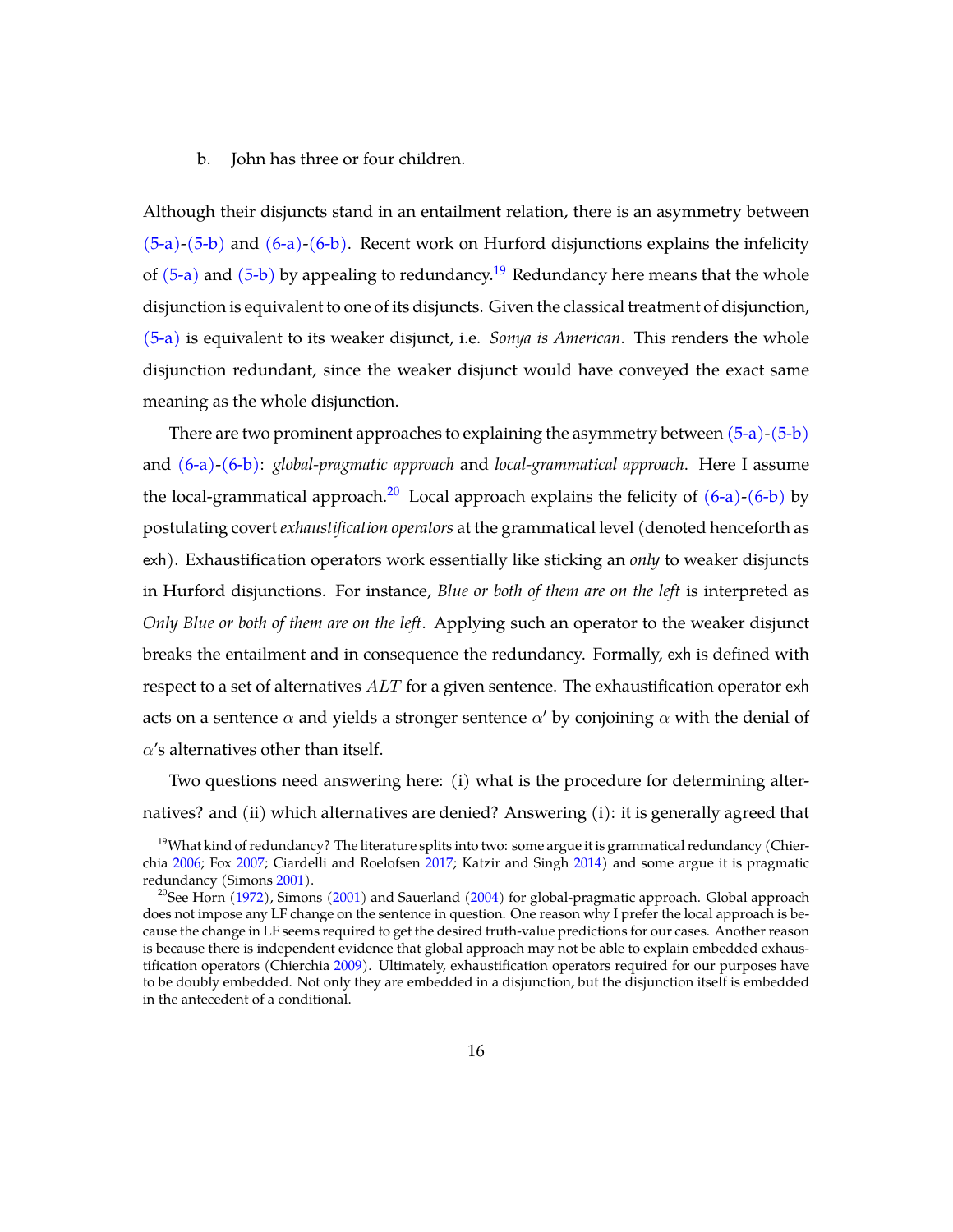the set of alternatives are codetermined by the grammar and context (e.g. Fox and Spector [2018\)](#page-38-6). Both supply a set of alternatives and their intersection is the ultimate set of alternatives relative to which exhaustification operators are defined. However, grammatical alternatives are usually invoked only for scalar items such as numerals and quantifiers. For nonscalar items, the alternatives for exh are assumed to be provided by questions under discussion (QUD).<sup>[21](#page-16-0)</sup> Answering (ii): we do not deny every alternative in  $ALT$ . There are two reasons for this. The first is that every sentence is an alternative to itself and strengthening any sentence with its own negation leads to a contradiction. The second reason is that sometimes the alternatives are given by a set of sentences each of which can indi-vidually be denied without a contradiction, but not together.<sup>[22](#page-16-1)</sup> Therefore, only a special subset called *innocently excludable alternatives* are denied. An innocently excludable subset  $IALT<sub>P</sub>$  of  $ALT<sub>P</sub>$  is the *largest* set of alternative sentences for P such that conjoining P with the negation of any  $A$  in  $IALT<sub>P</sub>$  does not lead to a contradiction. Given this definition, exh strengthens the entailed disjunct by denying the sentences in the innocently excludable subset of alternatives.

Now let us see what this means for  $(6-a)$  (and ultimately for  $(3-a)$ ):

#### (6) a. Either Blue or both children are on the left.

For [\(6-a\),](#page-14-5) the set of alternatives for the entailed disjunct is  $ALT_{Blue_{left}} = \{Blue_{left}, Red_{left},$  $Blue_{left} \wedge Red_{left}$ . Here  $ALT_{Blue_{left}}$  is determined by the QUD *Who is on the left side* (of *the seesaw)?* We take the denotation of QUD's to be Hamblin sets [\(1973\)](#page-39-12) in line with Fox and Hackl  $(2006)$  and Singh  $(2008)$ . This yields the following alternative set for  $(6-a)$ :

 $Q_{Left} = \{Blue_{left},Red_{left},Blue_{left} \wedge Red_{left}\}^{23}$  $Q_{Left} = \{Blue_{left},Red_{left},Blue_{left} \wedge Red_{left}\}^{23}$  $Q_{Left} = \{Blue_{left},Red_{left},Blue_{left} \wedge Red_{left}\}^{23}$ 

<span id="page-16-0"></span><sup>&</sup>lt;sup>21</sup>Many adopt this proposal. See van Rooij  $(2004)$ , Spector  $(2007)$  and Singh  $(2008)$ . For more discussion of QUD's, see Hamblin [\(1973\)](#page-39-12), Groenendijk and Stokhof [\(1984\)](#page-39-13); Ginzburg [\(1996\)](#page-39-14); van Kuppevelt [\(1996\)](#page-40-5) and Roberts [\(2012\)](#page-39-15).

<span id="page-16-2"></span><span id="page-16-1"></span><sup>&</sup>lt;sup>22</sup>For motivation and further discussion, see Fox  $2007$  (§6.1).

<sup>&</sup>lt;sup>23</sup>The elements of this set is to be taken as a set of sentences for Santorio and set of sets of possible worlds for inquisitive semantics.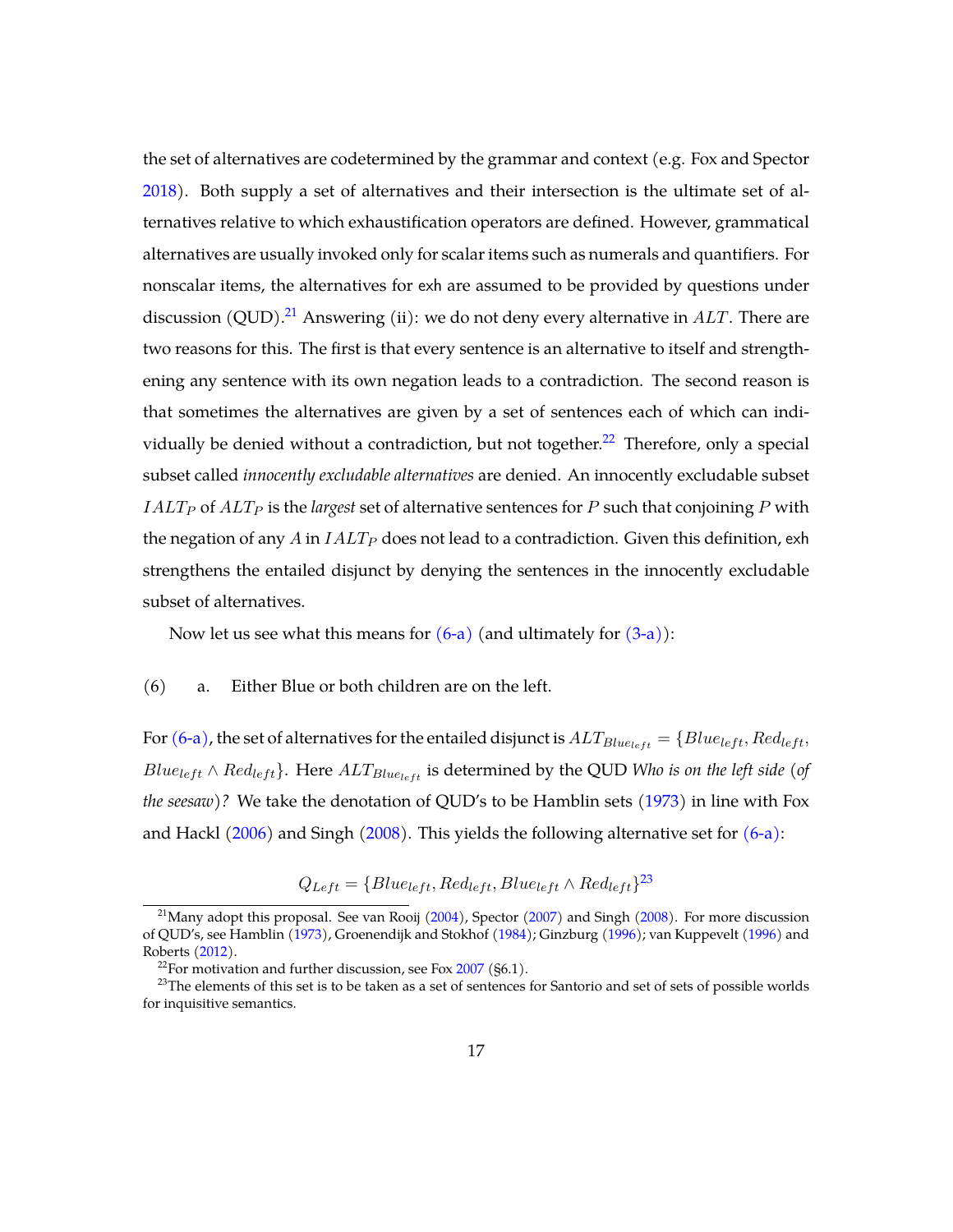The only innocently excludable subset of  $Q_{Left}$  is  $\{Red_{left}, Blue_{left} \wedge Red_{left}\}$ , because Blu $e_{left} \wedge \neg Blue_{left}$  is obviously a contradiction. This gives us the final result:

$$
\operatorname{exh}(Blue_{left}) \vee (Blue_{left} \wedge Red_{left})
$$
\n
$$
\equiv
$$
\n
$$
[Blue_{left} \wedge \neg Red_{left} \wedge \neg (Blue_{left} \wedge Red_{left})] \vee (Blue_{left} \wedge Red_{left})
$$
\n
$$
\equiv
$$
\n
$$
(Blue_{left} \wedge \neg Red_{left}) \vee (Blue_{left} \wedge Red_{left})
$$

The left disjunct is equivalent to saying that only Blue is on the left. Hence the whole disjunction  $(3-a)$  is equivalent to the following:

(7) Only Blue or both children are on the left.  $(Blue_{left} \wedge Red_{right}) \vee (Blue_{left} \wedge Red_{left})$ 

Exhaustifying  $(6-a)$  prevents the whole disjunction from being equivalent to one of its disjuncts and the entailment between the disjuncts is also blocked. According to the local approach, the existence of such covert exhaustification is the reason why  $(6-a)$  sounds fine.

Applying this to  $(3-a)$  given Scenario 1, we exhaustify the left disjunct of  $(3-a)$ 's antecedent, yielding:

<span id="page-17-0"></span>(8) If only Blue or both children were on the left, the seesaw would be balanced.  $[ext(Blue_{left}) \vee (Blue_{left} \wedge Red_{left})] > Balance$ 

Note that  $(8)$  is just equivalent to  $(4-b)$ :

(4) b. If Blue was on the left and Red was on the right, or both of them were on the left, the seesaw would be balanced.  $[(Blue_{left} \wedge Red_{right}) \vee (Blue_{left} \wedge Red_{left})] > Balance.$ 

This way less fine-grained theories predict  $(4-b)$  to be not true by less fine-grained theories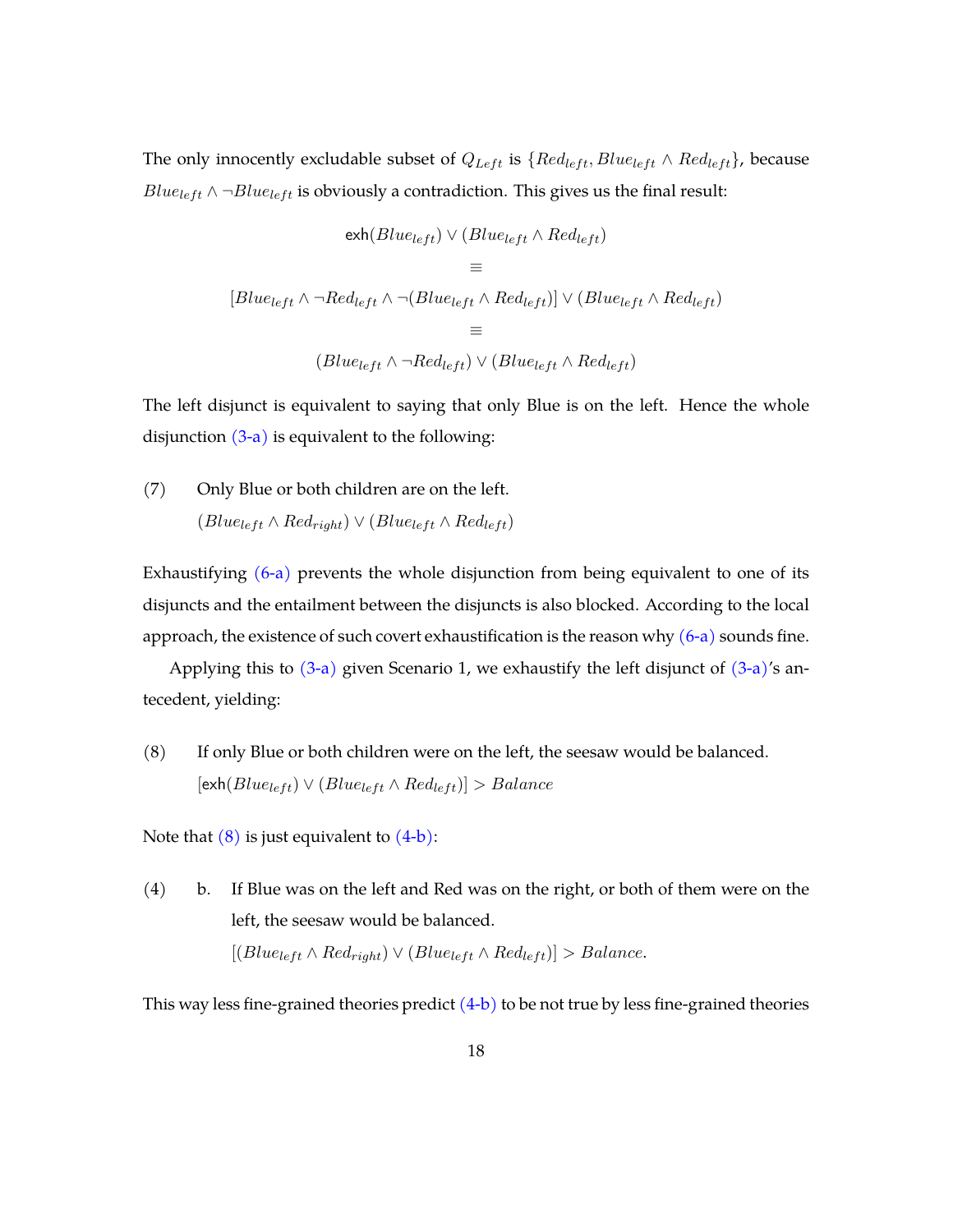in line with the expectations. Appealing to the relevant exhaustification on the disjunction in  $(3-a)$ , less fine-grained theories can predict the right results for  $(3-a)$ ,  $(4-a)$  and  $(4-b)$ . This way less fine-grained theories make up for the underprediction for  $(3-a)$  by utilizing the tools afforded by the literature on Hurford disjunctions (summarizing these results in the table below). $24$ 

| $LFG+EXH$ | True | Not true |
|-----------|------|----------|
| $(3-a)$   |      |          |
| $(4-a)$   |      |          |
| $(4-b)$   |      |          |

**Table 4.** Truth-value predictions of less fine-grained theories for Scenario 1 with exhaustification.

## <span id="page-18-0"></span>**5 Children on a Seesaw, v.2**

Thus far more fine-grained theories predict the right results for  $(3-a)$ ,  $(4-a)$  and  $(4-b)$  due to their semantic entries for logical operators and less fine-grained ones predict the right

<span id="page-18-1"></span><sup>&</sup>lt;sup>24</sup>Even though more fine-grained theories need not appeal to Hurford-type explanations, could they, if they wanted to? This is not totally clear. Ciardelli and Roelofsen [\(2017\)](#page-38-7) argue that more fine-grained theories are unable to predict the semantic redundancy in Hurford disjunctions, since in more fine-grained theories the meaning of Hurford disjunctions is not equivalent to one of their disjuncts. However, there might be other ways for these theories to explain why Hurford disjunctions sound bad without sacrificing their extra propositional grain. For instance, Fine might be able to say that the infelicitous Hurford disjunctions such as [\(5-a\)](#page-14-3) and [\(5-b\)](#page-14-4) sound bad because one of the disjuncts is a *disjunctive part* of the other (Fine [2017,](#page-38-3) p. 565). For [\(5-a\),](#page-14-3) this means that being Californian is a disjunctive part of being American, since being American is plausibly a covert disjunction of being Californian, being Texan, being Alaskan *et cetera*. On the other hand, felicitous Hurford disjunctions such as [\(6-a\)](#page-14-5) and [\(6-b\)](#page-15-0) sound fine, because one of the disjuncts is a *conjunctive part* of the other. If we couple this story with a truthmaker dynamics where an update with a context is by way of adding or fusing truthmakers of the assertions, then a context updated with an infelicitous Hurford disjunction is the same context as a context updated with the weaker disjunct of the same infelicitous Hurford disjunction. However, a context updated with a felicitous Hurford disjunction is not the same as a context updated with either disjunct of a felicitous Hurford disjunction. Thus, infelicitous Hurford disjunctions make the same contribution to the context as one of their disjuncts, whereas felicitous Hurford disjunctions make a different contribution to the context from either of its disjuncts does. One advantage of this explanation is that it does not require any covert exhaustification to block entailment between disjuncts, since the prediction of felicity/infelicity is made through the type of entailment between the disjuncts. There is much to say about such a pragmatic story in truthmaker semantics, but I aim to pursue it elsewhere.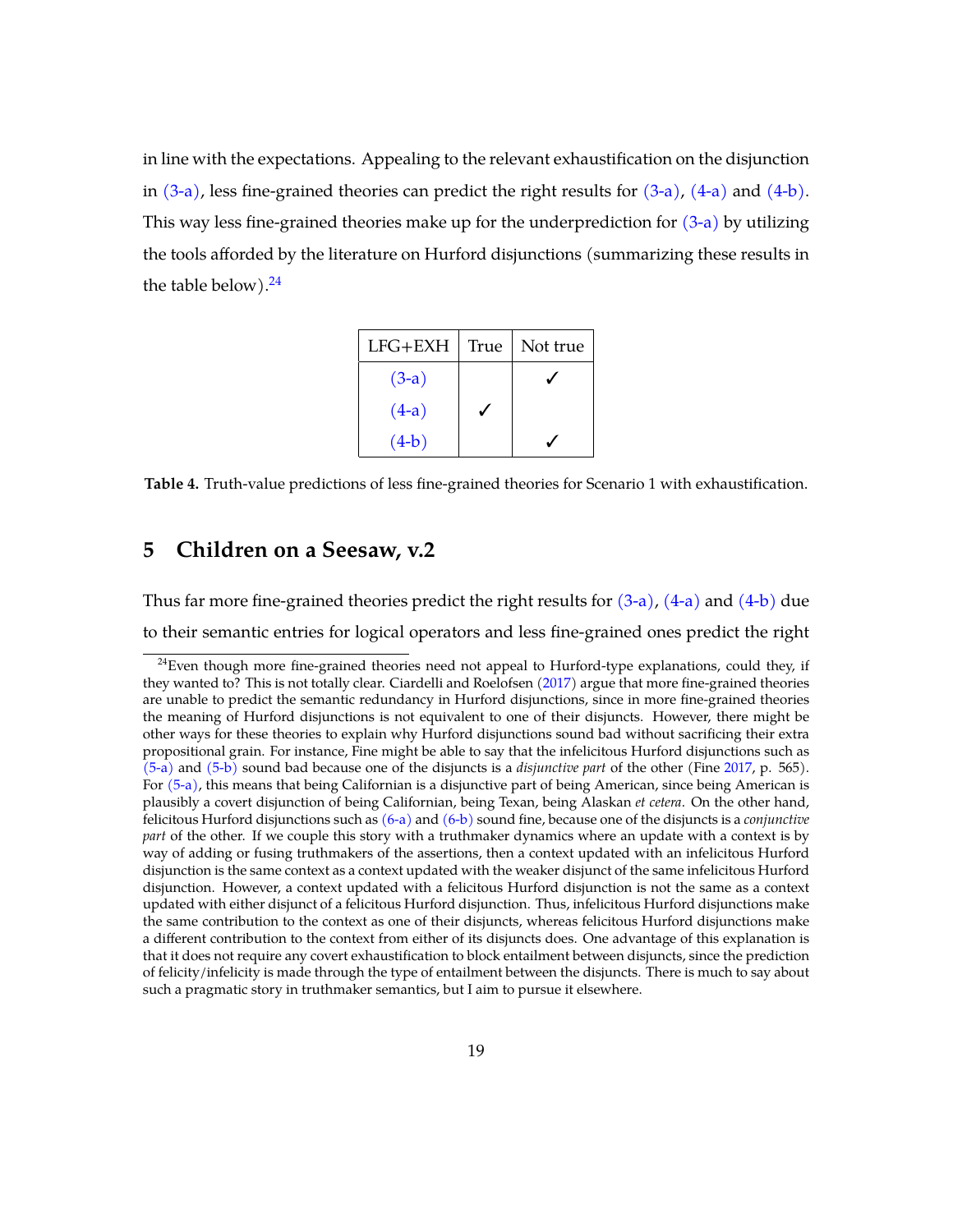results due to exhaustification on Hurford disjunctions. We may think at this point that predictions are extensionally equivalent and this is the end of the debate. Fortunately, that is not the case and we can tease these predictions apart. First, we change Scenario 1 to Scenario 2 (depicted in the figure below).



**Figure 2.** Scenario 2 describing children sitting on opposite sides of a seesaw.

In Scenario 2 the initial setup describes Blue on the left, Red on the right and the seesaw as balanced. First, consider  $(9-a)$   $((2)$  in the introduction):

<span id="page-19-0"></span>(9) a. If Blue or both children were on the right, the seesaw would be *un*balanced.  $[Blue_{right} \vee (Blue_{right} \wedge Red_{right})] > Unbalance$ 

 $(9-a)$  sounds true given the setup. Also consider  $(10-a)$  and  $(10-b)$ :

- <span id="page-19-2"></span><span id="page-19-1"></span>(10) a. If Blue was on the right, the seesaw would be unbalanced.  $Blue_{right} > Unbalance$ 
	- b. If Blue was on the right and Red was on the left, or both of them were on the right, the seesaw would be unbalanced.  $[(Blue_{right} \land Red_{left}) \lor (Blue_{right} \land Red_{right})] > Unbalance$

Here  $(10-a)$  sounds true, whereas  $(10-b)$  sounds not true. Expected truth-value judgments for  $(9-a)$ ,  $(10-a)$  and  $(10-b)$  are given in the table below.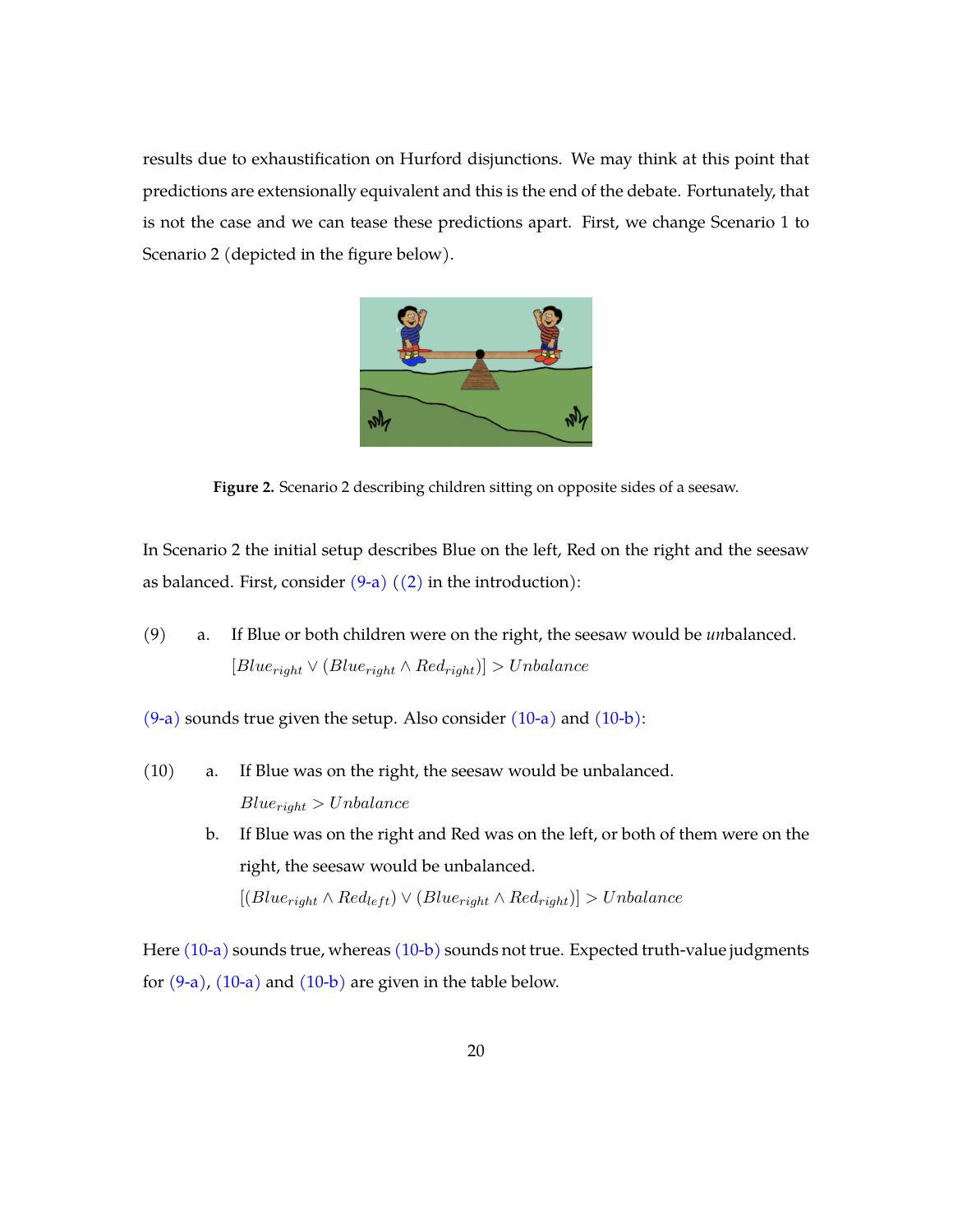|          | True | Not true |
|----------|------|----------|
| $(9-a)$  |      |          |
| $(10-a)$ |      |          |
| $(10-b)$ |      |          |

**Table 5.** Expected truth-value judgments for Scenario 2.

Now we look at the predictions. First, more fine-grained theories coupled with  $(>)$  predict [\(9-a\)](#page-19-0) and [\(10-a\)](#page-19-1) to be true and [\(10-b\)](#page-19-2) to be *not* true in line with the expectations. This is because the closest worlds for each  $P \in [B_{right} \vee (B_{right} \wedge R_{right})]_{MFG}$  are those where the seesaw is unbalanced. The closest worlds where Blue is on the right are also worlds where Red is on the right and the seesaw is accordingly unbalanced just as for the closest worlds where both children are on the right. Hence  $(9-a)$  and  $(10-a)$  are true. By similar reasoning,  $(10-b)$  is not true.

| <b>MFG</b> | True | Not true |
|------------|------|----------|
| $(9-a)$    |      |          |
| $(10-a)$   |      |          |
| $(10-b)$   |      |          |

**Table 6.** Truth-value predictions of more fine-grained theories for Scenario 2.

For less fine-grained theories, we note that the disjunction of  $(9-a)$  is a Hurford disjunction as in  $(3-a)$ , so we exhaustify it before computing the truth-value:

<span id="page-20-0"></span>(11) If only Blue or both children were on the right, the seesaw would be unbalanced.  $[(Blue_{right} \land Red_{left}) \lor (Blue_{right} \land Red_{right})] > Unbalance$ 

However, note that  $(11)$  is equivalent to  $(10-b)$  and  $(10-b)$  is predicted to be not true by less fine-grained theories. This is because the closest worlds where  $Blue_{right} \wedge Red_{left}$  is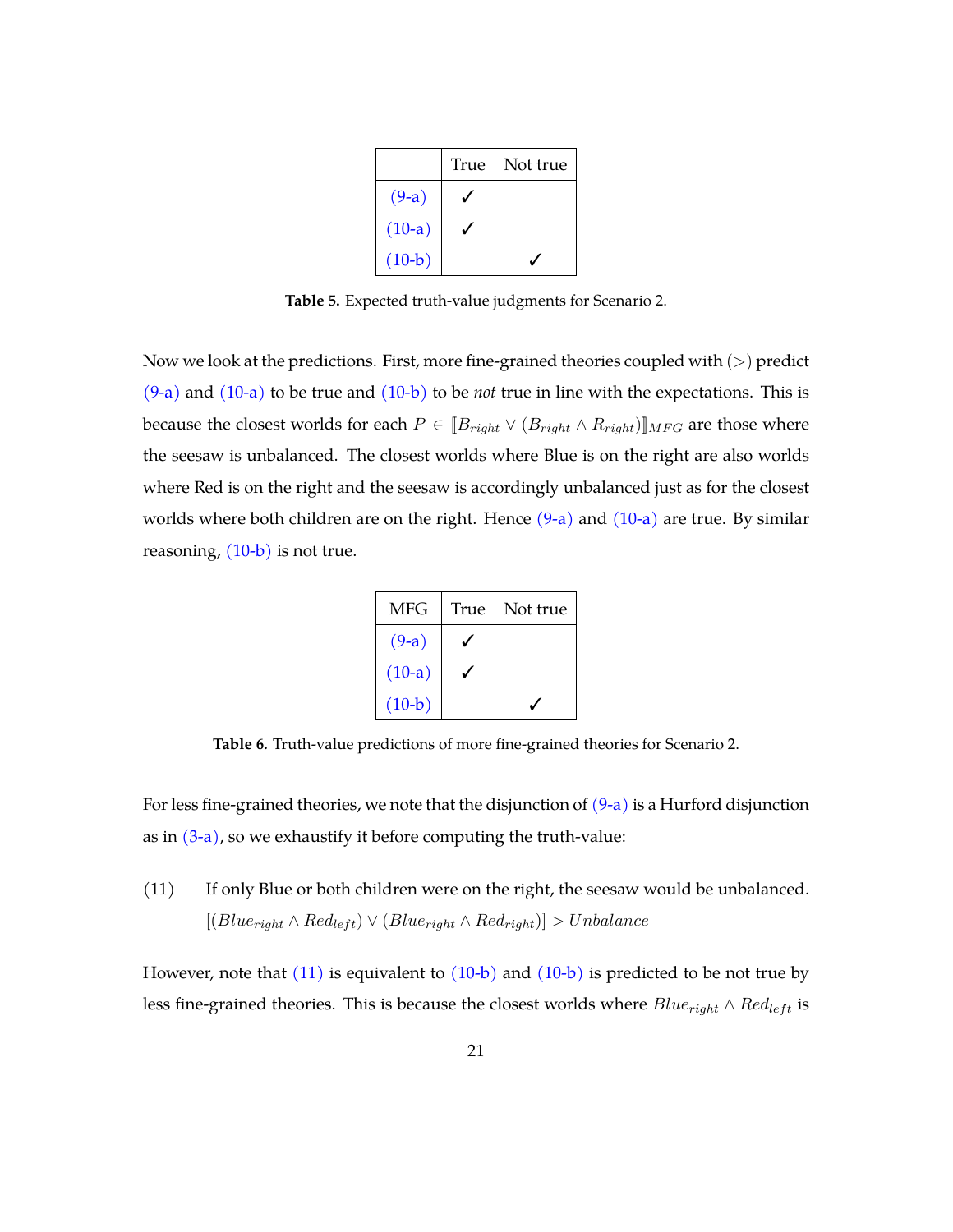true are worlds where the seesaw is balanced and this implies [\(10-b\)](#page-19-2) is not true. Thus, it appears less fine-grained theories strengthened with exh operators seem to predict [\(9-a\)](#page-19-0) to be not true and this is the wrong prediction.

| $LFG+EXH$ | True | Not true |
|-----------|------|----------|
| $(9-a)$   |      |          |
| $(10-a)$  |      |          |
| $(10-b)$  |      |          |

**Table 7.** Truth-value predictions of less fine-grained theories for Scenario 2 with exhaustification.

Here is an informal gloss on what has been happening so far. Less fine-grained theo-ries initially make the wrong prediction for [\(3-a\)](#page-4-1) due to not distinguishing  $\varphi \vee (\varphi \wedge \psi)$  from  $\varphi$  in general. So, these theories need to strengthen themselves to ensure that the weaker disjunct in  $\varphi \vee (\varphi \wedge \psi)$  says *only*  $\varphi$ , which helps them get [\(3-a\)](#page-4-1) right. This treatment forces less fine-grained theories to apply the same recipe to  $(9-a)$ , since the antecedent of  $(9-a)$ is also a Hurford disjunction. However, getting [\(9-a\)](#page-19-0) right requires *not* distinguishing between  $\varphi \lor (\varphi \land \psi)$  and  $\varphi$  and consequently not exhaustifying [\(9-a\)'](#page-19-0)s antecedent for less fine-grained theories. In sum, less fine-grained theories seem to face an arbitrary choice in terms of when to exhaustify at this stage. $25$  It is important to note that this arbitrary choice is only facing less fine-grained theories, since more fine-grained theories semantically distinguish  $\varphi \vee (\varphi \wedge \psi)$  from  $\varphi$  *and* get the right results both for [\(3-a\)](#page-4-1) and [\(9-a\)](#page-19-0) as seen above. It is only when a theory does not semantically distinguish between  $\varphi \vee (\varphi \wedge \psi)$  and  $\varphi$ , and explain  $(3-a)$  via exhaustification that it faces this problem of arbitrary choice.<sup>[26](#page-21-1)</sup>

<span id="page-21-0"></span> $25A$  reviewer notes that less fine-grained theories at this point can point out that exhaustification is an optional phenomenon and so perhaps less fine-grained theories can take exhaustification on board for [\(3-a\),](#page-4-1) but leave it out for  $(9-a)$ . However, the reviewer also correctly comments that this behooves less fine-grained theories to explain what forces the insertion of exhaustification in  $(3-a)$  while leaving it out for  $(9-a)$ , since both of their antecedents share the exact same logical form. Without this further explanation the optionality of exhaustification does not help with our cases.

<span id="page-21-1"></span><sup>&</sup>lt;sup>26</sup>Thanks to a reviewer for providing this informal gloss. Also an editor of this journal helpfully points out that the arbitrariness of when to exhaustify might be an independent challenge for those who already favor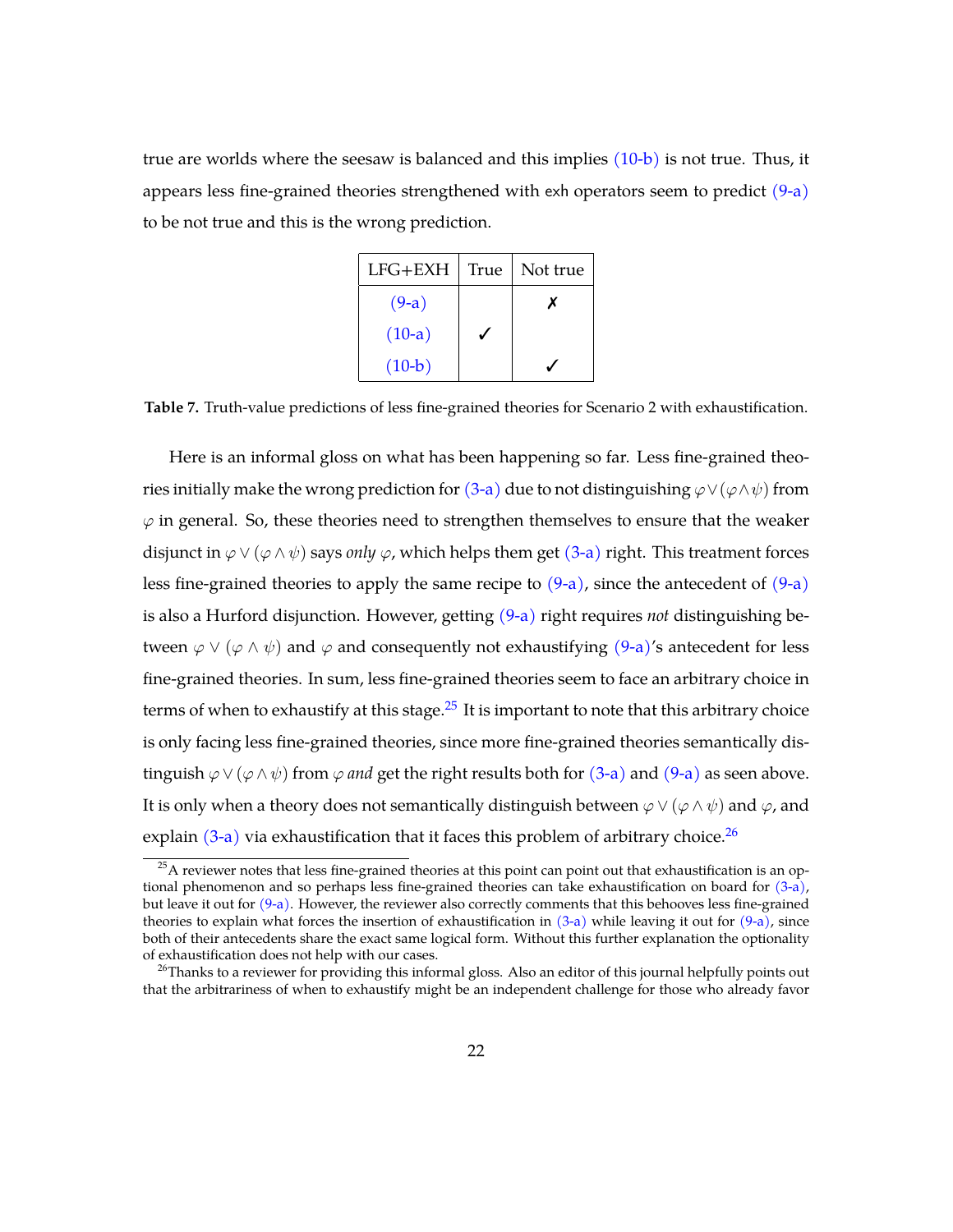## <span id="page-22-0"></span>**6 Determining the set** ALT

We have started with Scenario 1 and observed that less fine-grained theories predicts the wrong results for [\(3-a\)](#page-4-1) given Scenario 1, whereas more fine-grained theories predict the right results. Then we considered a way less fine-grained theories can accommodate  $(3-a)$ . But this proposal turned out to make the wrong predictions for  $(9-a)$ . Where do we go from here?

I would like to consider a further modification to the exhaustification story that may be able to enable less fine-grained theories to accommodate both  $(3-a)$  and  $(9-a)$ .<sup>[27](#page-22-1)</sup> We have seen that defining exhaustification relative to the same set of alternatives for  $(3-a)$ and  $(9-a)$  yields the incorrect predictions for  $(9-a)$ , even if it does the right ones for  $(3-a)$ . The relevant QUD for these predictions was *who is on the left?*, which yielded the following set of alternatives:

$$
ALT_{Blue_{left}} = \{Blue_{left}, Red_{left}, Blue_{left} \wedge Red_{left}\}
$$

In counterfactual contexts, the salient QUD might be the one representing the changes invoked by the antecedent such as *Who switches sides in the counterfactual alternatives?* rather than *Who is on the left of the seesaw?* This is a salient possibility, because sometimes QUD's may not be explicit, but 'inferred on the basis of other cues' (Roberts [2012,](#page-39-15) p. 68). Here the relevant cue might be the subjunctive marking of antecedents. So perhaps exhaustification is not applied relative to the QUD *Who is on the left*, but to the QUD *Who switches sides in the counterfactual alternatives?*.

There is one wrinkle before us before we can evaluate the merits of this story. The surface form of  $(3-a)$  and  $(9-a)'$ s antecedents are disjunctions expressing which sides Blue

less fine-grained theories for independent reasons and is otherwise unfazed by our argument in the paper. The editor also conjectures that interactions with focus might be relevant here. I leave this investigation to future work.

<span id="page-22-1"></span><sup>&</sup>lt;sup>27</sup>Thanks to Ivano Ciardelli and Floris Roelofsen for proposing this defense on behalf of less fine-grained theories and a reviewer for bolstering it further.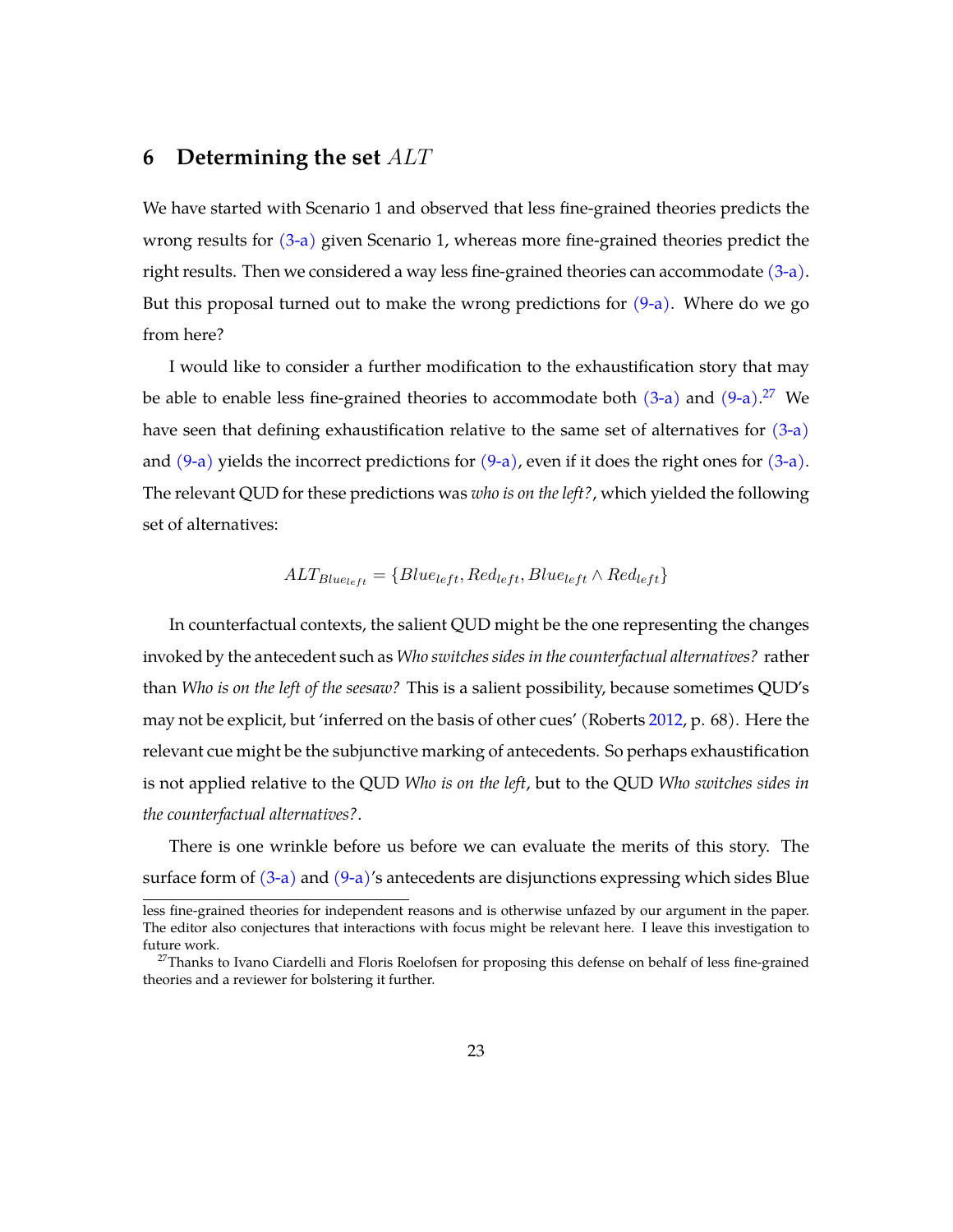and Red are sitting on, while not saying anything about children switching sides. The possibility of children switching sides is raised to salience by the contrary-to-fact situations expressed by the antecedents in question. In order to formulate an exhaustification operator that can exhaustify the antecedents of  $(3-a)$  and  $(9-a)$  in the intended way, we need the surface forms of  $(3-a)$  and  $(9-a)'$ s antecedents to match with the alternatives provided by the QUD *which children switch sides?*.

First, the Hamblin set corresponding to the QUD *Who switches sides in the counterfactual alternatives?* is as follows:

$$
Q_{Switch} = \begin{Bmatrix} Blue_{switch}, \\ Red_{switch}, \\ Blue_{switch} \land Red_{switch} \end{Bmatrix}
$$

Here  $Blue_{switch}/Red_{switch}$  stands for *Blue/Red switches sides*. Given  $Q_{Switch}$ , we can translate  $(3-a)$  and  $(9-a)$ 's antecedents into forms that correspond to children switching sides as expressed by the subjunctive antecedents. This would provide matching surface forms between the alternatives and antecedents for exhaustification. For instance, we can translate [\(3-a\)'](#page-4-1)s antecedent as [\(12\):](#page-23-0)

- (3) a. If Blue or both children were on the left, the seesaw would be balanced.  $[Blue_{left} \vee (Blue_{left} \wedge Red_{left})] > Balance$
- <span id="page-23-0"></span>(12) Blue or both children switch sides.  $Blue_{switch} \vee (Blue_{switch} \wedge Red_{switch})$

[\(12\)](#page-23-0) reflects the changes demanded by the antecedent given Scenario 1. In Scenario 1 Blue switching sides leads to Blue being on the left and both children switching sides end up with both of them on the left just as in  $(3-a)$ . We can exhaustify  $(3-a)'$ s antecedent with respect to  $Q_{Switch}$ . Since the only innocently excludable subset is  $\{Red_{switch}, Blue_{switch} \wedge$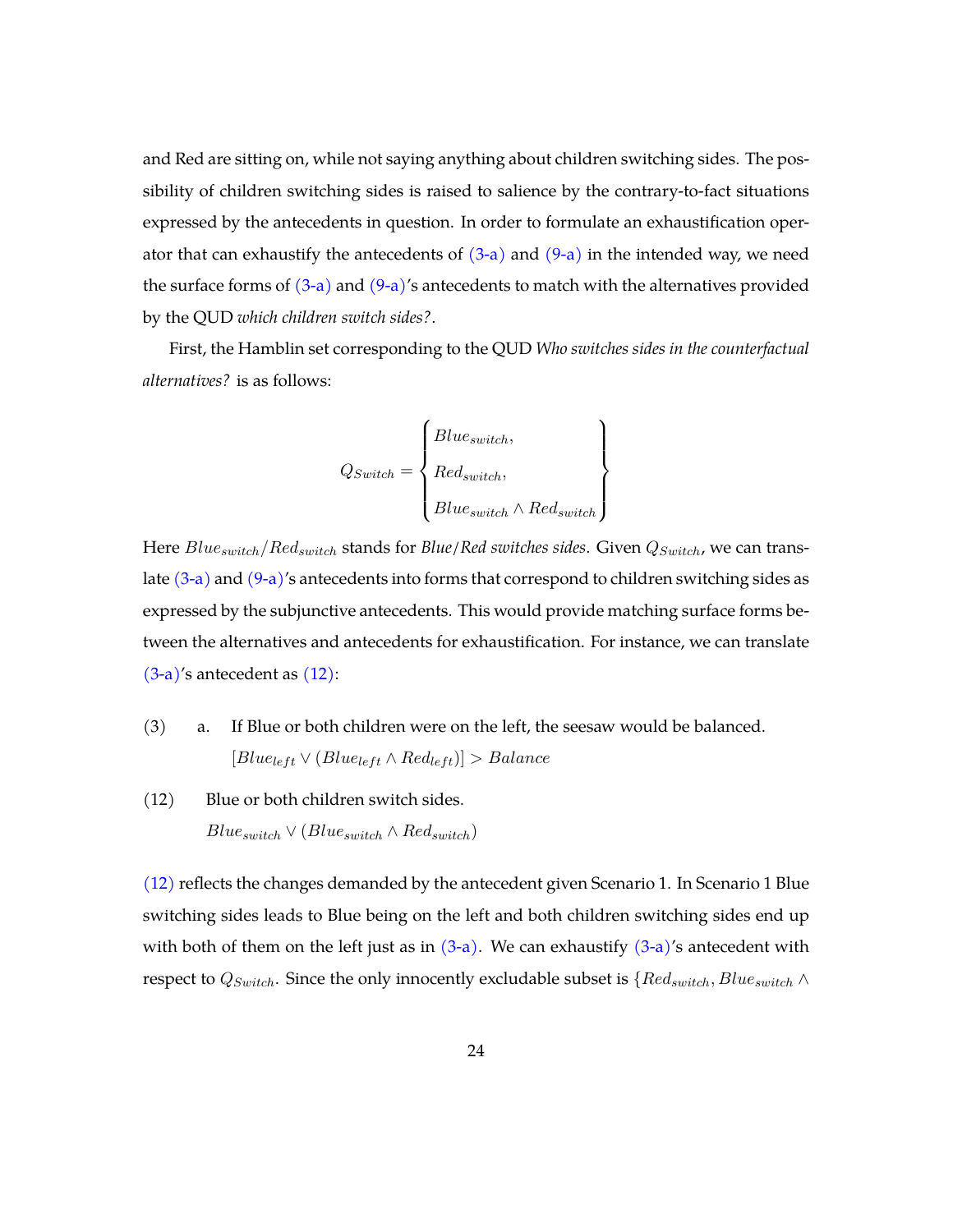$Red_{switch}\}$ , we strengthen  $Blue_{switch}$  as follows:

 $[Blue_{switch} \wedge \neg Red_{switch} \wedge \neg (Blue_{switch}) \wedge Red_{switch})] \vee (Blue_{switch} \wedge Red_{switch})$ ≡  $(Blue<sub>switch</sub> \wedge \neg Red<sub>switch</sub>) \vee (Blue<sub>switch</sub> \wedge Red<sub>switch</sub>)$ 

This reproduces the right result for  $(3-a)$  in Scenario 1 (reprinted below):



**Figure 1.** Scenario 1 describing two children sitting on the right side of a seesaw.

Since both children changing sides (hence being on the left) causes seesaw to unbalance,  $(3-a)$  is not true. Shifting to  $Q_{Switch}$  seems to reproduce the right results for Scenario 1.

What about  $(9-a)$ ? Recall Scenario 2 (reprinted below).



**Figure 2.** Scenario 2 describing children sitting on opposite sides of a seesaw.

We translate  $(9-a)$ 's antecedent just as in the case of  $(3-a)$ :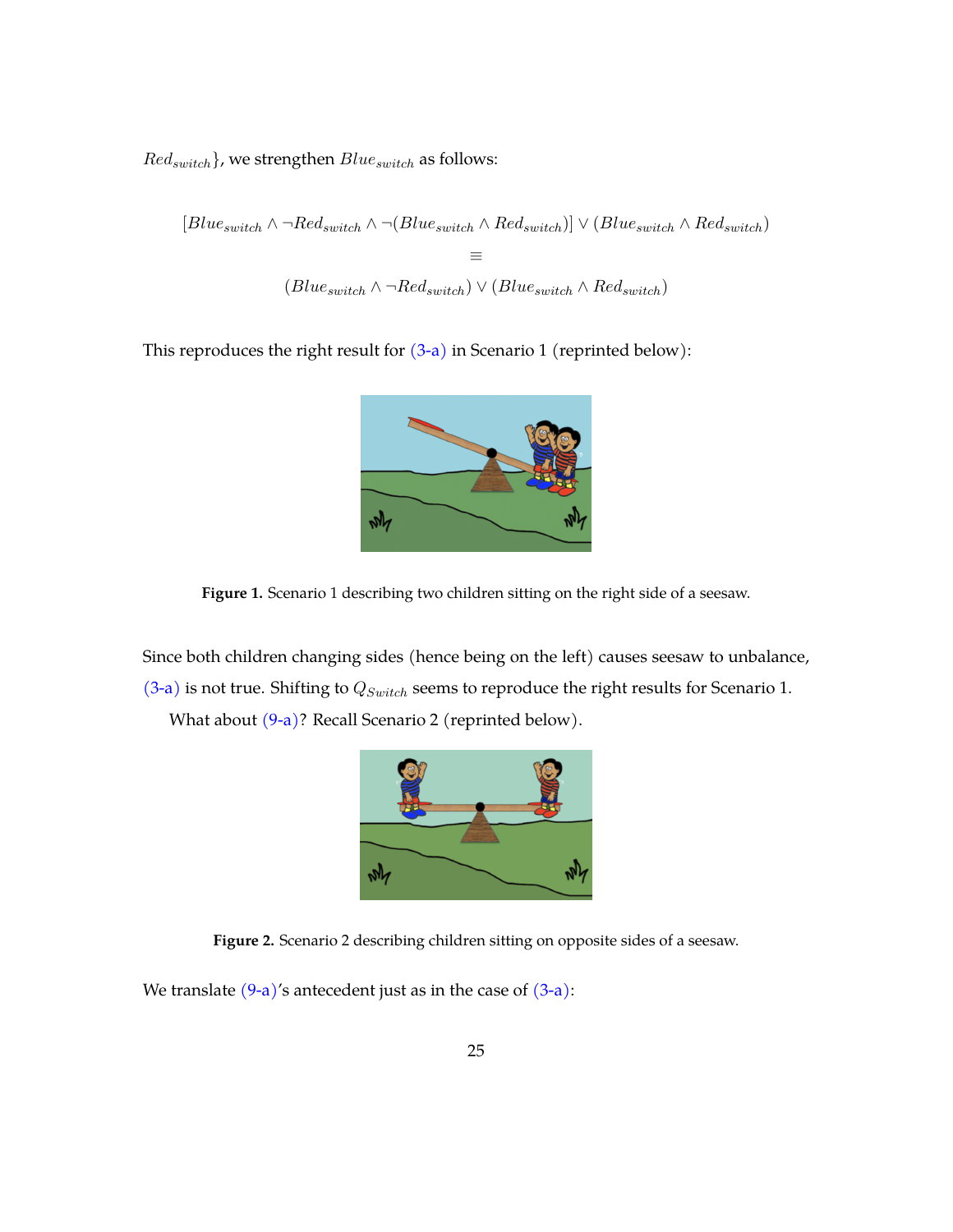- (9) a. If Blue or both children were on the right, the seesaw would be unbalanced.  $[Blue_{right} \vee (Blue_{right} \wedge Red_{right})] > Unbalance$
- <span id="page-25-0"></span>(13) Blue switches sides or Blue switches sides and Red stays the same.  $Blue_{switch} \vee (Blue_{switch} \wedge Red_{same})$

One important thing to note here is that the conjunction in  $(13)$  has Red staying the same rather than changing sides, since Red is already on the right. Now we exhaustify  $(9-a)'s$  $(9-a)'s$ antecedent. Alternatives given by  $Q_{Switch}$  are as follows:

$$
ALT_{Blue_{switch}} = \begin{Bmatrix} Blue_{switch}, \\ Red_{switch}, \\ Blue_{switch} \end{Bmatrix}
$$

The only innocently excludable subset of  $ALT_{Blue_{switch}}$  is  $\{Red_{switch}, Blue_{switch} \wedge Red_{switch}\}.$ Strengthening  $Red_{switch}$  with the negation of other alternatives yields the following:

$$
\begin{aligned} \text{exh}(Blue_{switch}) \vee (Blue_{switch} \wedge Red_{same}) \\ &\equiv \\ (Blue_{switch} \wedge \neg Red_{switch}) \vee (Blue_{switch} \wedge Red_{same}) \\ &\equiv \\ (Blue_{switch} \wedge Red_{same}) \vee (Blue_{switch} \wedge Red_{same}) \end{aligned}
$$

Note that the entailment between the disjuncts is not blocked. But given the set of alternatives  $ALT_{Blue_{switch}}$ , there is really no way of exhaustifying  $Blue_{switch}$  such that the entailment *is* blocked. So, this LF is our only option. This exhaustification yields the following form for [\(9-a\)'](#page-19-0)s antecedent:

<span id="page-25-1"></span>(14) (Blue<sub>switch</sub> ∧ Red<sub>same</sub>)  $\vee$  (Blue<sub>switch</sub> ∧ Red<sub>same</sub>)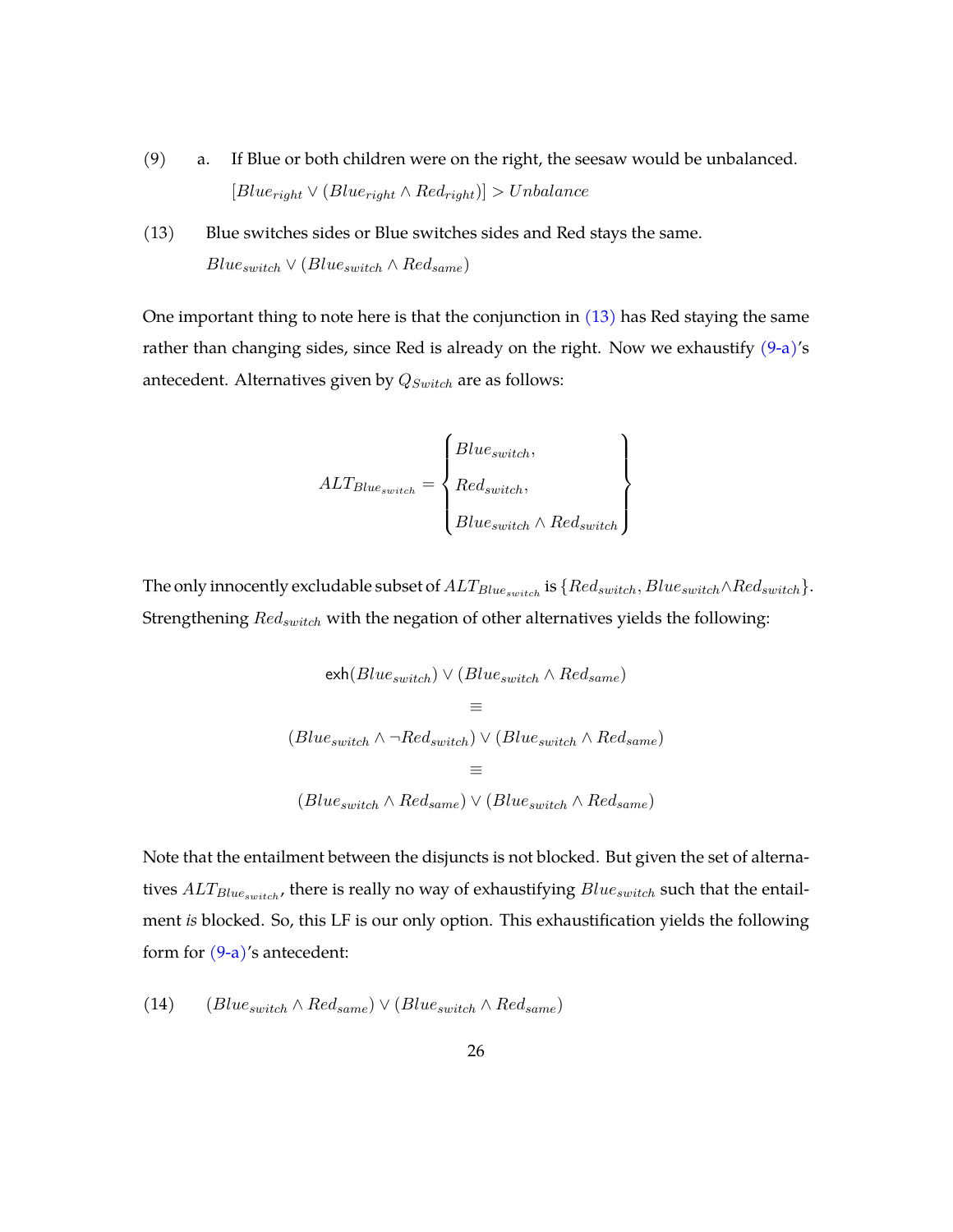When  $(9-a)$ 's antecedent is interpreted as  $(14)$ , less fine-grained theories predict  $(9-a)$  to be true, because only Blue switching sides leads to Blue being on the right, which the seesaw to unbalance. In this way, less fine-grained theories predict  $(9-a)$  and  $(10-a)$  to be true, while predicting  $(10-b)$  to be not true in line with expectations.

| LFG+EXH+QUD | True | Not true |
|-------------|------|----------|
| $(9-a)$     |      |          |
| $(10-a)$    |      |          |
| $(10-b)$    |      |          |

**Table 8.** Truth-value predictions of less fine-grained theories for Scenario 2 with exhaustification and QUD-adjusting.

It appears that changing the QUD to reflect the changes in the counterfactual possibilities invoked by  $(3-a)$  and  $(9-a)'s$  $(9-a)'s$  antecedents provides the right results for less fine-grained theories. By taking exhaustification along with some QUD-sensitivity on board less finegrained theories seem to replicate the results provided by more fine-grained theories. $^{28}$  $^{28}$  $^{28}$ 

# <span id="page-26-0"></span>**7 Problems with the Counterfactual-sensitive QUD proposal**

We have seen above that less fine-grained theories with the *right* type of exhaustification gets the right result. I will argue in this section that this maneuver is unsatisfactory because

<span id="page-26-1"></span> $^{28}$ It is also important to note that this story may help intensional theories as well, since a different set of nontrivial changes to the LF's of our cases due to exhaustification on different QUD's may break the intensional equivalence of these antecedents. This might help intensional theories pry apart the truth-value predictions for [\(9-a\)](#page-19-0)[-\(10-b\)](#page-19-2) in principle. However, it also requires a more radical departure from the story told in [§6,](#page-22-0) because the exhaustification story in [§6](#page-22-0) preserves intensional equivalence of the antecedents of [\(9-a\),](#page-19-0) [\(10-a\)](#page-19-1) and  $(10-b)$ . Intensional theories need break the intensional equivalence especially between  $(9-a)/(10-a)$  $(9-a)/(10-a)$  and [\(10-b\)](#page-19-2) to predict [\(10-b\)](#page-19-2) not true. Otherwise, even if they can get [\(9-a\)](#page-19-0) and [\(10-a\)](#page-19-1) right for Scenario 2, they cannot still get [\(10-b\)](#page-19-2) right, since the antecedent of [\(10-b\)](#page-19-2) would still only be true in worlds where Blue switches to the right and seesaw becomes unbalanced, even though the antecedent of [\(10-b\)](#page-19-2) explicitly instructs us to consider the possibility where Blue switches to right, Red switches to left and seesaw consequently becomes balanced. Without breaking intensional equivalence of these antecedents intensional theories cannot generate the intuitive reading of [\(10-b\),](#page-19-2) e.g. not true. Thanks to a reviewer for discussion here.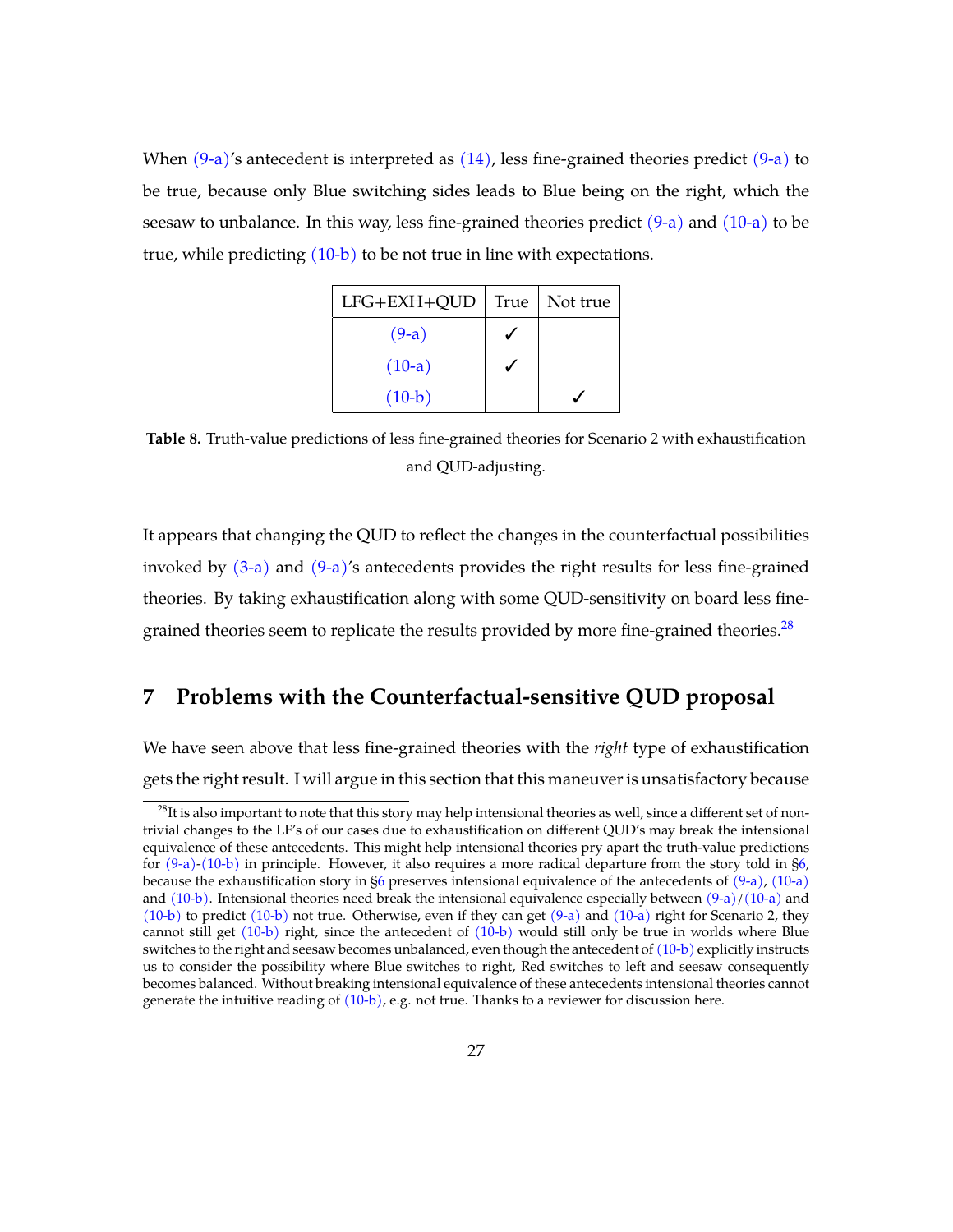of two related reasons: (i) it fails to accommodate *only* **implicature generalization (OIG)** proposed by Singh [\(2008\)](#page-40-2) and (ii) slightly different, but nearby QUD's lead to extensionally inadequate predictions by less fine-grained theories. We will see that interpreted in the right way (i) may not be a problem, but a boon for less fine-grained theories, since the fact that  $(9-a)$  cannot be exhaustified in the way a Hurford disjunction would seems to be attested by the oddness of  $(9-a)$  even when true. I will still discuss this issue, because it provides a smooth transition to (ii), which is the real problem for less fine-grained theories. (ii) illustrates that there are similar QUD's to the one picked to get the right results for  $(9-a)$  which generates readings of  $(9-a)$  that are not true and intuitively not attested. This suggests that less fine-grained theories get the right results for  $(9-a)$  only by way of an arbitrary selection from a class of available QUD's for Scenario 2.

#### <span id="page-27-2"></span>**7.1** *Only* **Implicature Generalization**

First, there is a plausible principle for what a legitimate insertion of the exhaustification operator does for Hurford disjunctions. Such an exhaustification is supposed to generate an *only* implicature on the weaker disjunct so that the stronger disjunct does not entail the weaker one:<sup>[29](#page-27-0)</sup>

*Only* **Implicature Generalization (OIG)**: The meaning of a sentence S strengthened by exh can always be paraphrased by asserting *only S'*, where S' is like S but with focus on the relevant items.

What this principle achieves is to break the entailment among disjuncts in a Hurford disjunction thereby removing redundancy. If two disjuncts stand in an entailment relation, then a legitimate insertion of exh should be able to strengthen the weaker disjunct to generate an *only* implicature that can disrupt the entailment. For instance, let us take a felicitous unembedded Hurford disjunction:

<span id="page-27-1"></span><span id="page-27-0"></span><sup>&</sup>lt;sup>29</sup>I borrow the principle from Singh [\(2008,](#page-40-2) p. 254) who borrows it from Fox [\(2007,](#page-38-9) p. 79). Singh uses the *only* implicature generalization as a test for whether a linguistic item can be exhaustified.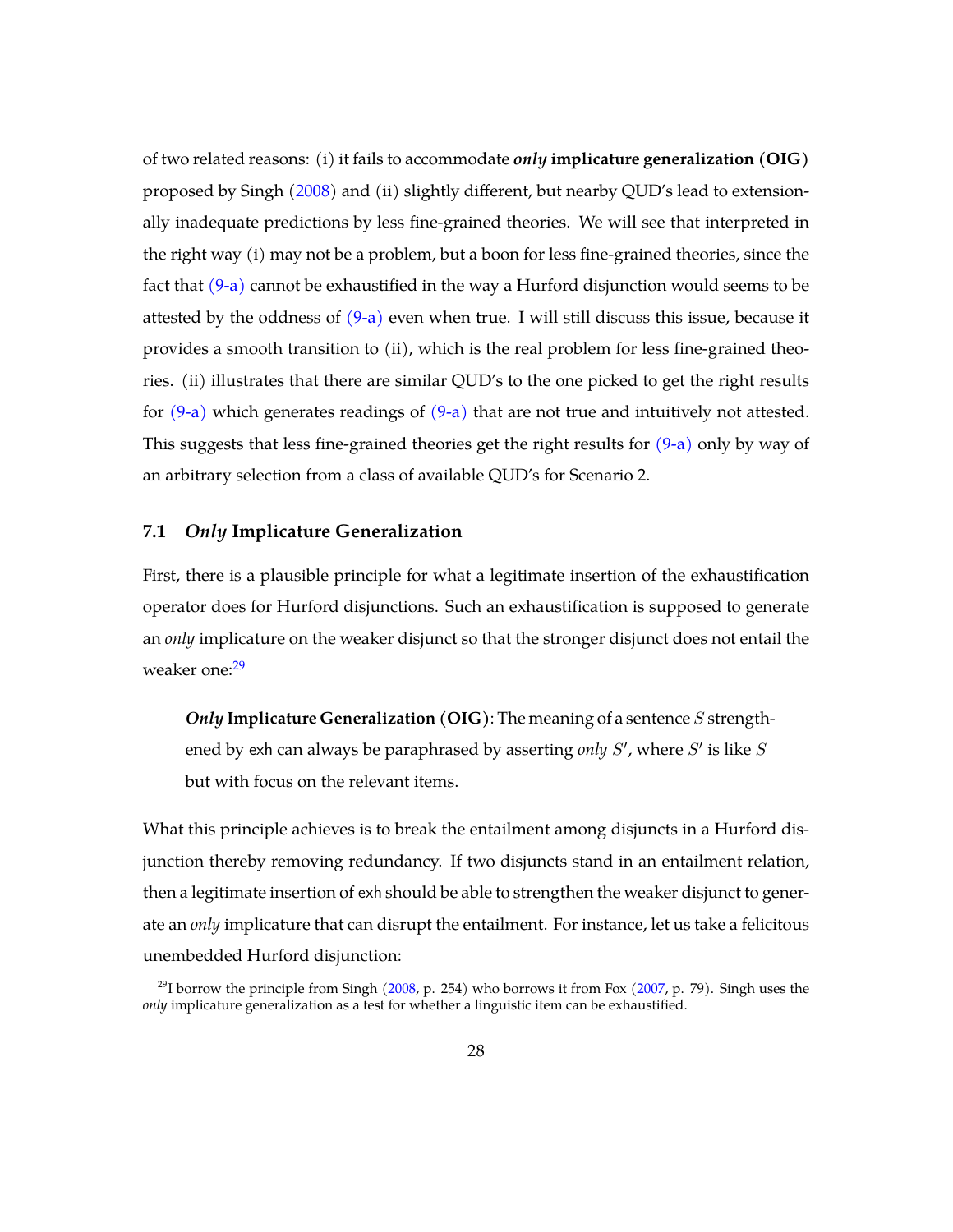#### (15) Either Blue or both children are on the left.

Exhaustifying the former disjunct of [\(15\)](#page-27-1) with the relevant alternatives generates the strengthened sentence *Only Blue is on the left*. Here *only* plays the crucial role in establishing that the latter disjunct does not entail the former. The insertion of exh in the weaker disjunct of [\(15\)](#page-27-1) leads to an instance of exhaustification that satisfies **OIG**. [30](#page-28-0)

Does exhaustification relative to the QUD *Who switches sides in the counterfactual alternatives?* satisfy this principle in Scenario 1 and Scenario 2? For Scenario 1, it does, since [\(3-a\)](#page-4-1) as exhaustified relative to the QUD *Who switches sides in the counterfactual alternatives?* is equivalent to saying that only Blue changes position:

(16) Only Blue or both children switch sides.  $(Blue_{switch} \wedge Red_{same}) \vee (Blue_{switch} \wedge Red_{switch})$ 

And this breaks the entailment between the disjuncts. However, for Scenario 2, exhaustification relative to the QUD *Who switches sides in the counterfactual alternatives?* does not satisfy **OIG** when applied to the antecedent of  $(9-a)$ . This is because the relevant exhaustification yields the following for the antecedent of  $(9-a)$ :

<span id="page-28-1"></span>(17) # Only Blue or only Blue switches sides.  $(Blue_{switch} \wedge Red_{same}) \vee (Blue_{switch} \wedge Red_{same})$ 

Even though exhaustification generates the *only* implicature for the former disjunct of [\(17\),](#page-28-1) this implicature does not break the entailment between the disjuncts, because the latter disjunct already says that only Blue switches sides. Such an application of exhaustification makes both disjuncts equivalent to each other rather than exhaustifying the weaker disjunct to ensure that it is not entailed by the stronger disjunct. If less fine-grained theories

<span id="page-28-0"></span><sup>30</sup>Singh argues [\(2008,](#page-40-2) p. 255) that strengtening the weaker disjunct should make it *inconsistent* with the stronger disjunct. Here I help myself only to the weaker case that the strengthening should break the entailment among the disjuncts.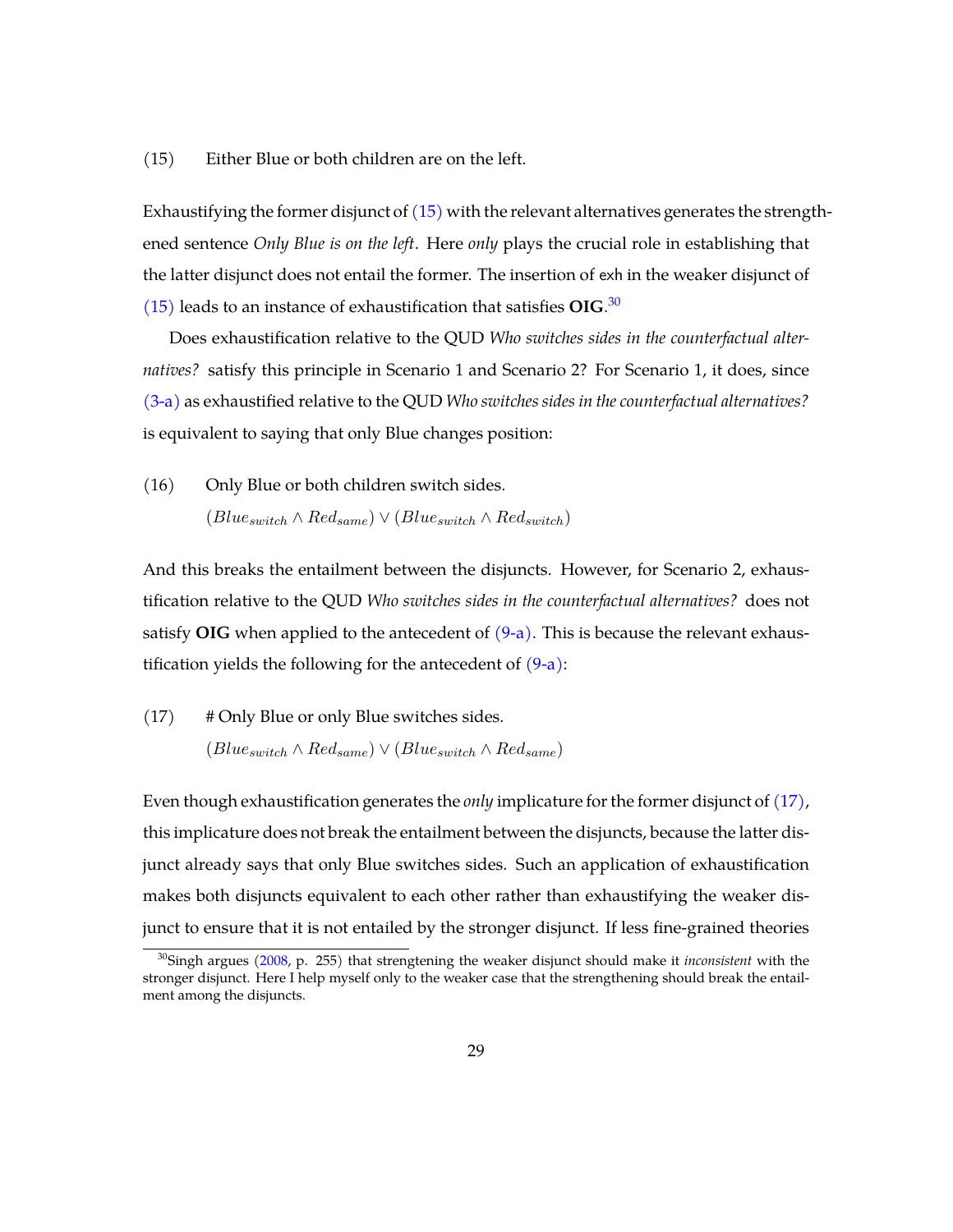are to predict the right results both for  $(3-a)$  and for  $(9-a)$  through a general mechanism of exhaustification, this exhaustification should *not* break the entailment between the disjuncts of  $(9-a)$ 's antecedent. Only then can they predict the right result for  $(9-a)$ . Conversely, if the role of exhaustification is to break the entailment between a conjunction and a conjunct in a Hurford disjunction, then less fine-grained theories cannot exhaustify [\(9-a\)](#page-19-0) to get the right results.

This suggests that the antecedent of  $(9-a)$  cannot be exhaustified relative to the QUD *Who switches sides in the counterfactual scenarios?*, since such an exhaustification violates **OIG**.<sup>[31](#page-29-0)</sup> Perhaps this is the right result after all, since [\(9-a\)](#page-19-0) sounds odd, even if true, and perhaps this is due to the fact that we cannot exhaustify  $(9-a)'s$  $(9-a)'s$  antecedent. Given the story we have told so far, this is because we have assumed a particular QUD that yielded a set of alternatives relative to which we could exhaustify the antecedent of  $(3-a)$  in the right way. At the same time this set of alternatives also prevented us from exhaustifying the antecedent of [\(9-a\)](#page-19-0) in a way that satisfies **OIG**.

Perhaps we should conclude from this result that *Who switches sides in the counterfactual alternatives?* is the QUD when the reader evaluate [\(3-a\)](#page-4-1) and [\(9-a\)](#page-19-0) in their respective scenarios and less fine-grained theories accommodate the right results for [\(3-a\)](#page-4-1) and [\(9-a\).](#page-19-0) However, this would be too hasty. In the next section I argue that holding onto a particular QUD for the puzzle we have raised above is an unstable solution for less fine-grained theories, since it relies on less fine-grained theories making an arbitrary choice among similar QUD's.

## **7.2 Nearby QUD's**

The set of alternatives generated by the QUD *Who switches sides in the counterfactual alternatives?* is exactly the right set of alternatives to exhaustify  $(9-a)'s$  $(9-a)'s$  antecedent such that

<span id="page-29-0"></span> $31$ Thanks here to two reviewers and the editor for pressing me to clarify what this objection exactly means for the less fine-grained theories and making me see in the process that two objections I have in this section are indeed related to each other.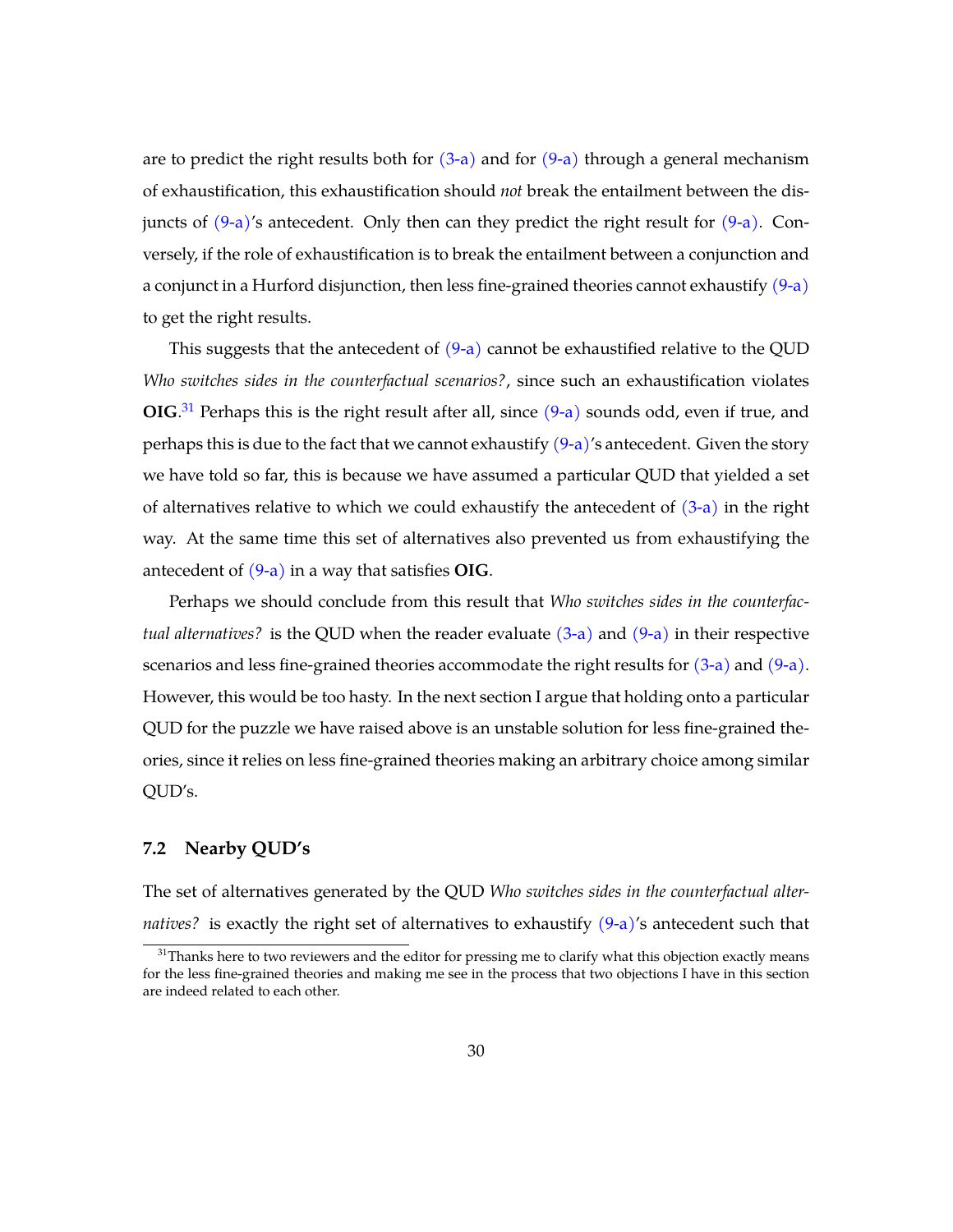the exhaustified antecedent still receives a redundant interpretation and suffices to predict the right truth-value for  $(9-a)$ . Is there anything special about this QUD given the scenarios and counterfactuals we are considering? For instance, is there anything about the scenarios and the fact that we are assessing counterfactuals relative to these scenarios which force this QUD to generate alternatives? I think not. For instance, there are other candidates for a QUD suitable for Scenario 2 such as *What happens to the children in the relevant counterfactual alternatives?*:

$$
Q_{Happens} = \left\{ \begin{aligned} Blue_{same}, \\ Red_{same}, \\ Blue_{same} \land Red_{same}, \\ Blue_{switch}, \\ Red_{switch}, \\ Rule_{switch} \land Red_{switch} \end{aligned} \right\}
$$

QHappens is fairly close to *Who switches sides in the counterfactual alternatives?* in that it merely adds the possibilities where children may retain their sides. One can even argue that such possibilities are especially salient for  $(9-a)$ , because the stronger disjunct in  $(9-a)$ 's antecedent explicitly raises to salience the situation that Red stays the same, while Blue switches sides. When this QUD is salient, we can exhaustify  $(9-a)'$ s antecedent and break the entailment between disjuncts. When we exhaustify  $(9-a)$ 's antecedent relative to  $Q_{Happens}$ , we end up with two candidates for the innocently excludable sets of alternatives. One of them generates the inexhaustified reading of  $(9-a)$  as we saw above. But now there is also the non-redundant interpretation  $(18)$  generated by the subset of alternatives that includes children remaining the same on the seesaw:

<span id="page-30-0"></span>(18)  $(Blue_{switch} \land \neg Red_{same}) \lor (Blue_{switch} \land Red_{same})$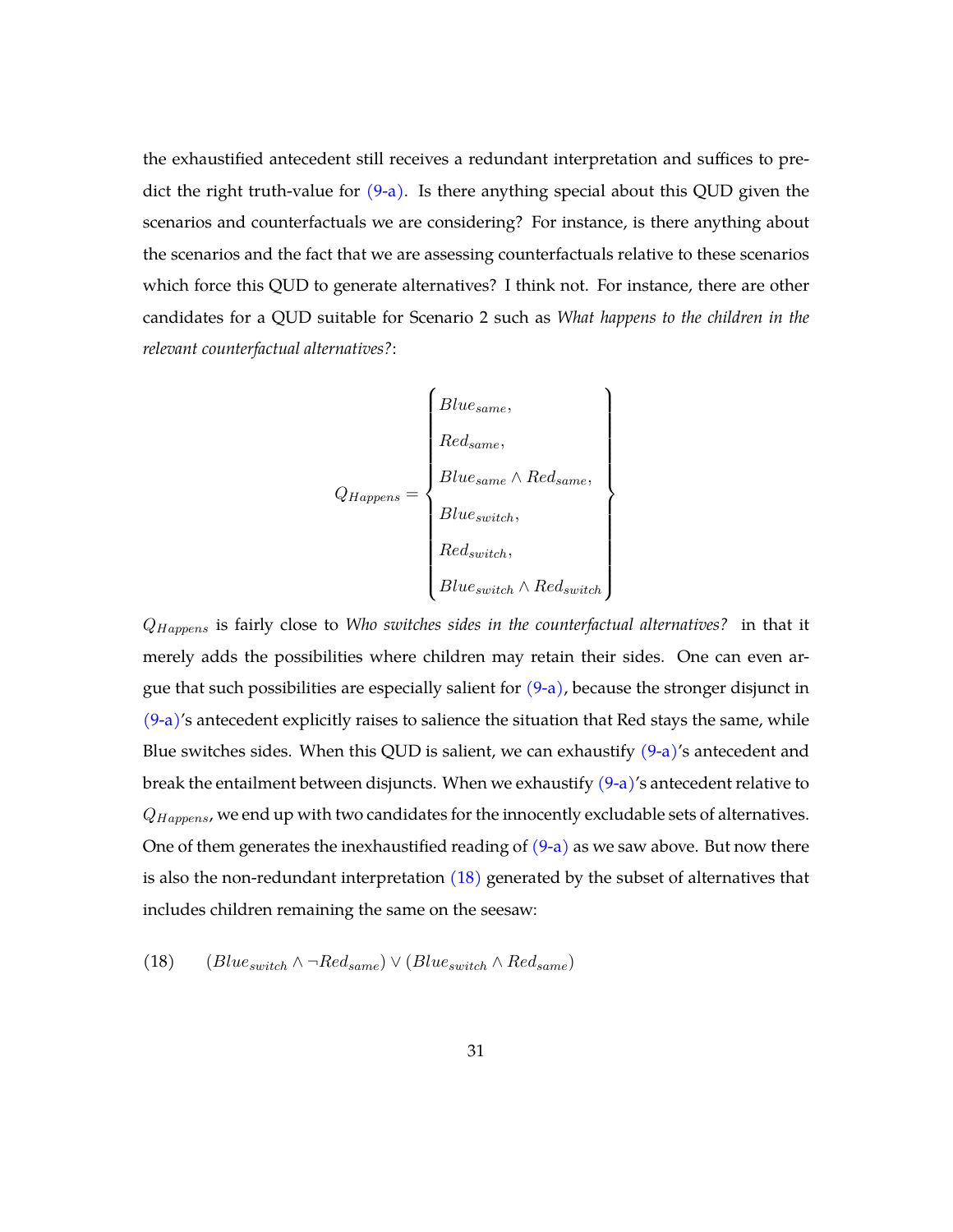#### <span id="page-31-0"></span>[\(18\)](#page-30-0) is equivalent to [\(19\):](#page-31-0)

## (19)  $(Blue_{switch} \wedge Red_{switch}) \vee (Blue_{switch} \wedge Red_{same})$

This yields  $(20)$  as a reading for  $(9-a)$ :



**Figure 2.** Scenario 2 describing children sitting on opposite sides of a seesaw.

<span id="page-31-1"></span>(20) If both children switched sides or Blue switched sides and Red stayed the same, the seesaw would be unbalanced.

 $[(Blue<sub>switch</sub> \wedge Red<sub>switch</sub>) \vee (Blue<sub>switch</sub> \wedge Red<sub>same</sub>)] > Unbalance$ 

[\(20\)](#page-31-1) is not true, since both children switching sides would cause the seesaw to be balanced after all. This reading should be available for  $(9-a)$ 's antecedent with  $Q_{Happens}$  if there is a preference for non-redundancy. But it is manifestly not available. The complaint here is that, if less fine-grained theories explain the infelicity of  $(9-a)$  by arguing that  $(9-a)$  is not exhaustifiable, then here we have provided here a plausible route with a salient QUD through which we can exhaustify  $(9-a)$ . Why is such a reading not available at all?<sup>[32](#page-31-2)</sup> Compare this to more fine-grained theories. More fine-grained theories predict that [\(19\)](#page-31-0) as an interpretation of  $(9-a)$  is not available, because it is semantically ruled out. The semantic explanation for the unavailability of  $(19)$  is more rigid than that of exhaustification provided by less fine-grained theories and such rigidity in  $(9-a)$  seems to be attested.

I take this argument to suggest that the solution less fine-grained theories bring to

<span id="page-31-2"></span> $32$ Thanks here to the editor who is drawing my attention to the nonexistence of such a reading and the importance thereof to our argument.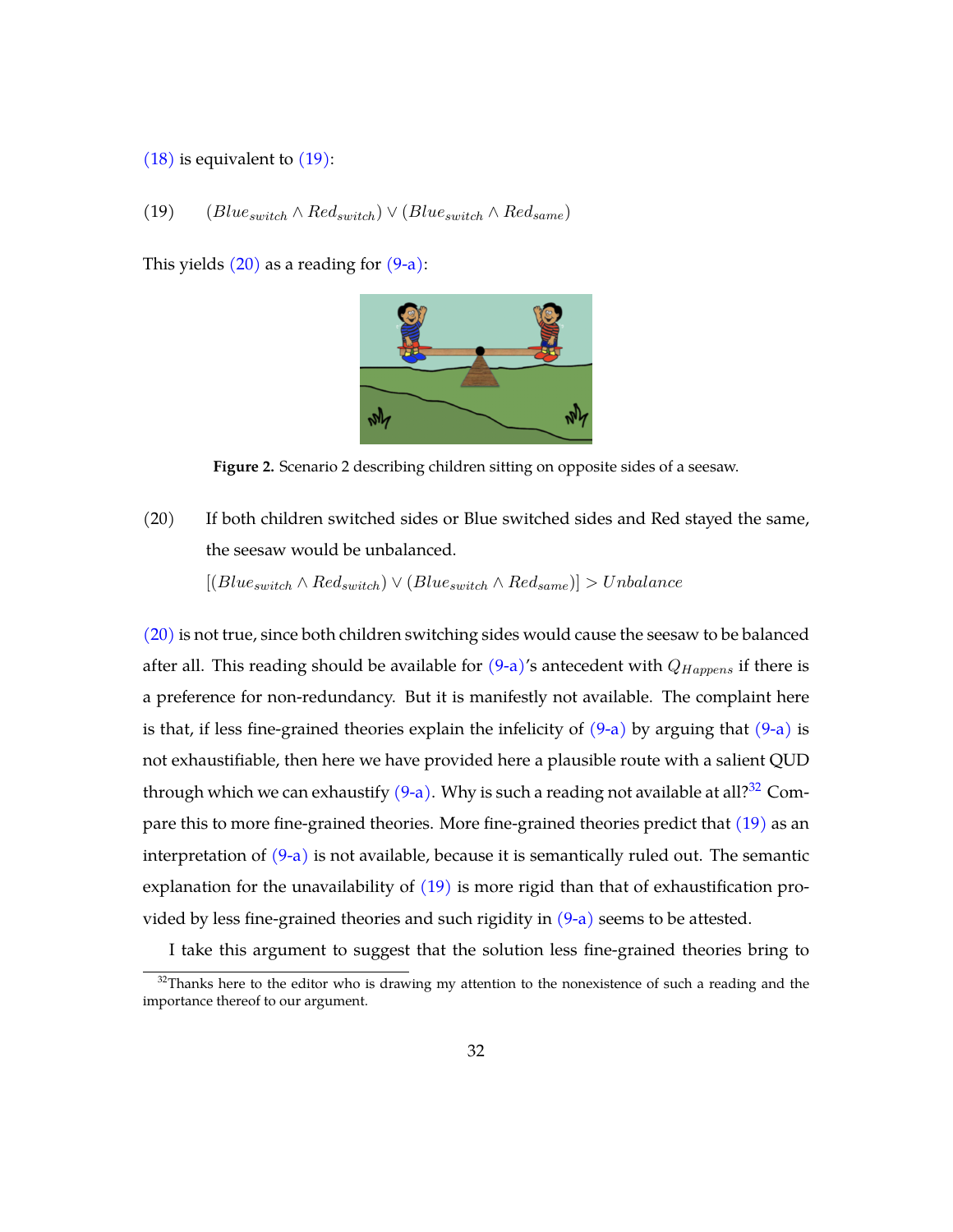the table requires quite a bit of fine-tuning in picking QUD's to get the right results for [\(3-a\)](#page-4-1) and [\(9-a\).](#page-19-0) Slight variation in QUD's, e.g. switching from  $Q_{Switch}$  to  $Q_{Happens}$ , makes some non-redundant readings available for  $(9-a)$  that cannot actually be attested. The predictions by more fine-grained theories, on the other hand, are semantically fixed and do not allow this variation. The rigidity in the interpretation of  $(9-a)$  is better explained by the semantic rigidity of more fine-grained theories.

#### **7.3 General Moral from the Problems**

In hindsight, we can see what the twists and turns with exhaustification and carefully picking QUD's are supposed to do for less fine-grained theories. I believe that less finegrained theories are trying to capture a phenomenon that does not really belong to the realm of exhaustification. They are trying to capture the similarity considerations that come with counterfactuals by adjusting the QUD. Let me illustrate this with  $(9-a)$ :

(9) a. If Blue or both children were on the right, the seesaw would be unbalanced.

A straightforward evaluation of  $(9-a)$  seems to be a two-step procedure. We take the former disjunct and look at the most similar worlds where it is true. These are all worlds where the seesaw is unbalanced, since we keep the rest of the facts fixed. Then we take the second disjunct and look at the most similar worlds where it is true. Again the seesaw is unbalanced in these worlds. Since both disjuncts affirm the consequent,  $(9-a)$  rings true. While evaluating  $(9-a)$ , we keep certain background facts about the scenario fixed. This includes the position of Red while varying the location of Blue. This share of the burden about the evaluation of counterfactuals is contributed by the similarity-based nature of (>). However, a theory can help itself to this explanation *only if* one admits multiple alternatives for the antecedent of  $(9-a)$ . Because less fine-grained theories by their very formulation does not predict the existence of these alternatives, they are appealing to gerrymandering QUD's for exhaustification.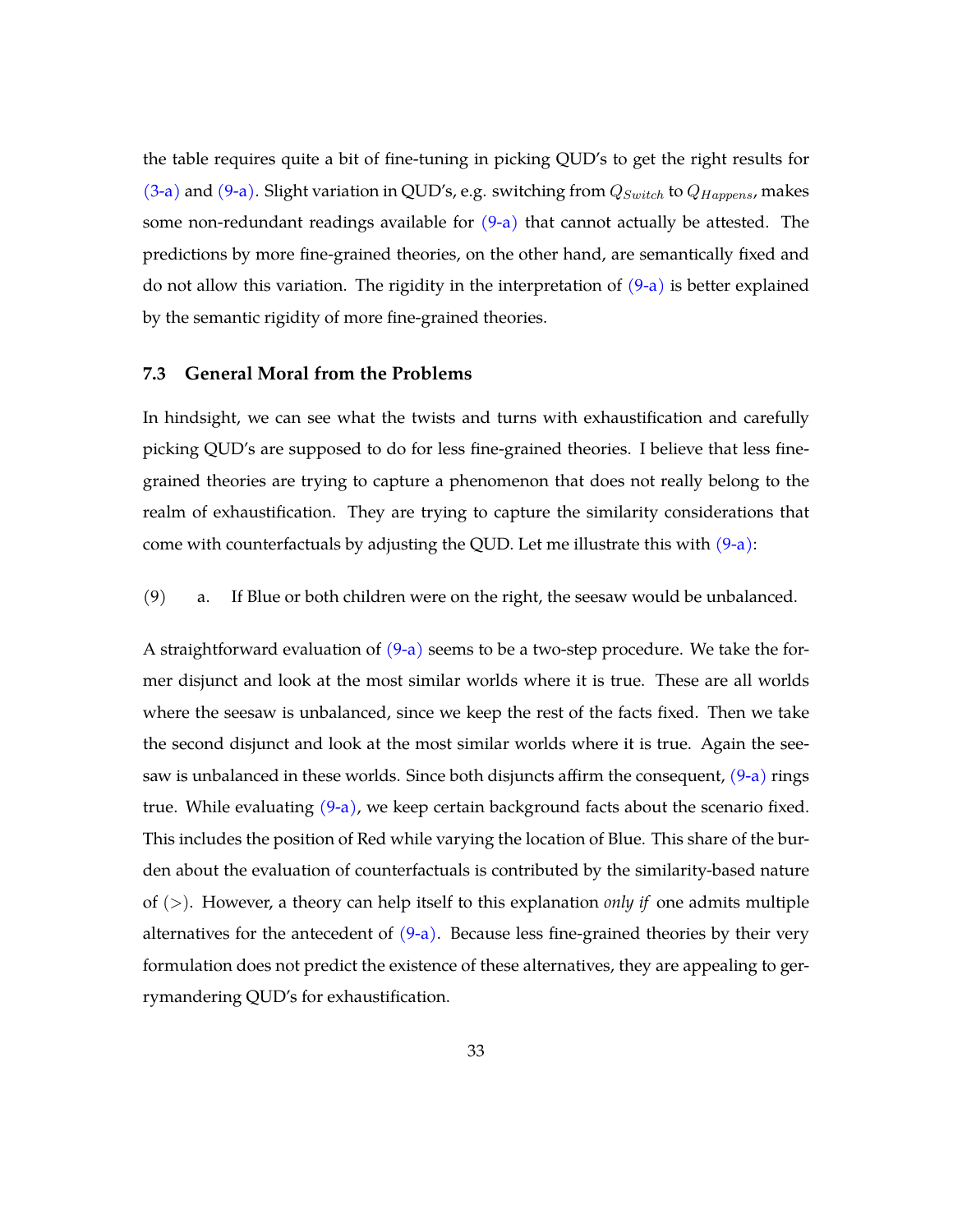In sum, I have provided two related considerations against employing exhaustification to explain why  $(3-a)$  does not sound true, whereas  $(9-a)$  does. Even though these considerations do not kill the prospect of explaining  $(3-a)$  and  $(9-a)$  under less fine-grained theories, they raise worries that these solutions are *ad hoc*. I believe that they at least provide enough evidence to shift the burden of explanation to less fine-grained theories.

## <span id="page-33-0"></span>**8 Redundancy and Pragmatics of Counterfactuals**

While concluding  $\S7.1$ , we have mentioned that  $(9-a)$  is odd, even if true. This oddness is attested by many.<sup>[33](#page-33-1)</sup> As it stands, more fine-grained theories seem to say nothing about this widely attested oddness, even if they get the right truth-value of  $(9-a)$  in a more uniform way. The situation might even be comparatively worse for more fine-grained theories, since we have observed that less fine-grained theories might have a way of explaining the oddness of  $(9-a)$ , e.g. by simply pointing out that its antecedent cannot be exhaustified for a particular choice of QUD. This would put less fine-grained theories in a better position to explain the felt oddness of  $(9-a)$ , notwithstanding the issues raised so far.<sup>[34](#page-33-2)</sup> In this section I argue that there is a general pragmatic explanation of this oddness independently of Hurford disjunctions. After detailing this pragmatic explanation, I will also conjecture that such an explanation might even be related to explaining the infelicity of so-called *trueantecedent counterfactuals*. [35](#page-33-3) If such a conjecture is true, then this will also make more finegrained theories more parsimonious than less fine-grained ones, since less fine-grained theories should also appeal to this pragmatic explanation in cases of true-antecedent conditionals.

Pragmatic explanation I have in mind is roughly as follows. When we evaluate a counterfactual whose antecedent gives rise to multiple alternatives, we expect the antecedent to give rise to qualitatively different scenarios or closest possible worlds relative to which we

<span id="page-33-1"></span> $33$ For instance, the editor and reviewers attest to it along with many others to whom I presented this material.

<span id="page-33-2"></span><sup>&</sup>lt;sup>34</sup>Thanks to a reviewer for providing this line of defense on behalf of less fine-grained theories.

<span id="page-33-3"></span> $35$ For a discussion of true-antecedent counterfactuals, see Lewis [1973](#page-39-0) (§1.7).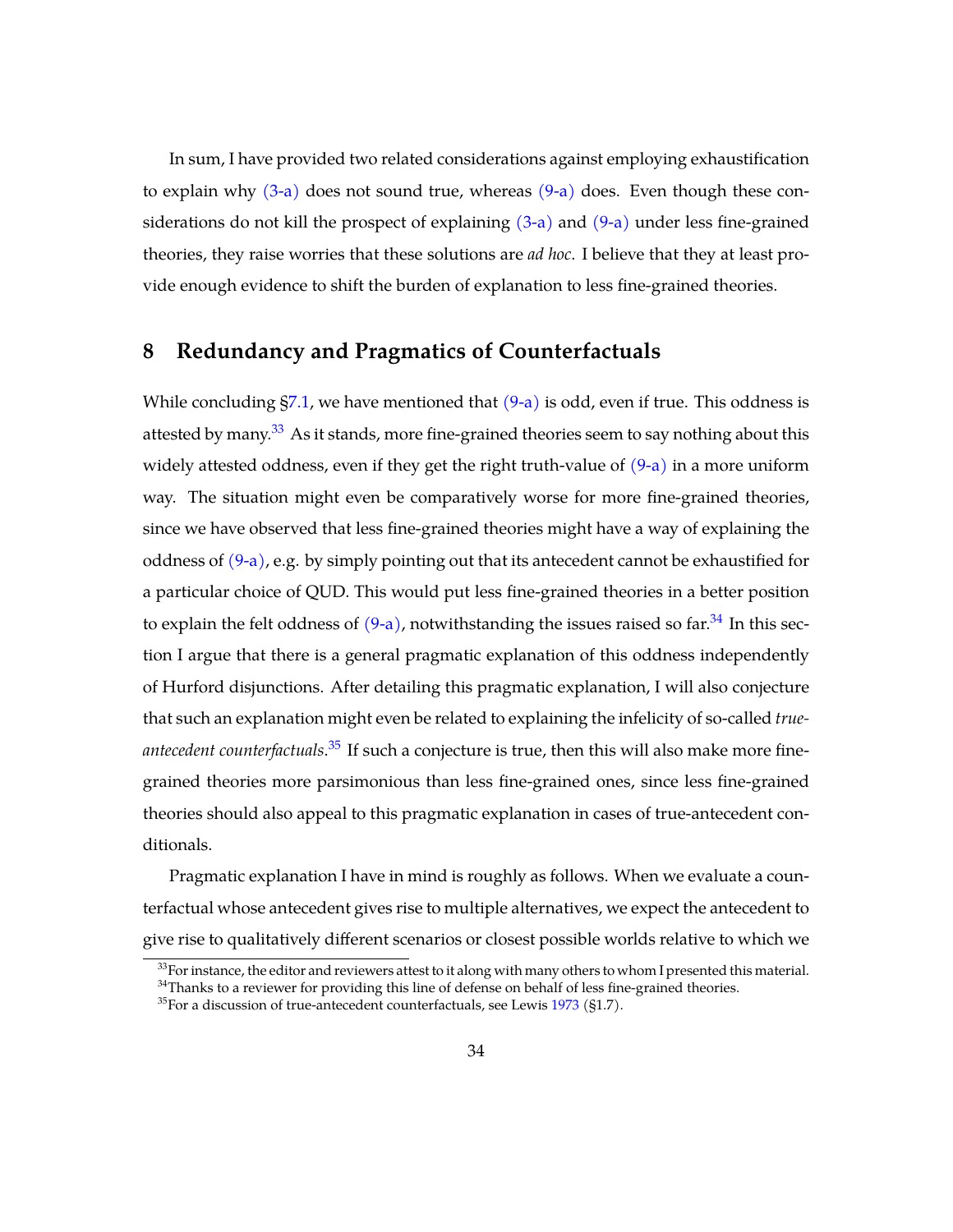assess the consequent. Otherwise, the counterfactual would have redundant components in its evaluation. After establishing whether the consequent holds in one of these qualitatively identical hypothetical scenarios, checking other scenarios makes no informative contribution to the overall evaluation of the counterfactual. Crucially, this is not merely a matter of an antecedent's LF. Such informativeness is codetermined by the antecedent *and* the background conditions against which the counterfactual is evaluated.  $(9-a)$  illustrates this perfectly:



**Figure 2.** Scenario 2 describing children sitting on opposite sides of a seesaw.

(9) a. If Blue or both children were on the right, the seesaw would be unbalanced.

The antecedent of  $(9-a)$  invokes multiple alternatives and gives rise to two scenarios which are qualitatively identical: one where Blue hops to the right and both children end up on the right and another where again only Blue hops to the right (since Red is already on the right) and both children again end up on the right. This is a roundabout way of ending up in the exact same situation, namely, one where the seesaw is not balanced with both children sitting on the right. [\(9-a\)](#page-19-0) prompts us to consider identical hypothetical scenarios where we evaluate the consequent and such a counterfactual contains redundancy in the hypothetical scenarios it raises to salience. This is what explains the oddness of [\(9-a\).](#page-19-0) It is important to note that explanation for this redundancy cannot be complete by appeal to the LF of the antecedent *alone*. What gives rise to this redundancy is the combination of the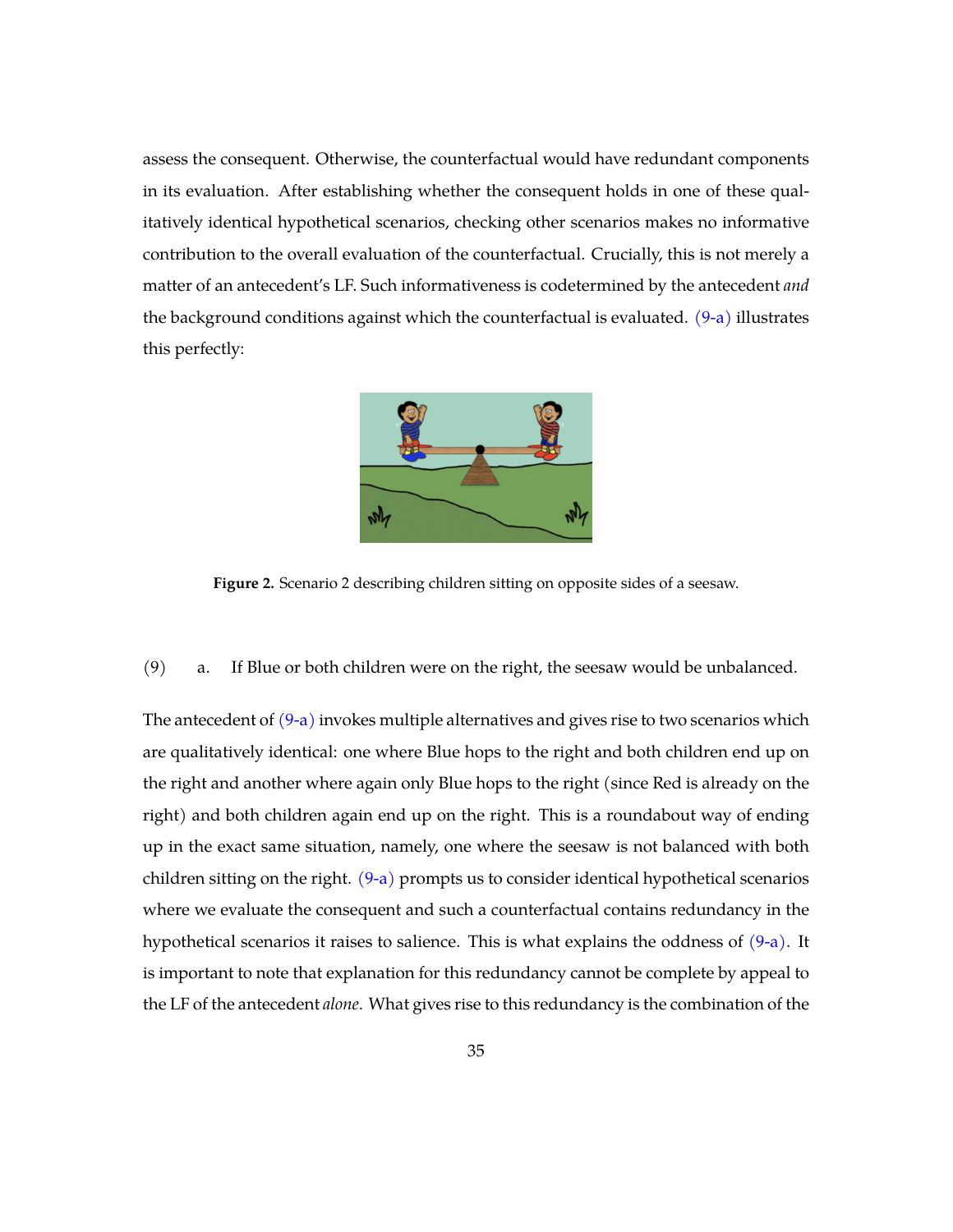alternatives generated by [\(9-a\)'](#page-19-0)s antecedent *and* background conditions for Scenario 2, e.g. the fact that Scenario 2 starts with Red being on the right. This is a pragmatic explanation in that it is constraining the range of informative counterfactuals in a given context. In short, each component of the counterfactual must make an informative contribution to the evaluation of its consequent.

I suspect this pragmatic explanation also has something to do with the infelicity of true-antecedent counterfactuals. Philosophers and linguists have discussed the oddness of counterfactuals with true antecedents. The consensus is that there is nothing semantically wrong with a true-antecedent counterfactual, but it is *mistaken* or *misleading* (Lewis [1973,](#page-39-0) p. 27). What grounds this pragmatic response is not usually made explicit, but it is usually asserted without explanation that using a counterfactual has a pragmatic presupposition that its antecedent is false. $36$  This may be a brute fact about the use of counterfactuals, but armed with the pragmatic explanation we have given above, perhaps we can explain the existence of such a pragmatic presupposition by appeal to the pragmatic explanation we have used to explain the oddness of  $(9-a)$ . Here is an attempt.

We have said above that a counterfactual must not involve redundant scenarios it brings to salience for evaluation of its consequent. However, we can suppose in a context that one usually has the actual scenario available to them when they are evaluating a counterfactual. When one says *if it had rained, the picnic would have been canceled*, they compare the actual situation to the hypothetical one raised by the counterfactual. Because these scenarios qualitatively differ, there is nothing odd about the counterfactual. On the contrary, suppose that we both know that it did indeed rain and the picnic was cancelled. Then the counterfactual does not generate a hypothetical scenario that differs from the actual scenario taken for granted and hence it is not informative. The relevance of the pragmatic explanation for  $(9-a)$  to true-antecedent counterfactuals is that  $(9-a)$  gives rise to two identical *hypothetical* scenarios, while true-antecedent counterfactuals involve the identity of a

<span id="page-35-0"></span> $36$ See Pears [\(1949\)](#page-39-16), Hampshire [\(1948\)](#page-39-17) and Weinberg [\(1951\)](#page-40-6).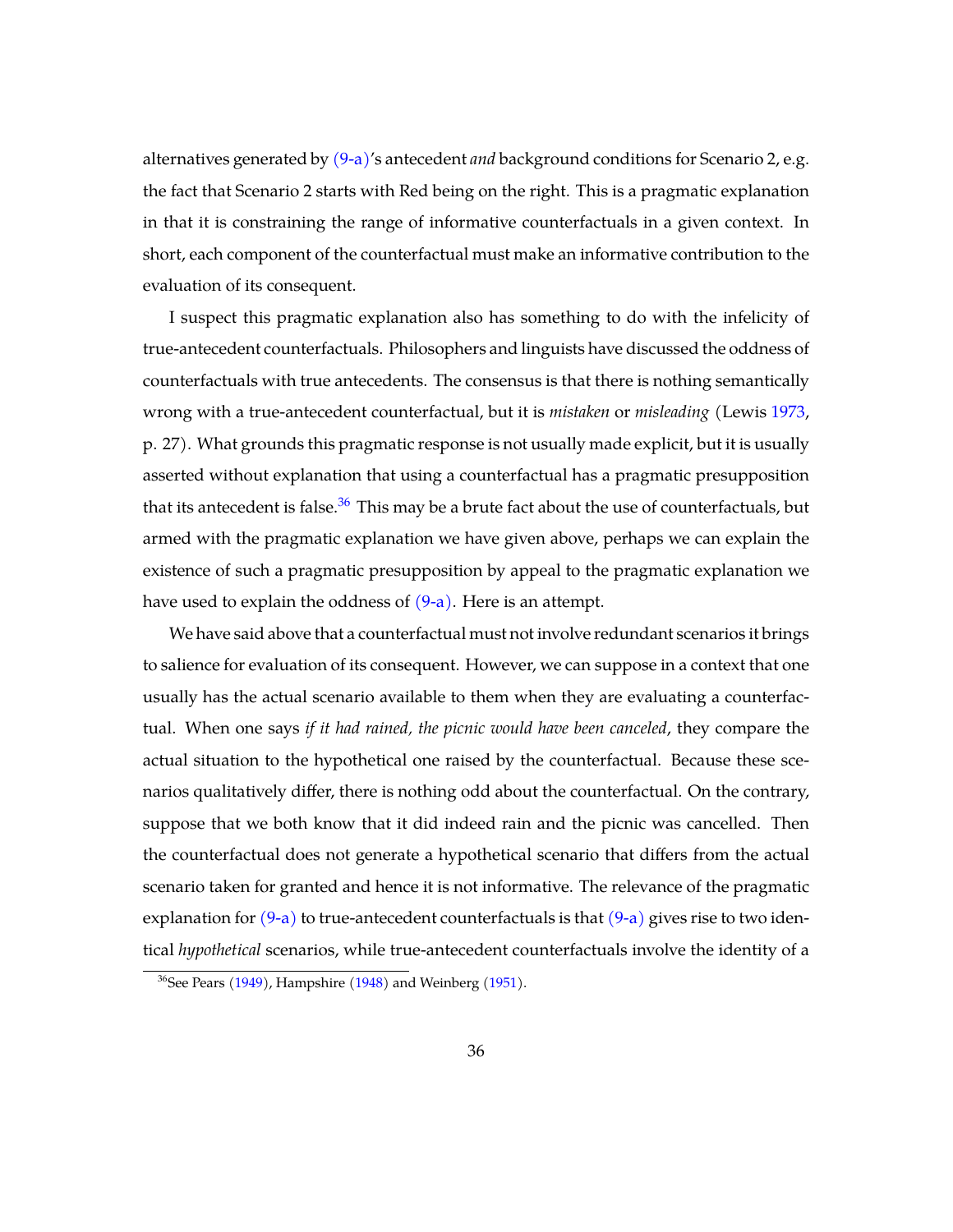hypothetical and an actual scenario. However, in both cases there is arguably a case of redundancy in the use of a counterfactual, since neither makes a non-trivial contrast between the scenarios they invoke for the evaluation of their consequents.<sup>[37](#page-36-0)</sup>

Arguing for the thesis that this pragmatic rule is what explains the oddness of trueantecedent counterfactuals will take much more work than I can undertake here. But if such a pragmatic explanation turns out also to ground the oddness of true-antecedent counterfactuals, then this will be needed by more and less fine-grained theories alike. But then more fine-grained theories will be more parsimonious in general, because they will have to employ only this pragmatic principle about the use of counterfactuals to explain both the oddness of  $(9-a)$  and that of true-antecedent counterfactuals. By contrast, less fine-grained theories will have to appeal to both this pragmatic principle and facts about exhaustification to get all of the data right. No matter which way the story goes, it would be nice to confirm or refute whether pragmatic facts about true-antecedent counterfactuals rise and fall with the oddness of  $(9-a)$ .

<span id="page-36-0"></span> $37$ One test case for this explanation is the felicitous use of true-antecedent counterfactuals as investigated by Anderson [\(1951\)](#page-38-12). Anderson uses an example like *If Jones had taken arsenic, he would have shown just exactly those symptoms which he does in fact show* to show that sometimes a counterfactual is perfectly fine when its antecedent is true. If the story we have told was correct, then we should have expected this counterfactual to sound bad, since the actual scenario is identical to the one invoked by the counterfactual. But this charge ignores the conditions under which true-antecedent counterfactuals are felicitous. Most notable analyses of felicitous true-antecedent counterfactuals argue that the felicitous use of those counterfactuals involve *making an argument for* their antecedent, e.g. the fact that Jones has taken the arsenic above (see Anderson [1951](#page-38-12) and Mandelkern [2020,](#page-39-18) §4). The question is: why make an argument? One reason is that some of the interlocutors are not aware that the actual situation *is* identical to the hypothetical situation for the counterfactual. Our pragmatic explanation anticipates this. In a context where a true-antecedent counterfactual is felicitous the actual and hypothetical situations are not *known* to be identical by at least some of the interlocutors. But this means that the counterfactual invokes a hypothetical scenario that is not accepted to be identical to the actual scenario at least by some interlocutors. This ensures that the assertion of the true-antecedent counterfactual is not redundant. This seems right, especially because the counterfactual would again feel odd if everyone accepted that John took the arsenic. Our pragmatic explanation paves the way for a non-trivial prediction for the use of true-antecedent counterfactuals, namely that true-antecedent counterfactuals will be felicitous *only when* the identity of the actual and hypothetical situation is not shared by the interlocutors.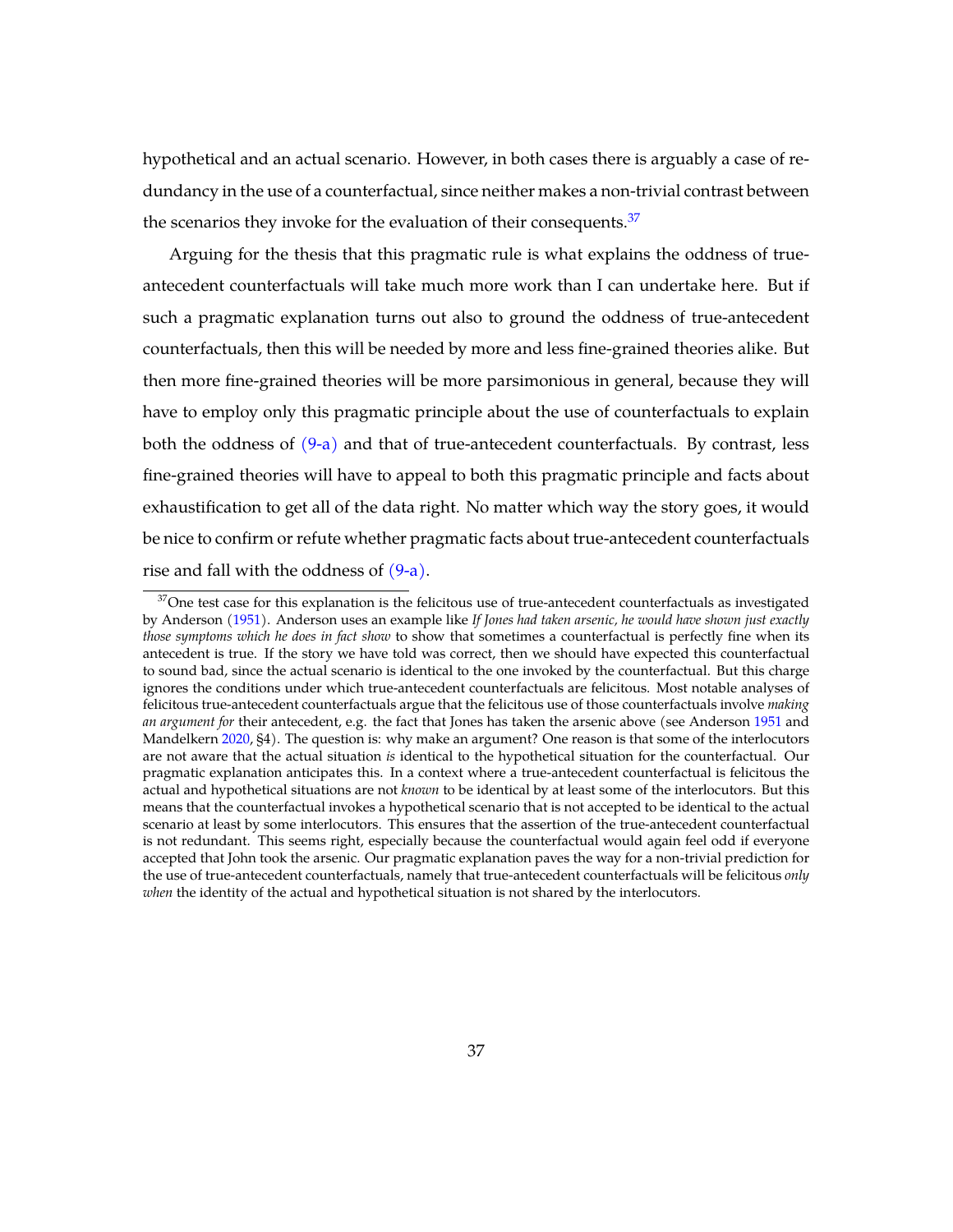# <span id="page-37-0"></span>**9 Conclusion**

In this paper I have argued that we need the extra semantic fine-grain at least for antecedents of counterfactuals. I have done this by systematically investigating the predictions of various hyperintensional theories for two cases. In order to account for the intuitively correct results for these counterfactuals, we seem to need either the extra fine-grain for propositions that more fine-grained theories provide or we need some complicated mechanism for handling Hurford disjunctions in antecedent environments. The latter horn seems to face difficulties in telling a non-arbitrary story about Hurford disjunctions in embedded environments that can systematically explain the intuitive verdicts for our cases. By contrast, more fine-grained theories get the right results without getting entangled in issues faced by less fine-grained theories. This suggests that the extra propositional fineness-of-grain is desired for the right verdicts of the cases considered. The argument of this paper does not spell doom for less fine-grained theories, but it shifts the burden of explanation from more fine-grained theories to less fine-grained ones.

Shifting this burden does not mean that more fine-grained theories do not have their own burden to bear. Embedded and unembedded Hurford disjunctions need to be handled in a principled way and nothing said in this paper can explain why the bad-sounding Hurford disjunctions are bad and the good-sounding ones are good, though footnote 23 might constitute the foundation of such an explanation for Finean truthmaker semantics. It seems to me that more fine-grained theories have a much easier time explaining the correct verdicts for  $(3-a)$  and  $(9-a)$ . Even if this conclusion was not convincing to everyone, I hope to have at least provided interesting cases where the seemingly unrelated literatures on counterfactuals, hyperintensional semantics and Hurford disjunctions converge.

**Acknowledgements** This paper has been developed as a third-year paper during my Ph.D. training at Johns Hopkins University. I have benefited from extensive discussions with many people along the way. First and foremost, thanks to Justin Bledin and Kyle Rawlins who supervised the project closely and shared insightful feedback. I also thank two extremely helpful reviewers and my editor at *Linguistics and Philosophy* who provided in-depth comments that led to many crucial improvements. Thanks also to Lucas Champollion, Ivano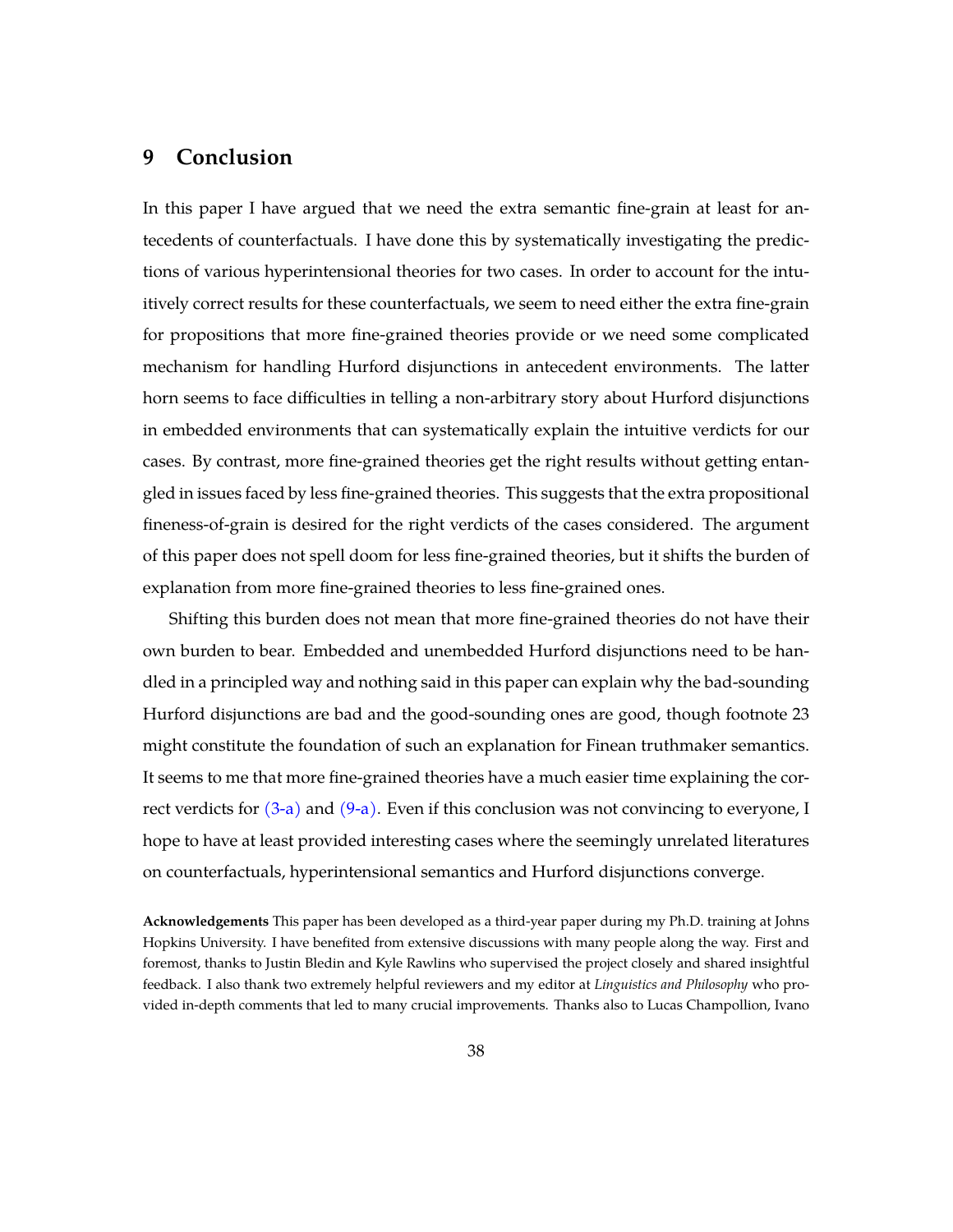Ciardelli, Justin Khoo, Dean McHugh, Sonya Ringer, Floris Roelofsen, Jacopo Romoli, Paolo Santorio and Yasu Sudo for their comments and encouragement. I also benefited from many discussions when I presented this material at UCL Semantics Research Seminar, UC San Diego SemanticsBabble group, JHU Hammond Society, Justin Bledin's Truthmakers seminar in Fall 2020 at JHU and Matt Mandelkern's Modals and Conditionals seminar in Spring 2021 at NYU. As would be on-brand for this paper, the preceding acknowledgements has at least one instance of redundancy.

# **References**

- <span id="page-38-1"></span>Alonso-Ovalle, L. (2009), 'Counterfactuals, correlatives, and disjunction', *Linguistics and Philosophy* **32**(2), 207–244.
- <span id="page-38-12"></span>Anderson, A. R. (1951), 'A note on subjunctive and counterfactual conditionals', *Analysis* **12**(2), 35– 38.
- <span id="page-38-8"></span>Chierchia, G. (2006), 'Broaden your views: Implicatures of domain widening and the ''logicality'' of language', *Linguistic Inquiry* **37**, 535–590.
- <span id="page-38-10"></span>Chierchia, G., Fox, D. and Spector, B. (2009), 'Hurford's constraint and the theory of scalar implicatures: Evidence for embedded implicatures', *Presuppositions and Implicatures: Proceedings of the MIT-Paris Workshop* pp. 47–62.
- <span id="page-38-4"></span>Ciardelli, I., Groenendijk, J. and Roelofsen, F. (2018), *Inquisitive Semantics*, Oxford University Press.
- <span id="page-38-7"></span>Ciardelli, I. and Roelofsen, F. (2017), 'Hurford's constraint, the semantics of disjunction, and the nature of alternatives', *Natural Language Semantics* **25**(3), 199–222.
- <span id="page-38-0"></span>Ciardelli, I., Zhang, L. and Champollion, L. (2018), 'Two switches in the theory of counterfactuals: A study of truth conditionality and minimal change', *Linguistics and Philosophy* (6).
- <span id="page-38-2"></span>Fine, K. (2012), 'Counterfactuals without possible worlds', *Journal of Philosophy* **109**(3), 221–246.
- <span id="page-38-3"></span>Fine, K. (2017), 'A theory of truthmaker content i: Conjunction, disjunction and negation', *Journal of Philosophical Logic* **46**(6), 625–674.
- <span id="page-38-9"></span>Fox, D. (2007), *Free Choice and the Theory of Scalar Implicatures*, Palgrave Macmillan UK, London, pp. 71–120. **URL:** *https://doi.org/10.1057/9780230210752\_4*
- <span id="page-38-11"></span>Fox, D. and Hackl, M. (2006), 'The universal density of measurement', *Linguistics and Philosophy* **29**(5), 537–586.
- <span id="page-38-6"></span>Fox, D. and Spector, B. (2018), 'Economy and embedded exhaustification', *Natural Language Semantics* **26**(1), 1–50.
- <span id="page-38-5"></span>Gazdar, G. (1979), *Pragmatics: Implicature, Presupposition and Logical Form*, Academic Press. **URL:** *https://books.google.com/books?id=CtnWAAAAMAAJ*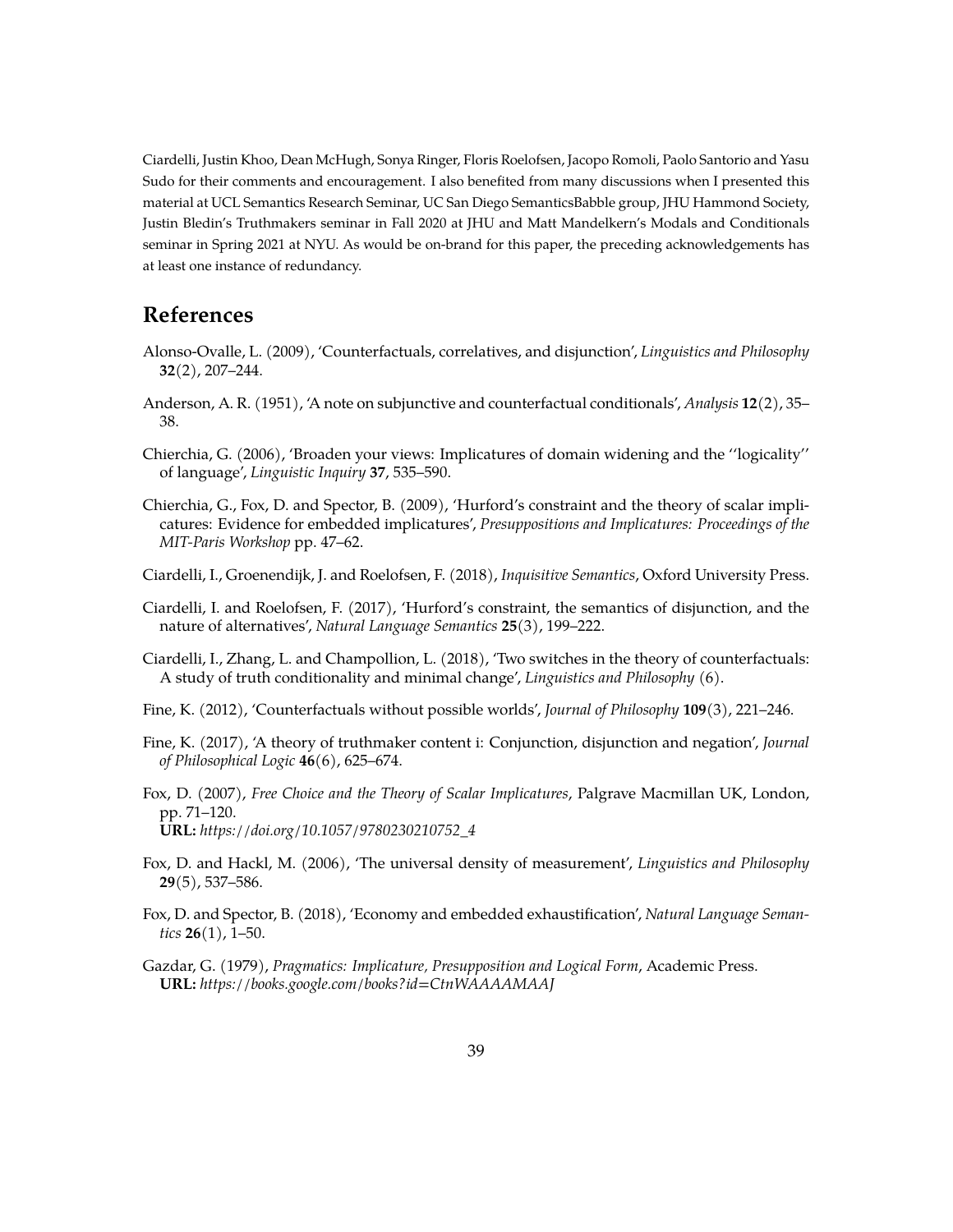- <span id="page-39-14"></span>Ginzburg, J. (1996), Dynamics and the semantics of dialogue, *in* J. Seligman and D. Westerstähl, eds, 'Logic, Language, and Computation, Vol. 1 (CSLI Lecture Notes 58)', CSLI Publications, pp. 221–237.
- <span id="page-39-13"></span>Groenendijk, J. and Stokhof, M. (1984), On the semantics of questions and the pragmatics of answers, *in* F. Landman and F. Veltman, eds, 'Varieties of Formal Semantics: Proceedings of the Fourth Amsterdam Colloquium', Foris, pp. 143–170.
- <span id="page-39-12"></span>Hamblin, C. L. (1973), 'Questions in montague english', *Foundations of Language* **10**(1), 41–53.
- <span id="page-39-17"></span>Hampshire, S. (1948), 'Subjunctive conditionals', *Analysis* **9**(1), 9–14.
- <span id="page-39-10"></span>Horn, L. (1972), The Semantic Properties of Logical Operators in English, PhD thesis, Yale University.
- <span id="page-39-7"></span>Hurford, J. R. (1974), 'Exclusive or inclusive disjunction', *Foundations of Language* **11**(3), 409–411.
- <span id="page-39-4"></span>Katzir, R. (2007), 'Structurally-defined alternatives', *Linguistics and Philosophy* **30**(6), 669–690.
- <span id="page-39-9"></span>Katzir, R. and Singh, R. (2014), 'Hurford disjunctions: embedded exhaustification and structural economy', *Proceedings of Sinn und Bedeutung* **18**, 201–216. **URL:** *https://ojs.ub.uni-konstanz.de/sub/index.php/sub/article/view/313*
- <span id="page-39-3"></span>Khoo, J. (2018), 'Disjunctive antecedent conditionals', *Synthese* **198**(8), 7401–7430.
- <span id="page-39-6"></span>Križ, M. (2015), Aspects of Homogeneity in the Semantics of Natural Language, PhD thesis, University of Vienna.
- <span id="page-39-0"></span>Lewis, D. K. (1973), *Counterfactuals*, Blackwell.
- <span id="page-39-18"></span>Mandelkern, M. (2020), 'A counterexample to modus ponenses', *Journal of Philosophy* **117**(6), 315– 331.
- <span id="page-39-16"></span>Pears, D. (1949), 'Hypotheticals', *Analysis* **10**(3), 49–63.
- <span id="page-39-15"></span>Roberts, C. (2012), 'Information structure in discourse: Towards an integrated formal theory of pragmatics', *Semantics and Pragmatics* **5**, 1–69.
- <span id="page-39-1"></span>Romoli, J., Santorio, P. and Wittenberg, E. (2022), 'Alternatives in counterfactuals: What is right and what is not', *Journal of Semantics* .
- <span id="page-39-2"></span>Santorio, P. (2018), 'Alternatives and truthmakers in conditional semantics', *Journal of Philosophy* **115**(10), 513–549.
- <span id="page-39-11"></span>Sauerland, U. (2004), 'Scalar implicatures in complex sentences', *Linguistics and Philosophy* **27**(3), 367–391.
- <span id="page-39-5"></span>Schlenker, P. (2004), 'Conditionals as definite descriptions (a referential analysis)', *Reseach On Language And Computation* **2**, 417–462.
- <span id="page-39-8"></span>Simons, M. (2001), 'Disjunction and alternativeness', *Linguistics and Philosophy* **24**(5), 597–619.